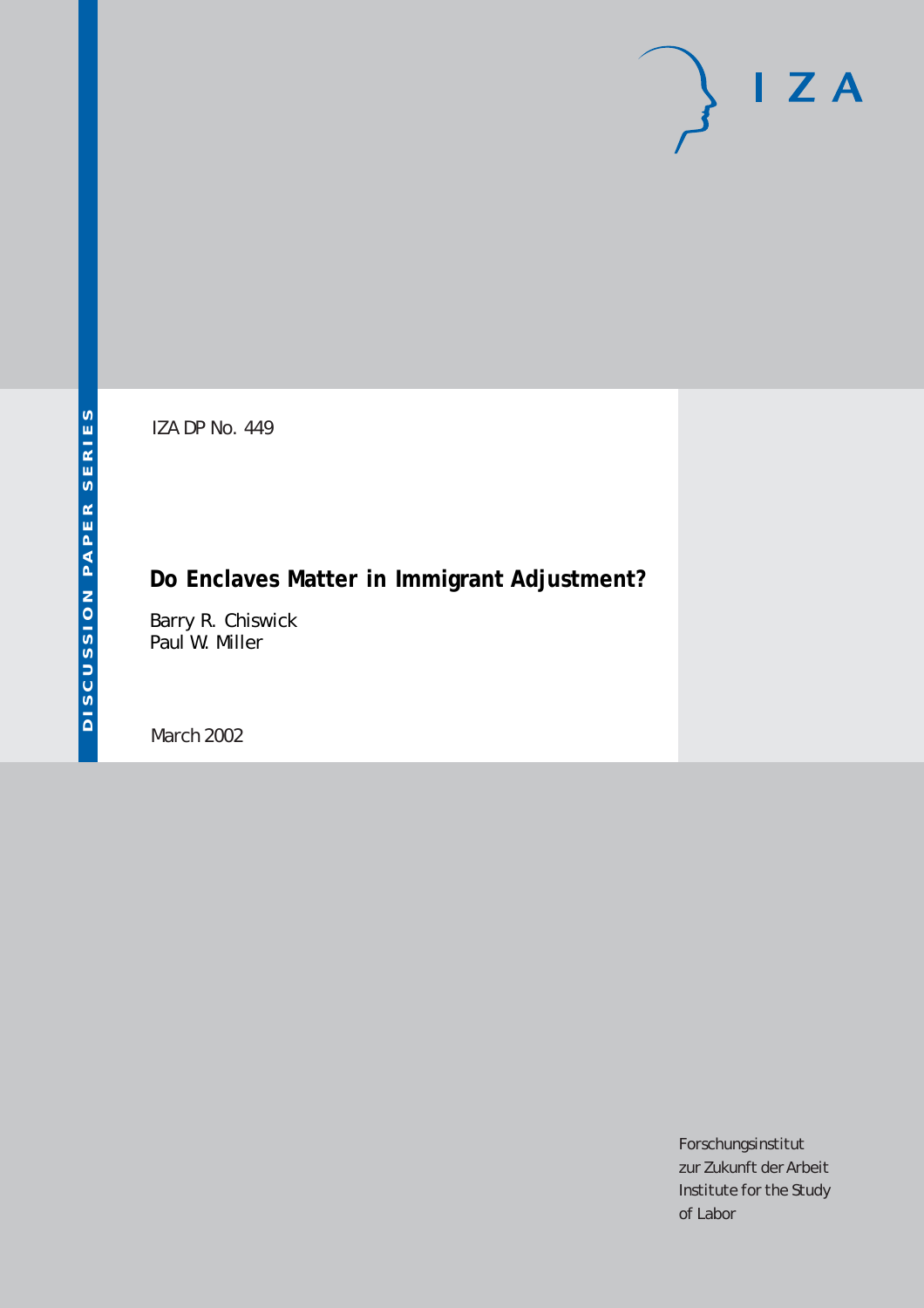# **Do Enclaves Matter in Immigrant Adjustment?**

### **Barry R. Chiswick**

*University of Illinois, Chicago and IZA, Bonn* 

### **Paul W. Miller**

*University of Western Australia* 

### Discussion Paper No. 449 March 2002

IZA

P.O. Box 7240 D-53072 Bonn Germany

Tel.: +49-228-3894-0 Fax: +49-228-3894-210 Email: iza@iza.org

This Discussion Paper is issued within the framework of IZA's research area *Mobility and Flexibility of Labor.* Any opinions expressed here are those of the author(s) and not those of the institute. Research disseminated by IZA may include views on policy, but the institute itself takes no institutional policy positions.

The Institute for the Study of Labor (IZA) in Bonn is a local and virtual international research center and a place of communication between science, politics and business. IZA is an independent, nonprofit limited liability company (Gesellschaft mit beschränkter Haftung) supported by the Deutsche Post AG. The center is associated with the University of Bonn and offers a stimulating research environment through its research networks, research support, and visitors and doctoral programs. IZA engages in (i) original and internationally competitive research in all fields of labor economics, (ii) development of policy concepts, and (iii) dissemination of research results and concepts to the interested public. The current research program deals with (1) mobility and flexibility of labor, (2) internationalization of labor markets, (3) the welfare state and labor markets, (4) labor markets in transition countries, (5) the future of labor, (6) evaluation of labor market policies and projects and (7) general labor economics.

IZA Discussion Papers often represent preliminary work and are circulated to encourage discussion. Citation of such a paper should account for its provisional character. A revised version may be available on the IZA website (www.iza.org) or directly from the author.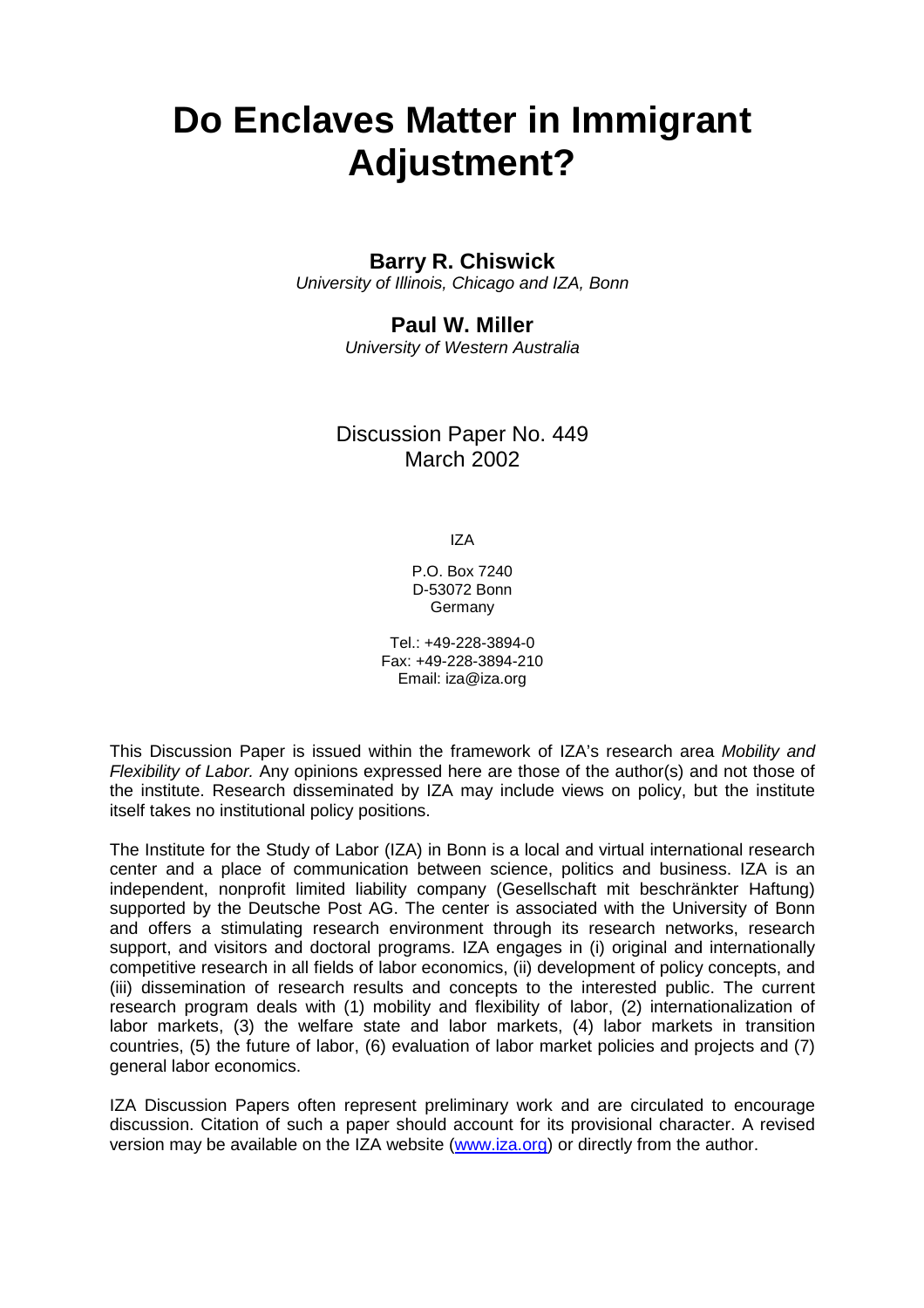IZA Discussion Paper No. 449 March 2002

## **ABSTRACT**

## **Do Enclaves Matter in Immigrant Adjustment?\***

This paper is concerned with the determinants and consequences of immigrant/linguistic concentrations (enclaves). The reasons for the formation of these concentrations are discussed. Hypotheses are developed regarding "ethnic goods" and the effect of concentrations on the immigrant's language skills, as well as the effects on immigrant earnings of destination language skills and the linguistic concentration.

These hypotheses are tested using PUMS data from the 1990 U.S. Census on adult male immigrants from non-English speaking countries. Linguistic concentrations reduce the immigrant's own English language skills. Moreover, immigrant's earnings are lower the lower their English-language proficiency and the greater the linguistic concentration in their origin language of the area in which they live. The adverse effects on earnings of poor destination language skills and of immigrant concentrations exist independently of each other.

JEL Classification: J15, J24, J31, J61

Keywords: Immigrants, earnings, language skills, enclaves, ethnic/immigrant concentrations, ethnic goods, United States

Barry R. Chiswick Department of Economics (MC 144) College of Business Administration 601 S. Morgan Street (Room 2103 UH) Chicago, IL 60607-7121 USA Tel.: +1 (312) 996 2683 Fax: +1 (312) 996 3344 Email: brchis@uic.edu

 $\overline{a}$ 

<sup>\*</sup> This paper was presented at the Conference on Magnet Societies, Loccum, Germany, June 2000, the Annual Meeting of the European Society for Population Economics, June 2000, Bonn, Germany, the Joint Center for Poverty Research, Northwestern University, February 2001, the Education and Employment Economics Group (UK) Annual Meeting, Leicester, July 2001, the Annual Meeting of the American Economic Association, Atlanta, January 2002 and Department of Economics seminars at George Washington University (November 2001) and Hebrew University, Jerusalem (December 2001). Comments received from participants at these presentations are appreciated although all errors of omission and commission are solely those of the authors. Miller acknowledges the support of an Australian Research Council grant. This paper received the Milken Institute Award for Distinguished Research in Regional and Demographic Studies, 2001.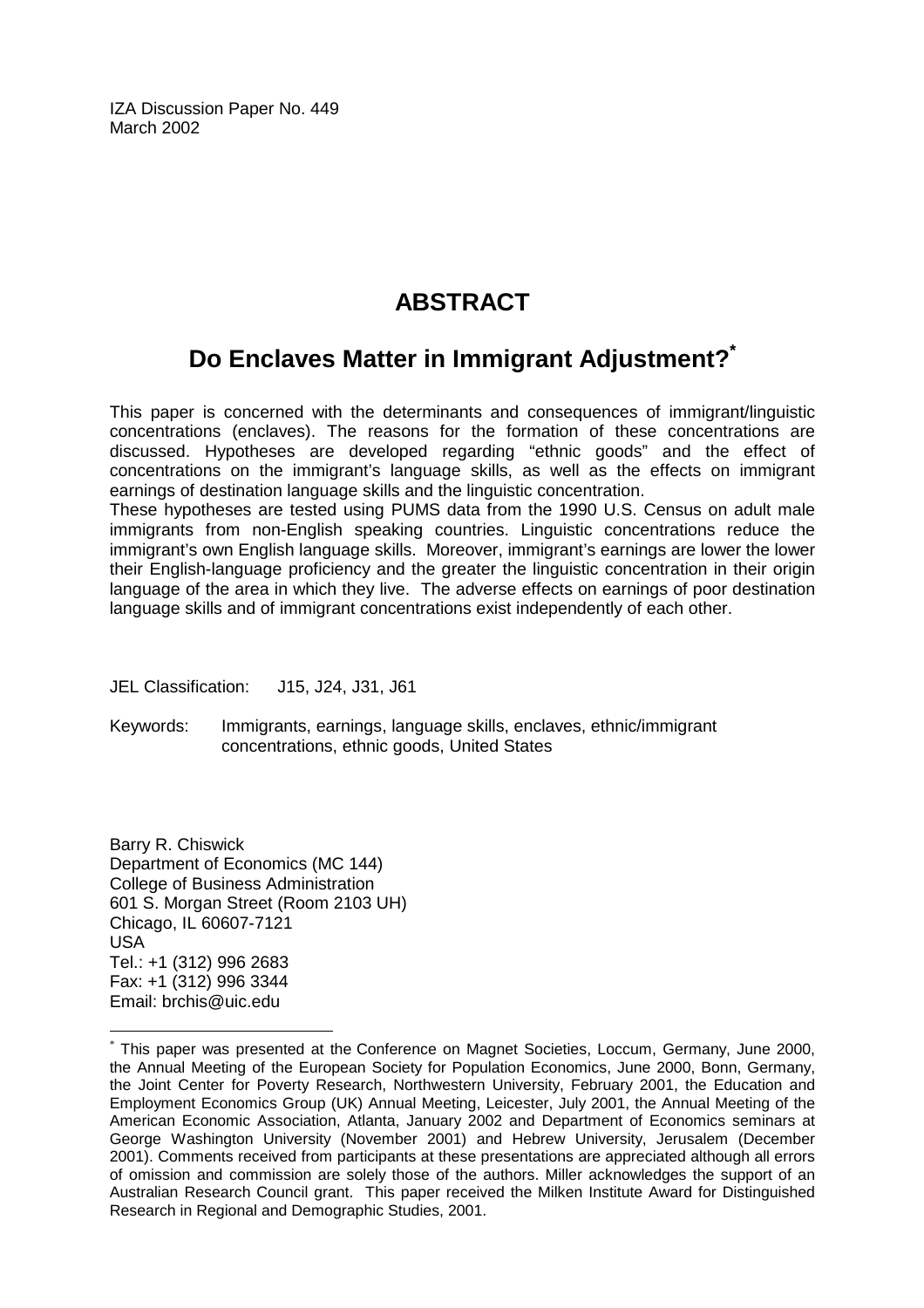#### **I. Introduction**

l

This paper is concerned with the issue of immigrant/ethnic concentrations, that is, the tendency of immigrants to concentrate geographically by ethnicity or origin within the host country.<sup>1</sup> In particular, it is concerned with the consequences of enclaves or concentrations for two characteristics of immigrant adjustment – destination language proficiency and labor market earnings. Other aspects of immigrant life influenced by concentrations, including political participation, are beyond the scope of this paper.

There are two basic research questions of interest. One is the effect of immigrant concentrations on proficiency in destination language skills. The other is the direct effect of the immigrant's proficiency in the destination language and the effects of these immigrant concentrations on their labor market earnings. In particular, this study separates the direct effects and indirect effects via language proficiency of immigrant concentrations on earnings.

The application is to the United States. The methodology developed, however, could be applied to any immigrant receiving country for which there is appropriate census or survey data. Indeed, it is hoped that this paper will encourage estimations of similar models for other countries and other time periods, not merely to test the robustness of the approach but also to learn more about the specifics of immigrant adjustment in diverse settings.

<sup>&</sup>lt;sup>1</sup> Earlier work on the determinants of immigrant concentrations include Bartel (1989) and Lazear (1999). Lazear (1999, p. S99) describes concentrations as forming "in large part because doing so enhances trade" in market and non-market goods and services.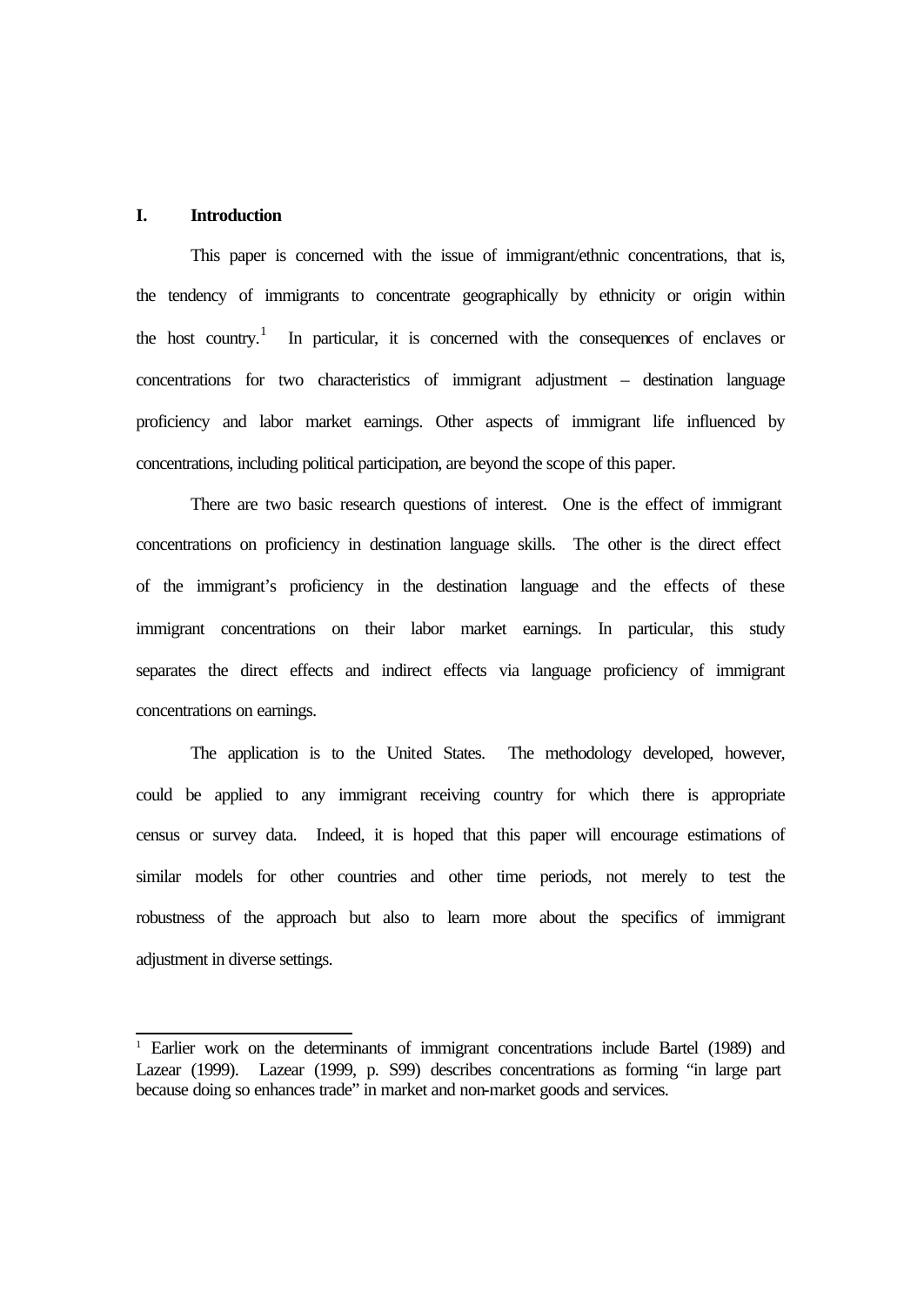Section II provides a brief introduction to the broader setting within which the issue of immigrant concentrations arises. Testable hypotheses are developed. Section III discusses the data used in the empirical analysis. In Section IV a model of dominant language acquisition is presented and estimated, with a particular focus on the effects of immigrant/linguistic concentrations on dominant language proficiency. Section V is the analysis of the earnings of immigrants with a particular focus on the effects of the immigrant's destination language skills and living in a linguistic concentration area on the respondent's labor market earnings. The paper closes (Section VI) with a summary and conclusion, with implications for public policy.

#### **II. Immigrant Concentrations: Hypotheses**

#### **(A) Immigrant Flows**

A characteristic of the late 20th century that is surely to continue into at least the early  $21<sup>st</sup>$  century is an increase in the movement of people across international borders. International migration has increased into the traditional immigrant receiving countries, such as the United States, Canada and Australia. Yet, international migration into traditional countries of emigration has also become commonplace. Italy, Ireland, Germany and Japan, among others, are now experiencing large net in-migration, or where restricted by law, as in Japan, pressures for in-migration as evidenced by illegal flows.

These migration flows have, in part, been "East" to "West," that is, from the former Soviet Union and the Eastern block countries to the United States, Canada, Germany and Israel. More pronounced, however, are the migration flows from the "South" to the "North," more precisely, from less developed countries (LDC's) to highly developed economies (HDC's). Unprecedented immigration flows have been experienced from Latin America to North America, from Africa to Western Europe, and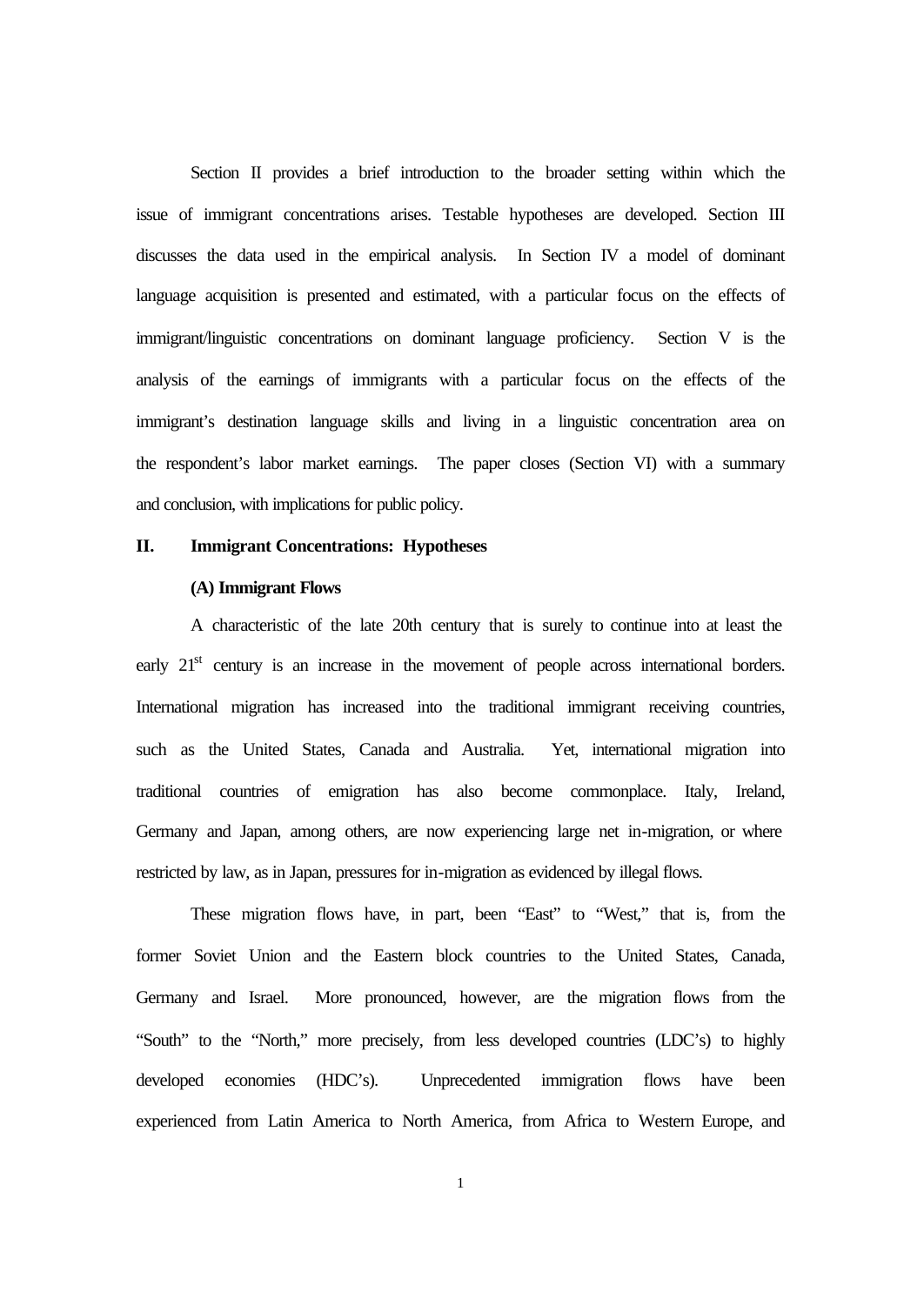from Asia to North America, Western Europe, Australia and Japan. (Chiswick and Hatton, forthcoming).

An important characteristic of these international migration flows is that the immigrants are "different" from the natives. As was true of the immigration flows from Southern and Eastern Europe to North America at the turn of the  $20<sup>th</sup>$  century, the immigrants to the developed countries at the turn of the  $21<sup>st</sup>$  century "sound" and "look" different.

In spite of the world becoming a smaller place with the ease (falling cost) of the transmission of information and ideas, and the falling cost of transportation for people and goods, and hence the "Westernization" of much of the world, new immigrants are frequently distinctive. Although distinctive clothing, especially for men, is less common than in the past, immigrants as a group frequently differ from natives as a group in appearance, religion, customs, belief-systems, language and other characteristics associated with ethnicity.

#### **(B) Immigrant Concentrations**

The immigrant groups typically have a spatial distribution in their host countries that differ sharply from that of the native born. For obvious reasons, new immigrants typically settle in areas based on three characteristics (Bartel 1989). The first is "ports" of entry, near seaports in the past, near airports in the current era. The second is where family and friends (co-ethnics) from earlier migrations have settled. Even if the location choice of the first settler from the ethnic group is purely random among a set of equally attractive locations in a destination country, once that first settler is established, future settlers are no longer indifferent among destination sites. The third is where the jobs are,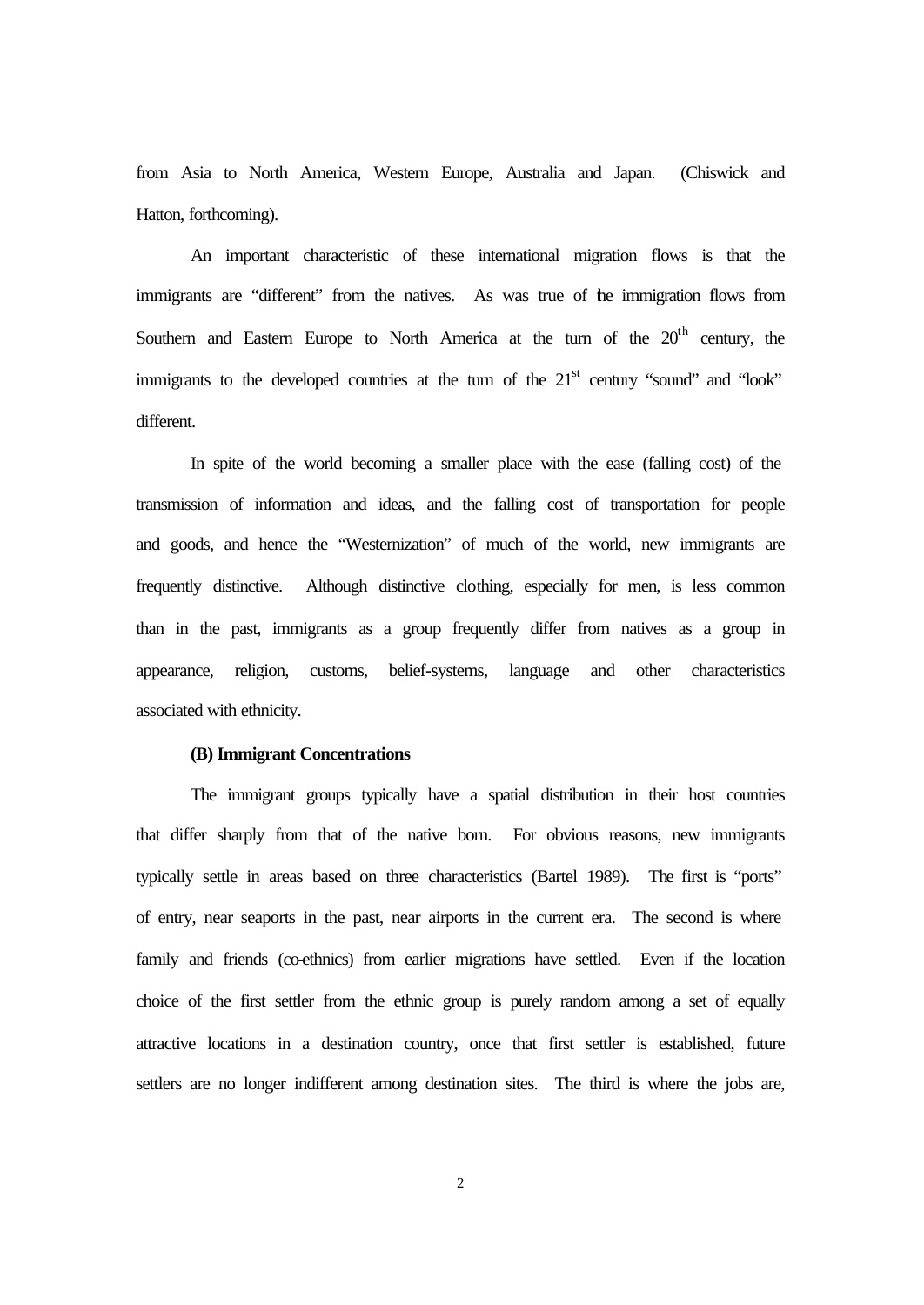that is, where the immigrants are most able to gain employment that makes best use of their skills, or lack thereof. With the passage of time "ports of entry" and "family and friends" become less central in deciding where to live in the host country, and immigrants tend to disperse to some extent.

Some interpret the "family and friends" or chain migration effect on immigrant formations of concentrations as "clannishness." Yet to say it is clannishness is to beg the question as "clannishness" per se has no content. An alternative interpretation, however, is that settling in areas with others from the same origin provides for economies in communication, information, consumption and in the labor market.

Where new immigrants differ from the host population in terms of language skills, communication in all spheres of life are that much more difficult. These communication costs can be reduced if the host population were to learn the immigrant's language. Yet, it is not cost effective for a majority host population speaking the dominant language to learn the myriad of new languages that minority immigrants bring with them from various linguistic backgrounds.

These communication costs are reduced when immigrants learn the dominant language of the destination country. Yet, this learning can be ostly and cannot be done instantaneously in the destination, thus, to varying degrees new immigrants tend to lack proficiency in the dominant language of the host economy, unless dominant language proficiency is a requirement for entry. Moreover, as with the production of other forms of human capital and of market goods and services, beyond some point, costs per unit of improved proficiency increase with a faster speed of language acquisition. Thus, the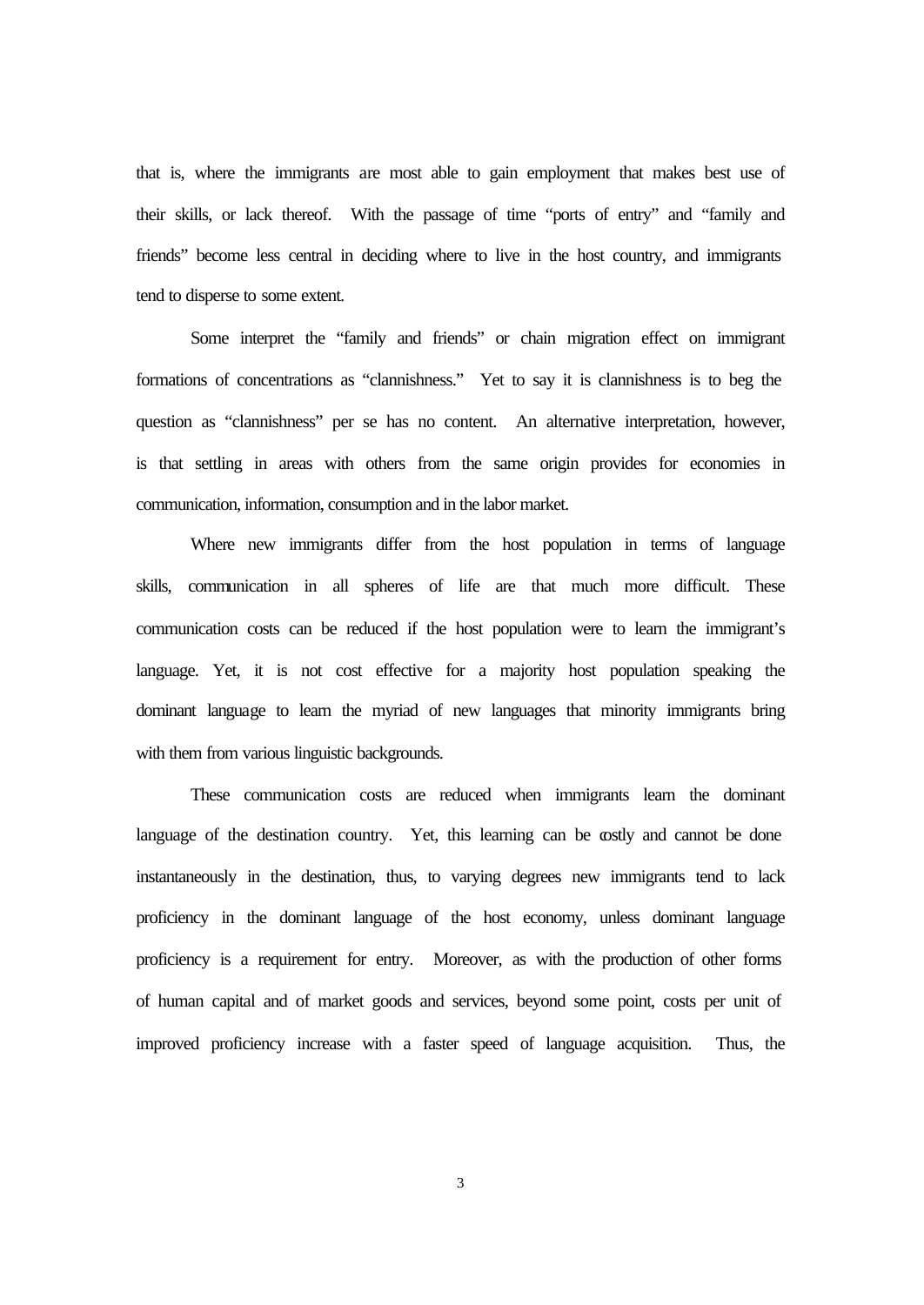optimal acquisition of dominant language proficiency among immigrants takes time and for some, full proficiency may never be obtained in their lifetime.

Finally, these communication costs for the immigrants can be reduced by living and/or working in a linguistic concentration area. Not all members of the group need dominant language proficiency, and the earlier arrivals and those more efficient in language acquisition are more likely to become proficient. They can serve as either direct or indirect translators for communication between the enclave and the host society. The demand for this specialized function increases with the size of the linguistic minority group and decreases as the members of the group learn the dominant language or as the native population learns the immigrant language.

Even aside from issues of language skills, immigrant/ethnic concentrations provide information networks that can be very valuable in social interaction, consumption and employment activities. Natives of an area have acquired location-specific human capital, which includes information obtained directly and indirectly through established networks. Not being connected to host country information networks when they arrive, immigrants have an incentive to create or "import" information networks through living in geographic concentrations with other new and longer term immigrants from the same origin.

#### **(C) Ethnic Goods**

Immigrants tend to differ from the native or host population in many dimensions related to ethnicity. They may differ in the foods they eat, the clothing they wear, the holidays they celebrate, the religion they practice, the media they read or hear (e.g., newspapers), their social organizations, and the languages they speak, among other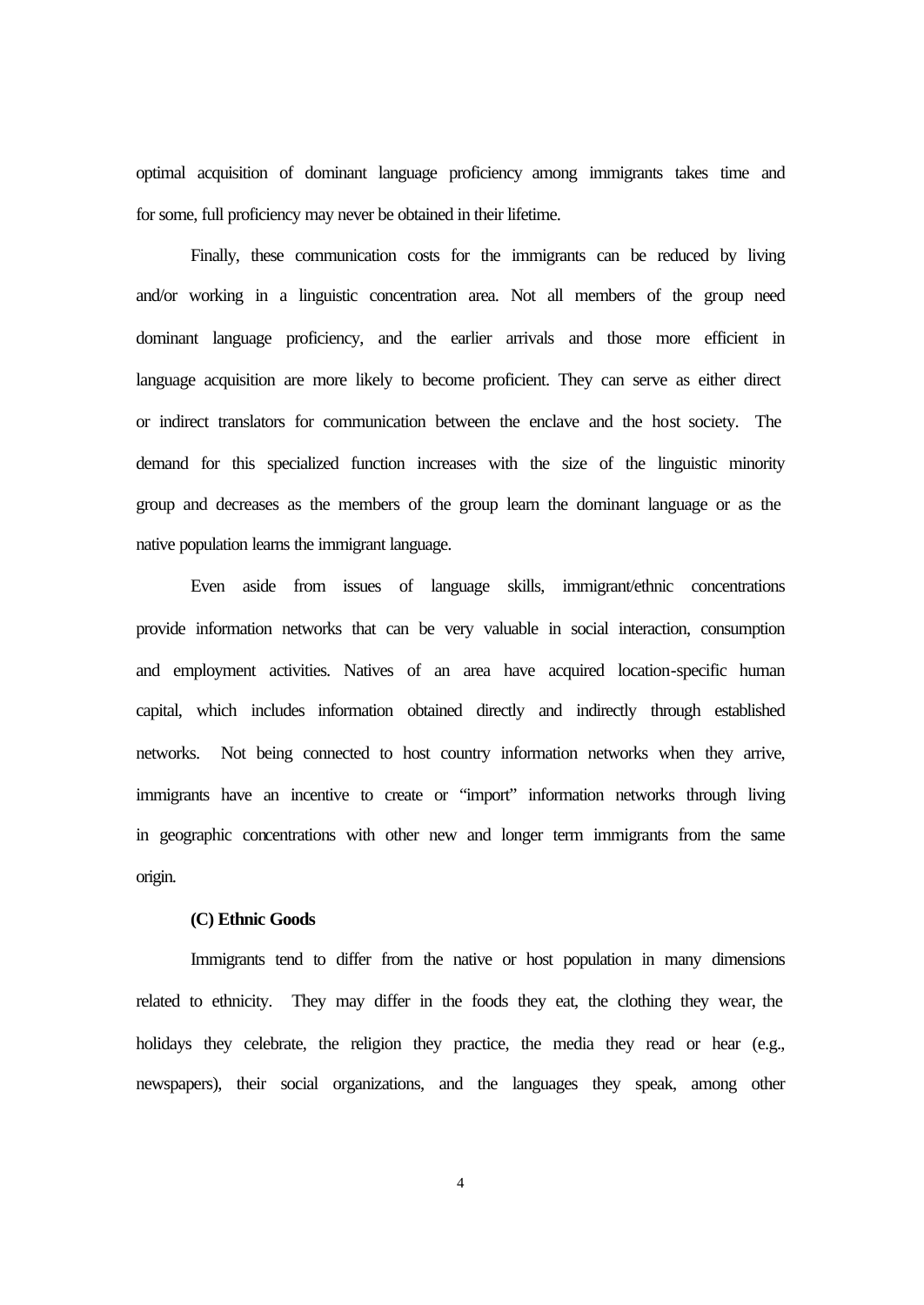characteristics. There is frequently a tension between preserving the culture of the "old country" in the new setting and adopting the culture of the host country.

Let us call "ethnic goods" the consumption characteristics of an immigrant/ethnic group not shared with the host population, broadly defined to include market and nonmarket goods and services, including social interactions for themselves and their children with people of their same origin. To the extent that "ethnic goods" are important in the market basket and are distinctive, immigrants from a particular origin have a different market basket than immigrants from other origins and from the native born. The full cost of consumption of these ethnic goods varies with the price of purchased market goods and services and the value of time, but also with the importance and distinctiveness of the ethnic goods and the size of the group.<sup>2</sup>

There are certain fixed costs and economies of scale in the production and distribution of ethnic goods. Social interaction with others of the same origin (including finding an appropriate marriage partner) may involve little in the way of conventional market goods and services, but importantly involves the number of other individuals. The cost would decrease (presumably at a decreasing rate) the larger the size of the group. Up to a point, an ethnic religious institution (e.g., church, mosque, temple, or synagogue) has a lower per capita cost for members for the same type of facility providing the same level of services to the congregants if it is in a larger rather than in a smaller ethnic

<sup>&</sup>lt;sup>2</sup> Distinctiveness is important as the ethnic goods of English immigrants to the United States would be much less distinctive than would those of, say, Chinese immigrants. To some extent the cost of ethnic goods can be reduced if the host society "adopts" the ethnic good, as, for example, often happens for certain foods, such as in Chinese restaurants. The "Americanized" version of the ethnic good may well differ from the version consumed in the origin or by members of the group in the destination.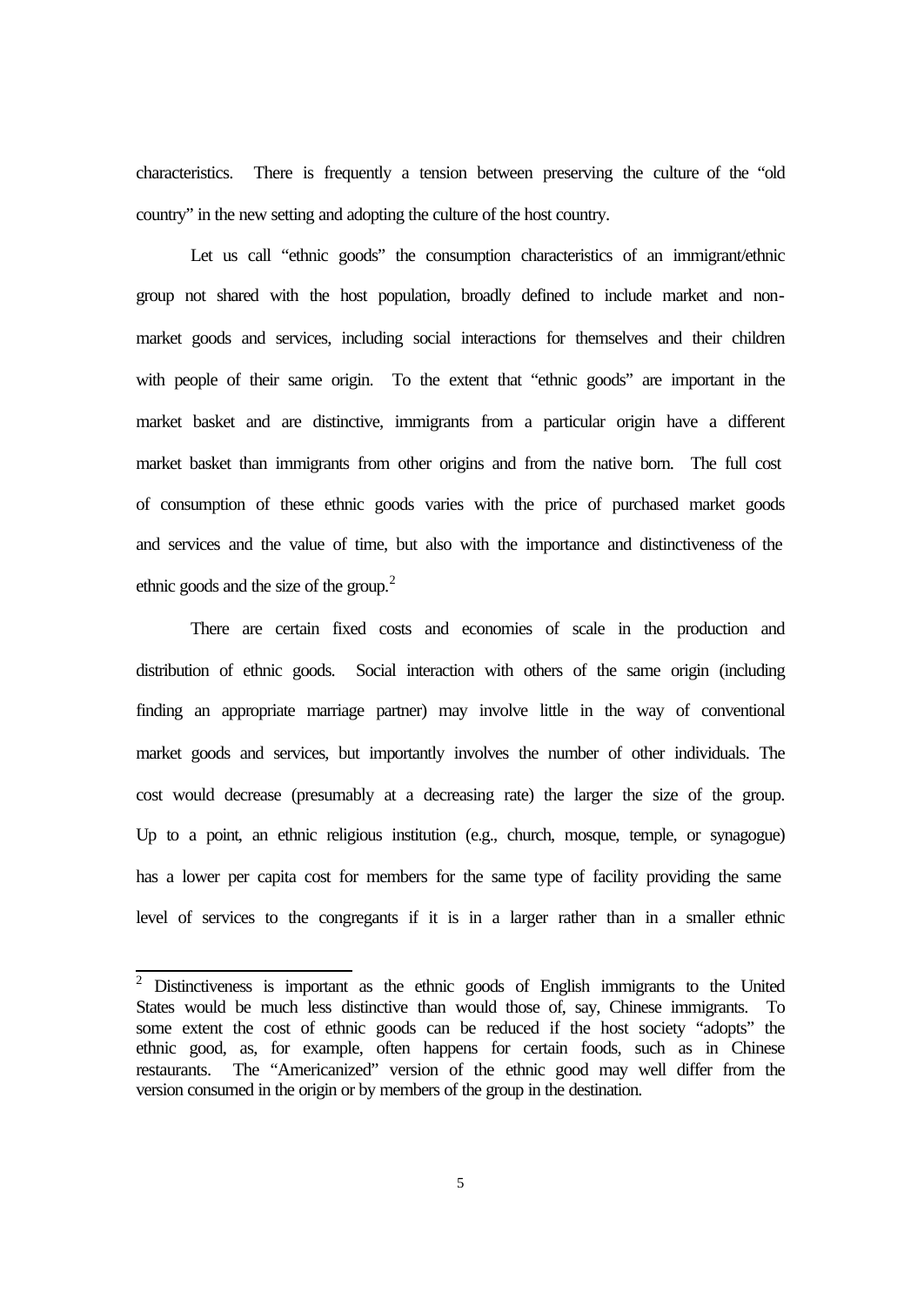community. There are fixed costs for buildings and hiring religious officials, among other items, including the probability that enough individuals will show up on a given occasion for the religious service.

The cost of "importing" into the community ethnic-specific goods (e.g., saris, Chinese vegetables, kosher meats) also varies with the size of the market because of economies of scale. Indeed, as the size of the community increases, the manner of "importation" may change from a family making a trip to a larger nearby community, to collective/cooperative efforts to place periodic bulk orders, to the establishment of a monopoly outlet, to many competitive outlets selling the product. The full price declines, the larger the size of the community.

The cost of living in an area then depends on the relative cost of ethnic goods, broadly defined, and the importance and distinctiveness of ethnic goods in the person's market basket. The cost of ethnic goods is lower, the larger is the size of the particular ethnic/immigrant community. The share of ethnic goods in the market basket is likely to be lower, the greater the extent of assimilation into the host society (that is, the closer culturally the group is in the origin to the host society), the longer the immigrant's duration of residence in the destination, and among the native born descendants of immigrants.

Ethnic goods have implications for living in an ethnic concentration area as well as for geographic differences in earnings. If ethnic goods, defined broadly, are an important part of the market basket, the person faces a higher real cost of living where ethnic goods are more expensive (an area where fewer co-ethnics live) than where they are less expensive (a high concentration area). Then the ethnic-immigrant would be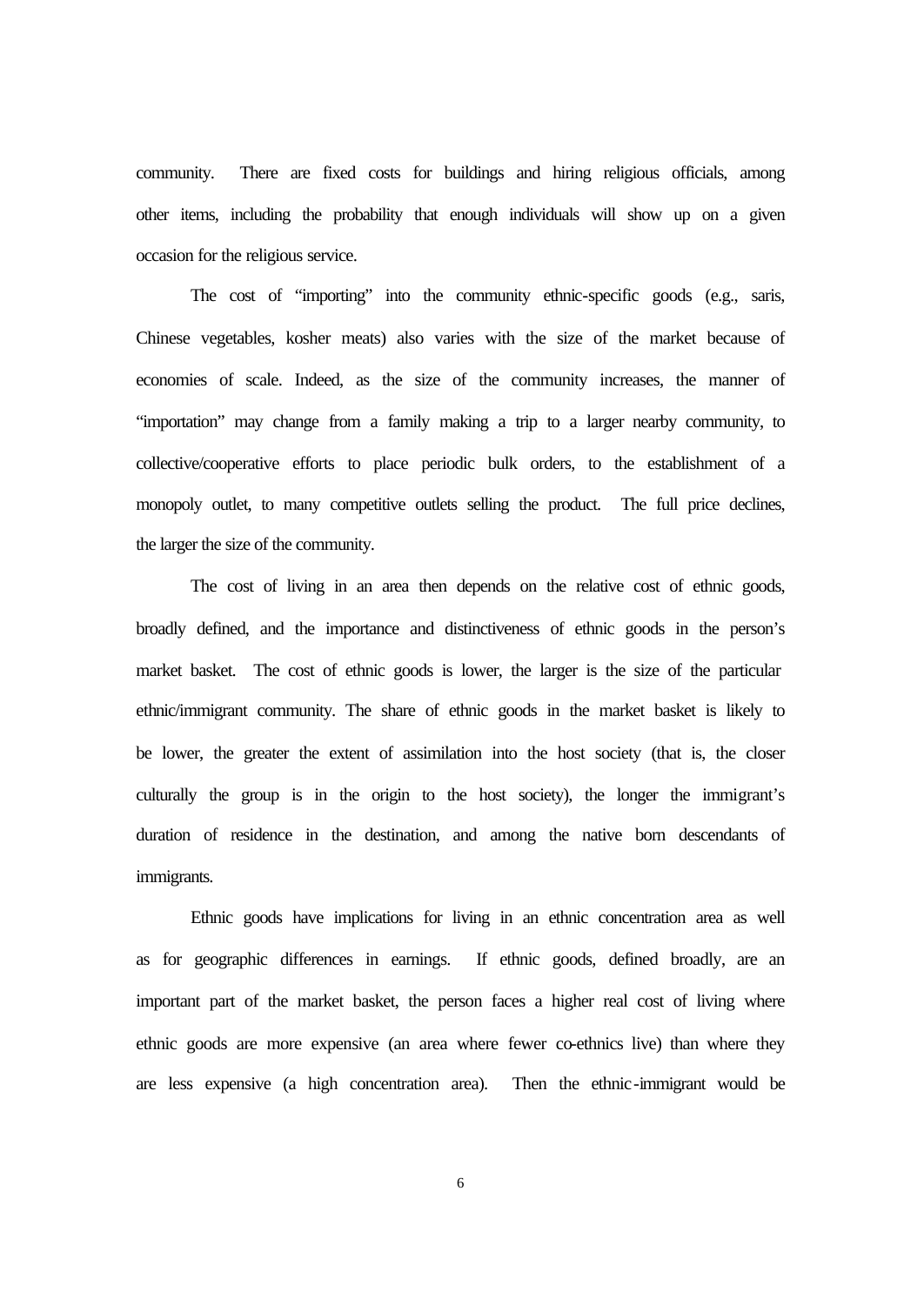indifferent between a similar job in a high concentration area and a low concentration area only if the latter provided a higher nominal wage that was just sufficient to compensate for the higher cost of living.<sup>3</sup> Thus, ethnic goods can result in different geographic concentrations of various immigrant groups and differences in the pattern of regional wage differentials across immigrant groups and between immigrants and natives. The general observation would be lower nominal wages the larger the size of the concentration, other variables being the same. Note that the "ethnic goods" hypothesis regarding the negative relation between the concentration measure and earnings is an equilibrium situation based on differences in the real (ethnic-specific) cost of living. It reflects compensating wage differential.

When a new immigrant group is initially arrives in a destination it may be indifferent among alternative regions in the destination that are equally attractive in terms of job opportunities and ports of entry. The initial settlers would be immigrants with a lower demand for ethnic goods. Subsequent immigrants from this ethnic group will not be indifferent among the alternative destinations as ethnic goods will be cheaper where their co-ethnics have already settled. With the ethnic community established those with a higher demand for ethnic goods would find immigration that much more attractive.

<sup>&</sup>lt;sup>3</sup> Workers of a given level of skill can be thought of as randomly drawing wage offers from a given distribution of wage offers available in the high concentration and the low concentration areas. If ethnic goods are an important part of their market basket, the ethnic-immigrants will move to or stay in a low concentration area only if their wage offer in this area exceeds by a sufficient margin the wage offer from the high concentration area to compensate for the higher cost of living. Once settled in a specific area explicit and implicit location-specific investments in human capital (in consumption and in the labor market) tend to reduce subsequent migrations. Thus, those who leave a high concentration enclave for a low or zero concentration area will tend to be those who receive a high wage offer in the latter location and those for whom ethnic goods (ties to the ethnic community) are least important.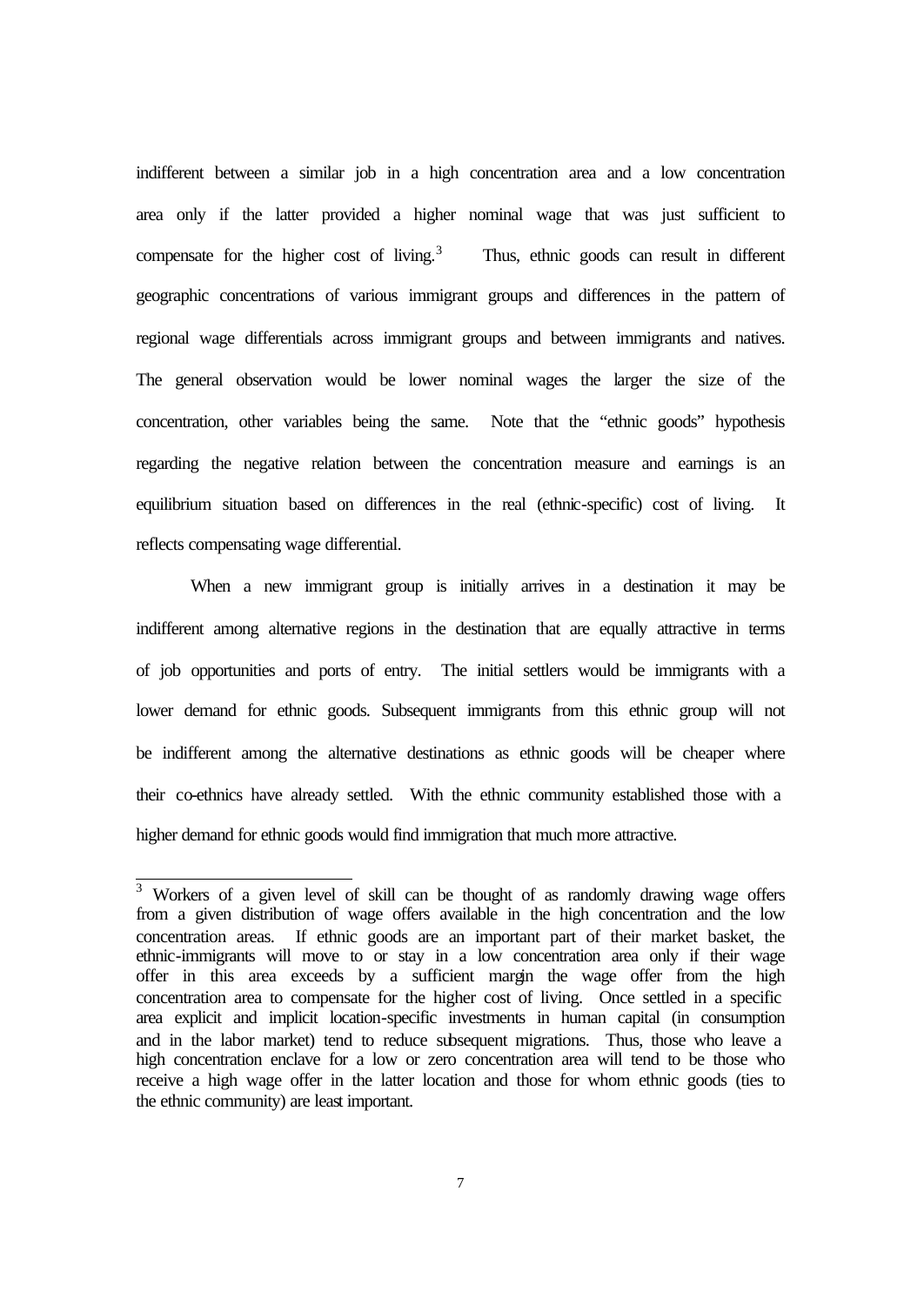New ethnic concentrations away from the original center in the destination can be formed under anyone of several scenarios. An individual with a very low demand for ethnic goods may settle elsewhere and gradually (or perhaps inadvertently) serve as a nucleus for others to follow. An individual with a high demand for ethnic goods may randomly receive a very high wage offer from the distribution of wage offers and settle in a new area. This person may serve as a nucleus and may even have an economic incentive to subsidize ethnic goods to encourage others to join him in the new location. Moreover, if a very "large" number of immigrants settle in the initial location and they are less than perfect substitutes in production for native workers, under the crowding hypothesis their wages decline relative to what they could earn in alternate locations with fewer (perhaps none) of their group. If the wage gap compensates for the higher cost of living of ethnic goods, a second enclave can be established. Thus, the number of enclaves or areas of concentration will vary systematically with the size of the immigrant/ethnic group and the distinctiveness and intensity of demand for ethnic goods.

#### **(D) Immigrant "Crowding"**

An alternative to the "ethnic goods" hypothesis is a labor supply or "crowding" hypothesis. If there are a large number of immigrants with a given skill level, and if they are not good substitutes in production for others with the same skill level, their earnings would be depressed. This is, however, a disequilibrium situation as immigrant workers with a given level of skill could receive higher real wages outside the enclave. The internal mobility of immigrant and native-born labor, and other factors of production, as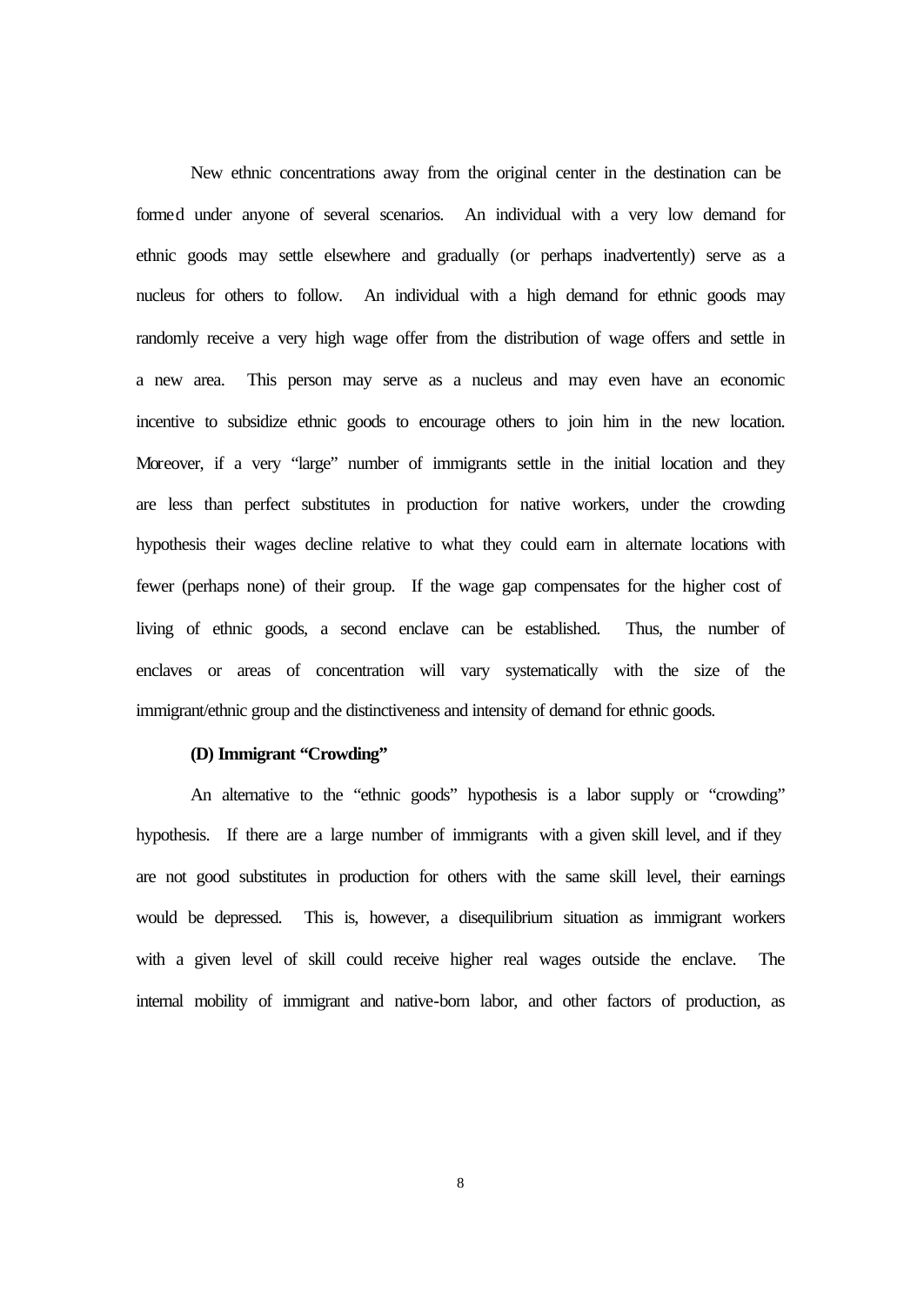well as goods and services, would bring about factor price equalization, eliminating the negative relation between concentration and earnings.

The "crowding hypothesis" is not likely to be compelling for the United States. The U.S. has highly fluid labor, capital and product markets where inter-regional mobility is the norm rather than the exception. The largest single group of immigrants is from Mexico, and they tend to have low levels of skill, without a high degree of specialized skills.<sup>4</sup> As such, they are good substitutes in production for other low-skilled labor, whether native born or foreign born. Among the non-Mexican immigrants, the countries and languages of origin are numerous and skill levels are more highly dispersed. It is difficult to think of any groups in the U.S. that are sufficiently large and specialized with a low substitutability with native born and other foreign born workers. To the extent that a sudden exogenous infusion of immigrant labor with specialized skills impact a local labor market, disequilibrium earnings differentials would emerge, but would be dissipated over time with internal mobility of factors of production (including immigrant labor) and tradeable goods.

#### **(E) Consequences of Concentrations**

Limited destination language proficiency is likely to reduce the earnings potential of immigrants (Chiswick and Miller 1992, 1995). It raises the cost or lowers the efficiency of job search and in many jobs may restrict access (e.g., if there is a need to pass a test that requires proficiency) or merely lower productivity. There may also be discrimination in the labor market by the native population (either as employers, co-

<sup>&</sup>lt;sup>4</sup> In the data under study for earnings, Mexican immigrants are 29 percent of the sample and have a mean schooling level of 7.9 years, in contrast to 13.3 years for the other immigrants.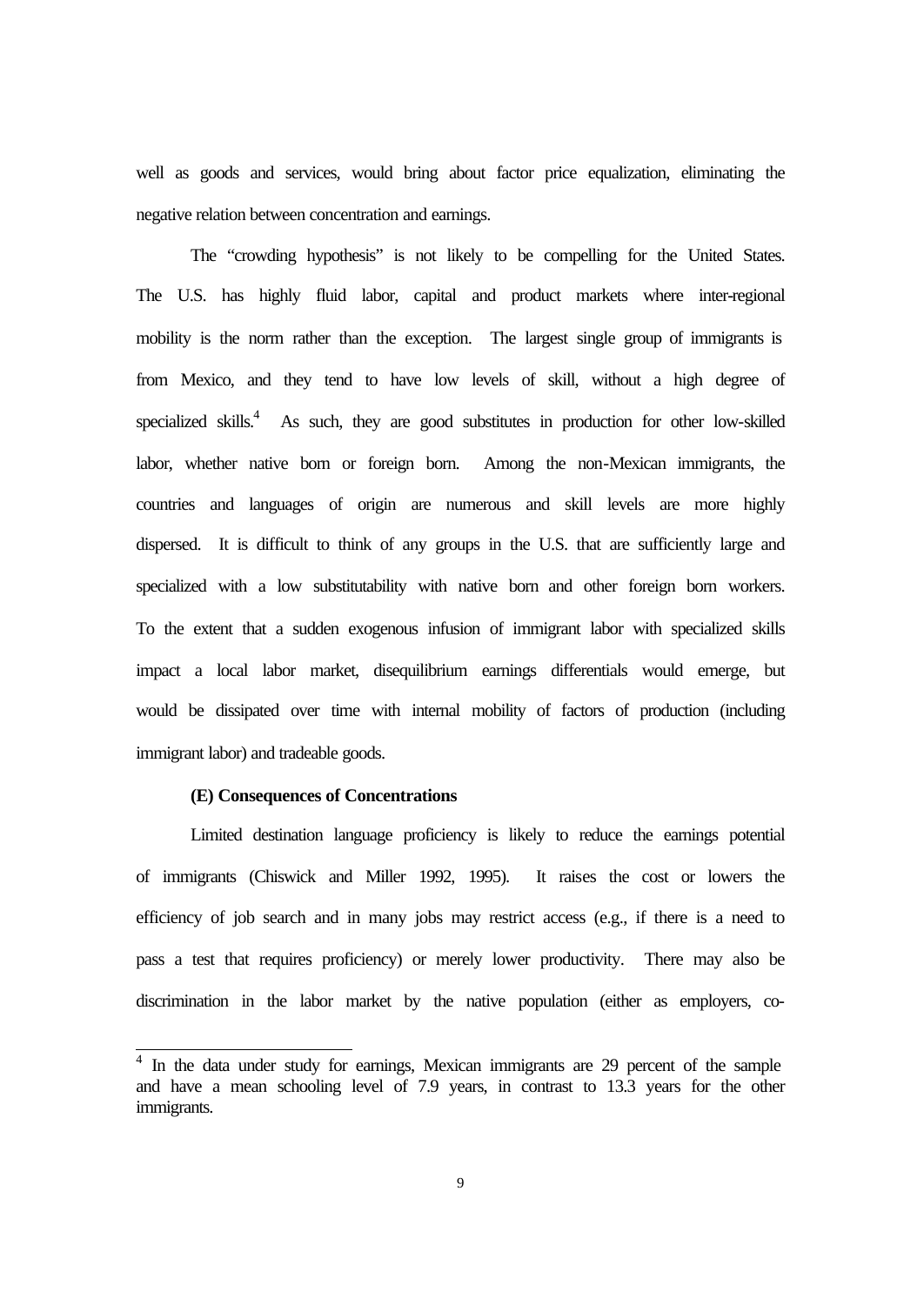workers or consumers) against those who are less proficient in the dominant language or who speak it with an accent. Working within a linguistic enclave is a mechanism for sheltering oneself from or mitigating the adverse labor market consequences of limited destination language proficiency.

Living and working within a linguistic concentration area has feedback effects on destination language proficiency. The greater the extent to which an individual can avoid communicating in the destination language, the slower is likely to be the rate of acquisition of dominant language skills. Consider two individuals: One lives in a large linguistic concentration area where one can work, consume, socialize and engage in other activities using the origin language. The other lives in a linguistically isolated area; communication can be done only in the dominant language. The latter may have a more difficult initial adjustment but has a stronger incentive to acquire destination language skills and has greater exposure that facilitates learning the destination language.

Thus, what has emerged in many developed countries is the existence of distinct immigrant communities that differ in language, culture and other characteristics from the host society. These immigrant/linguistic concentrations are expected to have an adverse effect on the immigrant's acquisition of dominant language skills. The immigrant's dominant language skills, as well as the size of the linguistic concentration area, will also affect the person's earnings, other things being the same. Greater proficiency would have a positive effect, and a larger concentration a negative effect on earnings. These hypotheses are tested in the empirical analysis.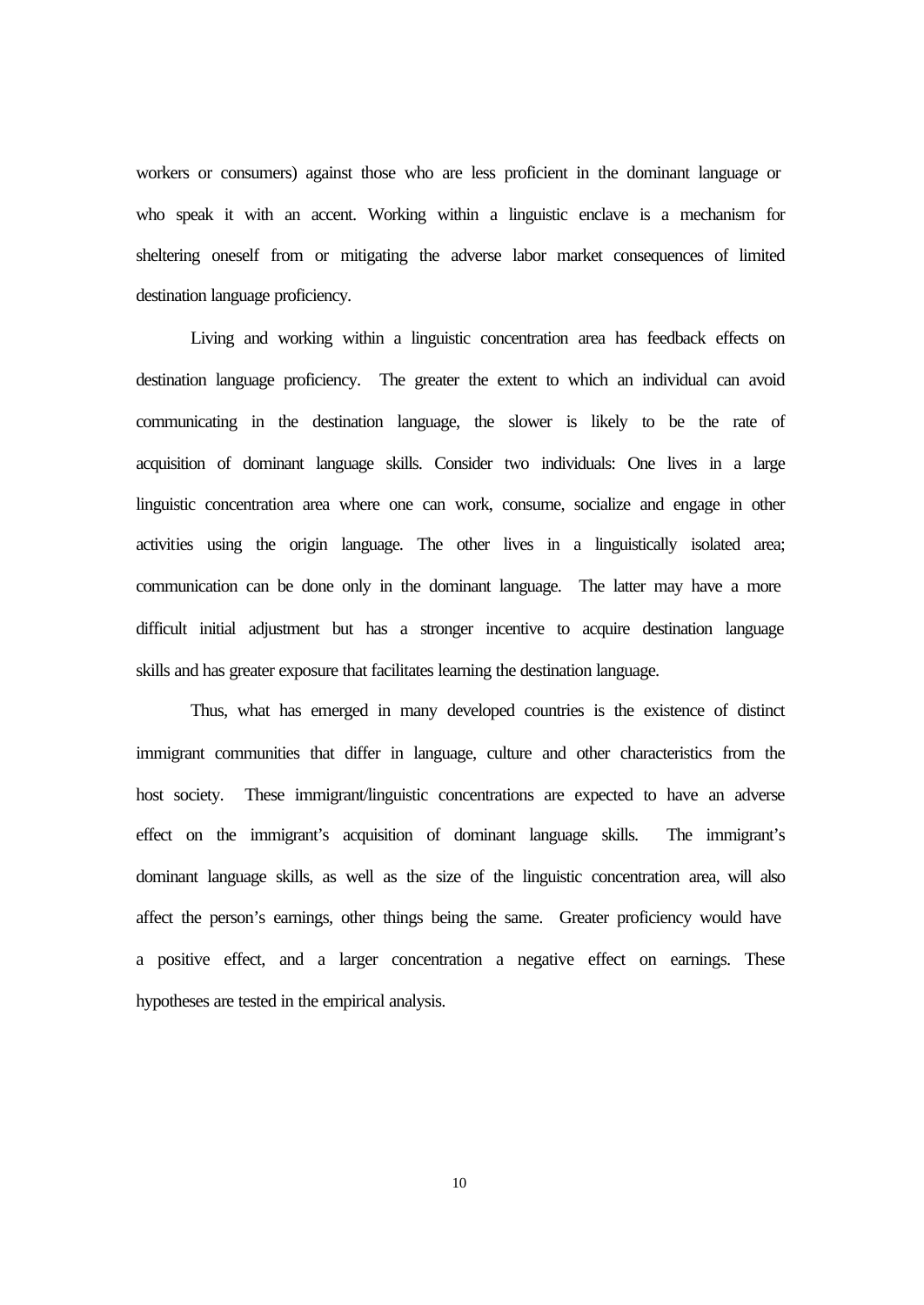#### **III. The Data**

#### **(A) Defining the Population Under Study**

The empirical analysis is performed using data from the 1990 Census of Population of the United States for adult male immigrants.<sup>5</sup> The U.S. Census provides a very large sample, a rich array of variables, and immigrants from diverse origins arriving at various periods of time. The analysis at this stage is limited to adult (non-aged) males as the analysis for females or aged males becomes more complex because of the need to model labor supply decisions, in addition to the language and earnings equations. Moreover, the formation of enclaves or concentrations is taken as exogenous for the individual in the empirical analysis, although there was a discussion in Section II as to why such concentrations are formed.

The data for the statistical analysis are from the five percent Public Use Microdata Sample from the 1990 Census. The sample is limited to males age 25 to 64 years who were foreign born but not from an English-speaking developed country. Thus, the native born, those born in a U.S. territory (e.g., Puerto Rico), born at sea or born abroad of American parents are excluded, as are those born in the United Kingdom, Ireland, Canada, Australia and New Zealand.

#### **(B) Defining the Variables**

l

The English language proficiency variable comes from question number 15 in the census long form. Respondents were asked if there was a language other than English spoken at home (other than just a few words), and if so the identity of that language and

<sup>&</sup>lt;sup>5</sup> The definition of the population under study and the variables used in the analysis are described in more detail in Appendix B.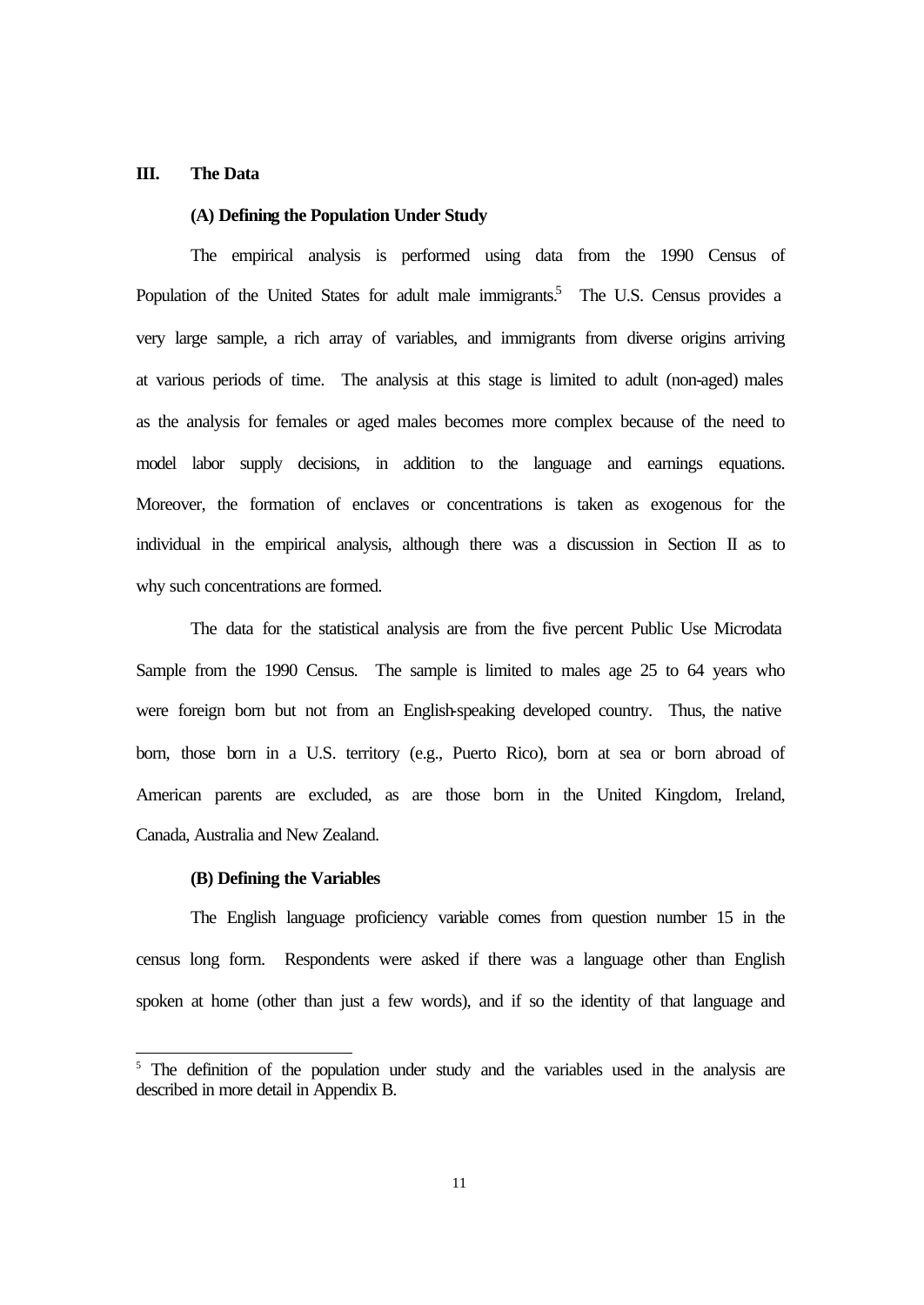how well they spoke English, where the response categories were Very Well, Well, Not Well and Not at All. For the purpose of this analysis, the foreign born who spoke only English or who spoke another language but reported that they spoke English "very well" or "well" were considered fluent; those who spoke English "not well" and "not at all" were considered not fluent.

The other dependent variable is earnings, which is the sum of wage, salary and self-employment income in 1989. Those with earnings of less than \$100, including those with negative earnings, were assigned a value of \$100. Those with zero weeks worked in 1989 were deleted from the sample for the analysis of earnings, as they were not labor market participants.

The enclave variable is a minority language concentration measure (CON). The 24 languages other than English most frequently spoken in the United States were identified. The speakers of these top 24 languages constitute around 94 percent of those reporting a foreign language spoken at home. For each of these 24 languages, for the 50 states and the District of Columbia, the percent of the states' population age 18 to 64 years (whether native or foreign born) speaking that language, was computed. The concentration measure for each respondent is the percent speaking the person's origin language in the state of current residence. For other languages, since the number of speakers is so low, the percent was assumed to be zero. Those who reported speaking only English were assigned the mean value of the concentration ratio for non-English language speakers in their birthplace group.

Within states, the density of population is less in rural areas than in urban areas. A variable for residence in a rural area (RURAL) is included because of a smaller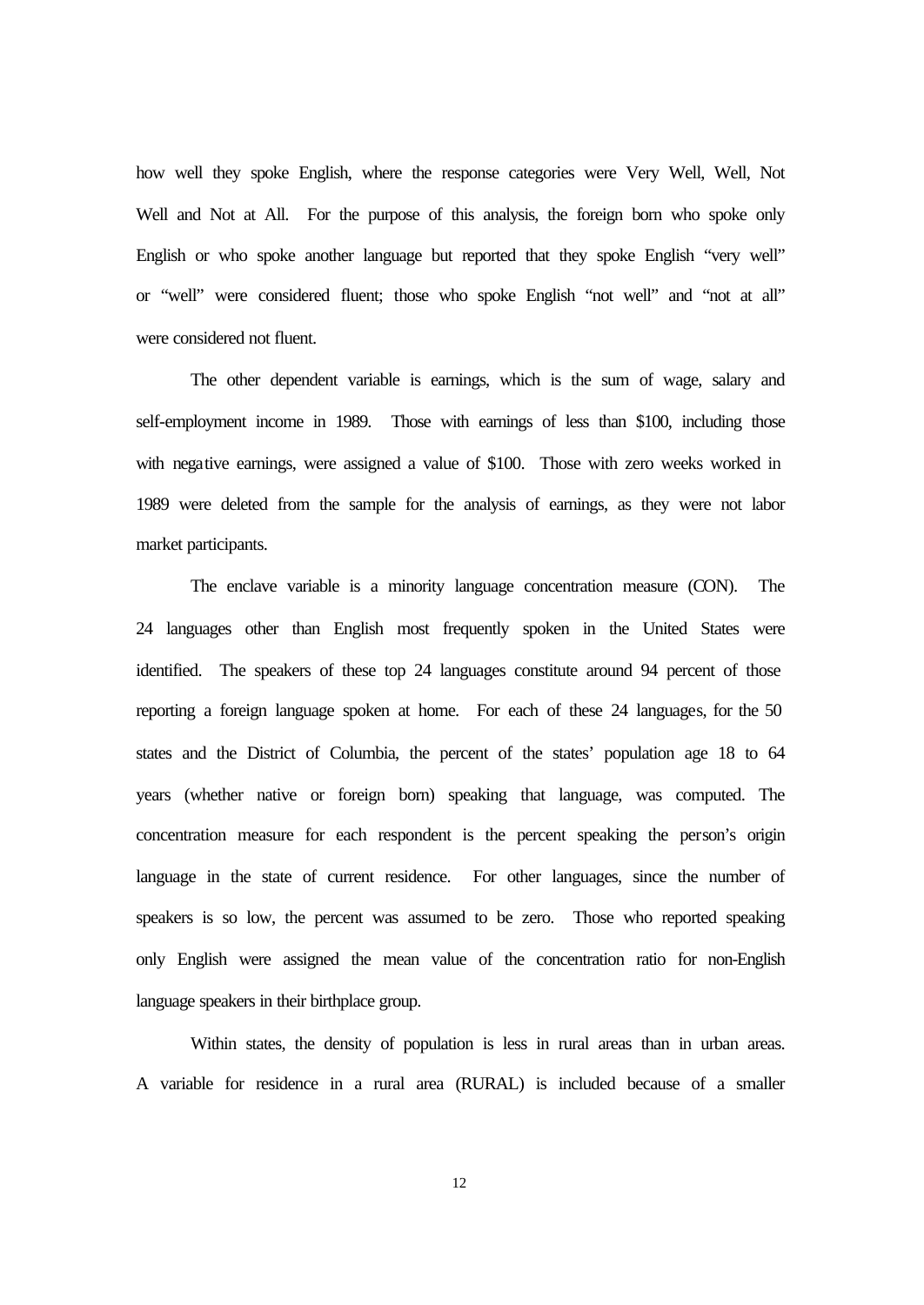concentration of origin language speakers in rural than in urban areas. The other explanatory variables are straightforward and are discussed in Appendix B and as the variables are introduced in the text.

#### **(C) The Statistical Techniques**

The main statistical methodology that is employed is ordinary least squares (OLS) with residuals corrected for heteroskedasticity, and where indicated below instrumental variables (IV) analysis.

#### **IV. Analysis of Language**

#### **(A) The Language Model**

This section presents the development of the model for dominant language proficiency. While largely based on previous work, in particular Chiswick and Miller (1995, 1998), the model is expanded to include new variables (refugees, persons from former colonies of English-speaking countries, and persons who lived abroad five years earlier). Particular attention is given to the variable measuring the degree of minority language concentration (CON).

The language proficiency model adopts a human capital approach in which destination language proficiency (LANG) is a function of three fundamental determinants, namely "exposure," "efficiency" and "economic incentives." Since the application is to the English language for immigrants in the United States 1990 Census, the discussion of these variables will be in this context. The principles apply to any destination language, country and data set.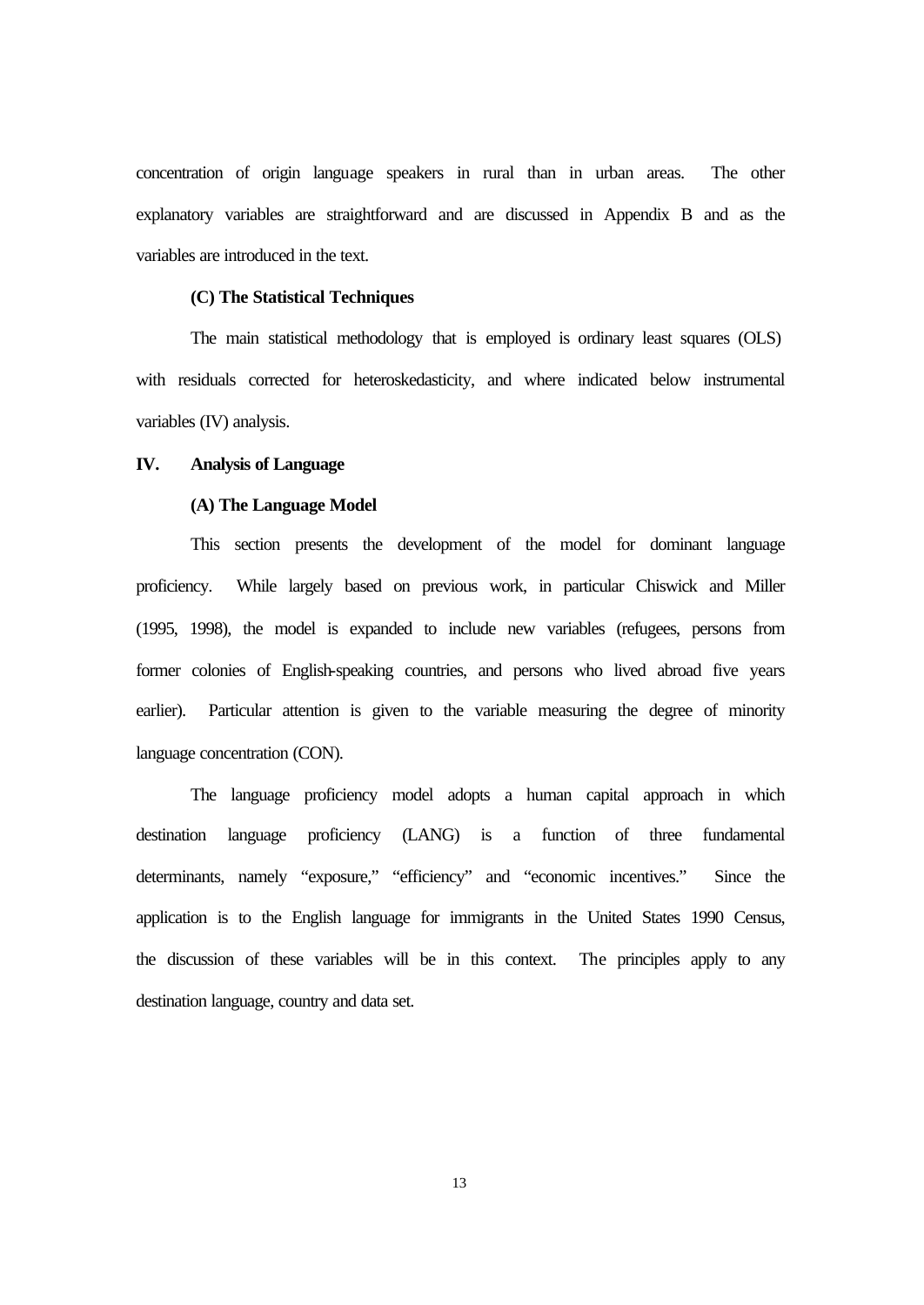#### *(i)* **Exposure Variables**

"Exposure" refers to exposure to the destination language either pre- or postimmigration. The Census identifies country of birth but provides no other information on pre-immigration experiences relevant for acquiring English language proficiency. A set of country-of-origin dichotomous variables is included in the analysis to control for country of origin fixed effects. Western Europe (other than the UK and Ireland) is the benchmark. Moreover, a dichotomous variable is created for whether the origin was a colony (COLONY) of an English-speaking country, that is, of either the United States or the United Kingdom. Recall that respondents born in current U.S. territories are excluded from the analysis.

Post-immigration exposure to English can be measured in time units and in intensity per unit of time. Time in the destination is measured as the number of years since migration and its square (YSM, YSMSQ). It is expressed as a quadratic variable to allow for the effect of an extra year in the United States to be larger in the early years than in subsequent years.

The duration variable refers to when the immigrant first came to the United States to stay. Exposure to English in the United States may have been interrupted by sojourns outside the country after the initial migration. For immigrants in the United States for more than five years the variable "lived abroad five years ago" (ABROAD5) is unity if this was the situation, otherwise it is zero. It is expected that having lived outside the U.S. would be associated with lesser proficiency in English compared to otherwise similar immigrants who did not live elsewhere in 1985.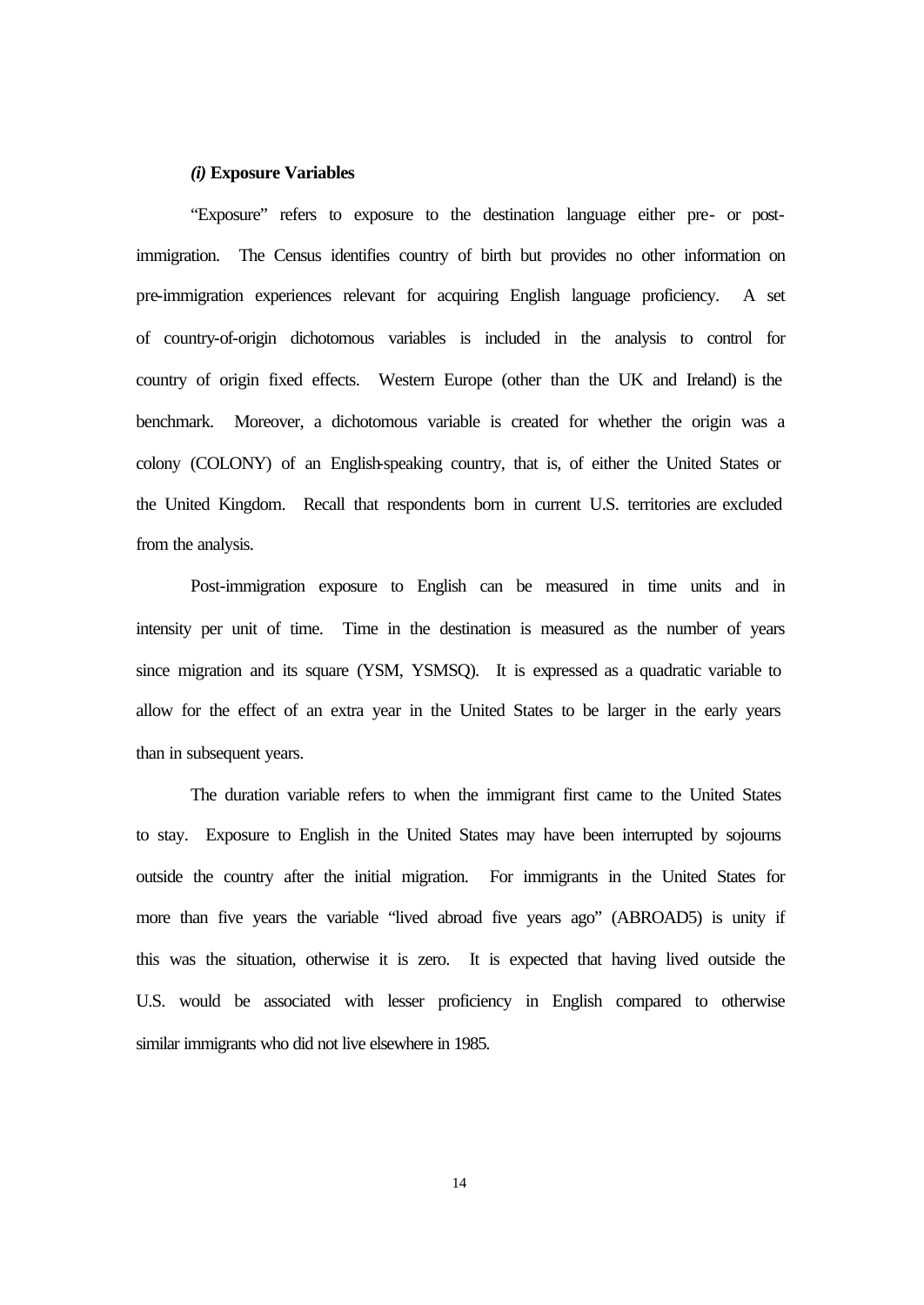Intensity of exposure per unit of time in the United States can be measured by several variables. Of particular interest is the minority language concentration measure (CON) which is computed on a state level, as was discussed above. Within states the density of population is less in rural areas than in urban areas. A variable for residence in a rural area (RURAL) is included because of a smaller concentration of origin language speakers in rural than in urban areas within states.

For immigrants from Mexico the analysis also includes an index for Spanish language media, namely a variable for the number of radio stations in Spanish normalized for the size of the state in square miles and population (RADIO) (Chiswick and Miller 1998). Because of possible endogeniety in this variable, a predicted value (instrumental variables technique, IV) rather than an observed value for radio is used.

A marital status variable (MARR is unity if married, spouse present) is also included here. It is not possible in the 1990 Census to distinguish between pre- and postmigration marriages as it was possible to do in the 1980 Census (Chiswick and Miller, 1992).

#### *(ii)* **Efficiency Variables**

"Efficiency" refers to the ability to convert exposure into language skills. Greater efficiency means more language skills are acquired for the same level of exposure. The efficiency variables include age at migration (age with years since migration held constant), years of schooling, whether the respondent may have been a refugee, and a measure of the "distance" between the origin language and English.

Older immigrants (AGE) at arrival have greater difficulty learning a new language. Age is entered as a quadratic variable (age and its square) as it is expected that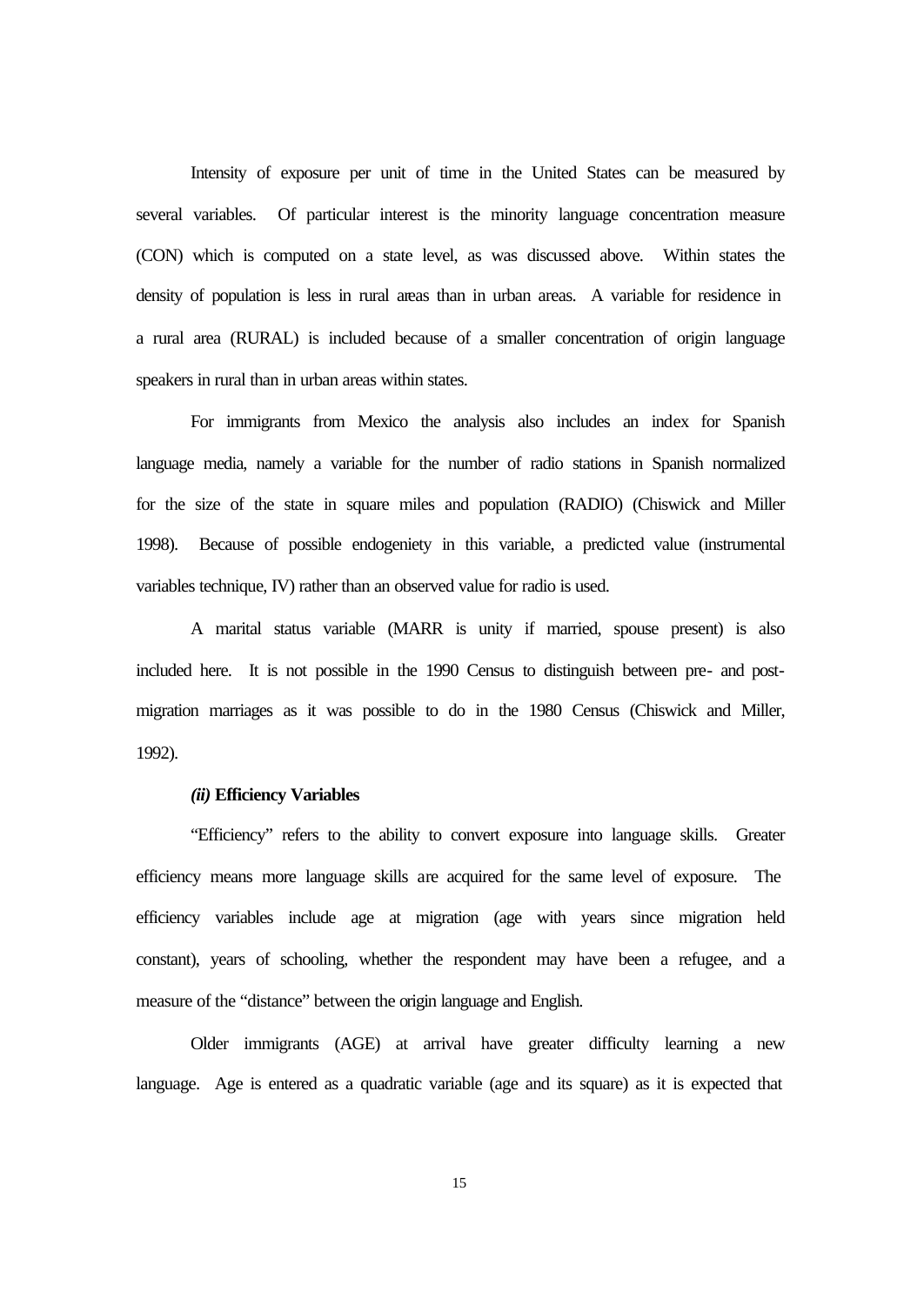an extra year of age at migration would have a larger adverse effect among younger than among older immigrants.

Those with more schooling (EDUC) are assumed to be more able and to have more knowledge of the structure of languages, and hence are likely to be more efficient in learning English. It may also be that those with more schooling in the origin were exposed to English at higher grades prior to immigration, or that schooling in the U.S. enhanced proficiency.<sup>6</sup>

The refugee variable (REFUGEE) is included because refugees tend to be less favorably selected for a successful adjustment in the destination than are economic migrants. The migration decision of refugees is influenced to an important extent by factors other than the expectation of a successful adjustment. The refugee variable is based on country of birth and period of immigration.

Another efficiency variable is "linguistic distance" (DISTANCE), that is, a measure of how difficult it is for non-English speakers to learn English (see Chiswick and Miller, 1998). For example, Korean would be more "distant" from English than would be French. The more "distant" is the origin language from English, the lower the efficiency in learning English and hence the lower the expected proficiency in English.

<sup>&</sup>lt;sup>6</sup> That higher levels of secular schooling is associated with greater proficiency in Hebrew among immigrants in Israel suggests that exposure to English in school prior to immigration is not the primary mechanism for the positive effect of schooling or English language skills in the United States (Chiswick and Ripetto, 2001).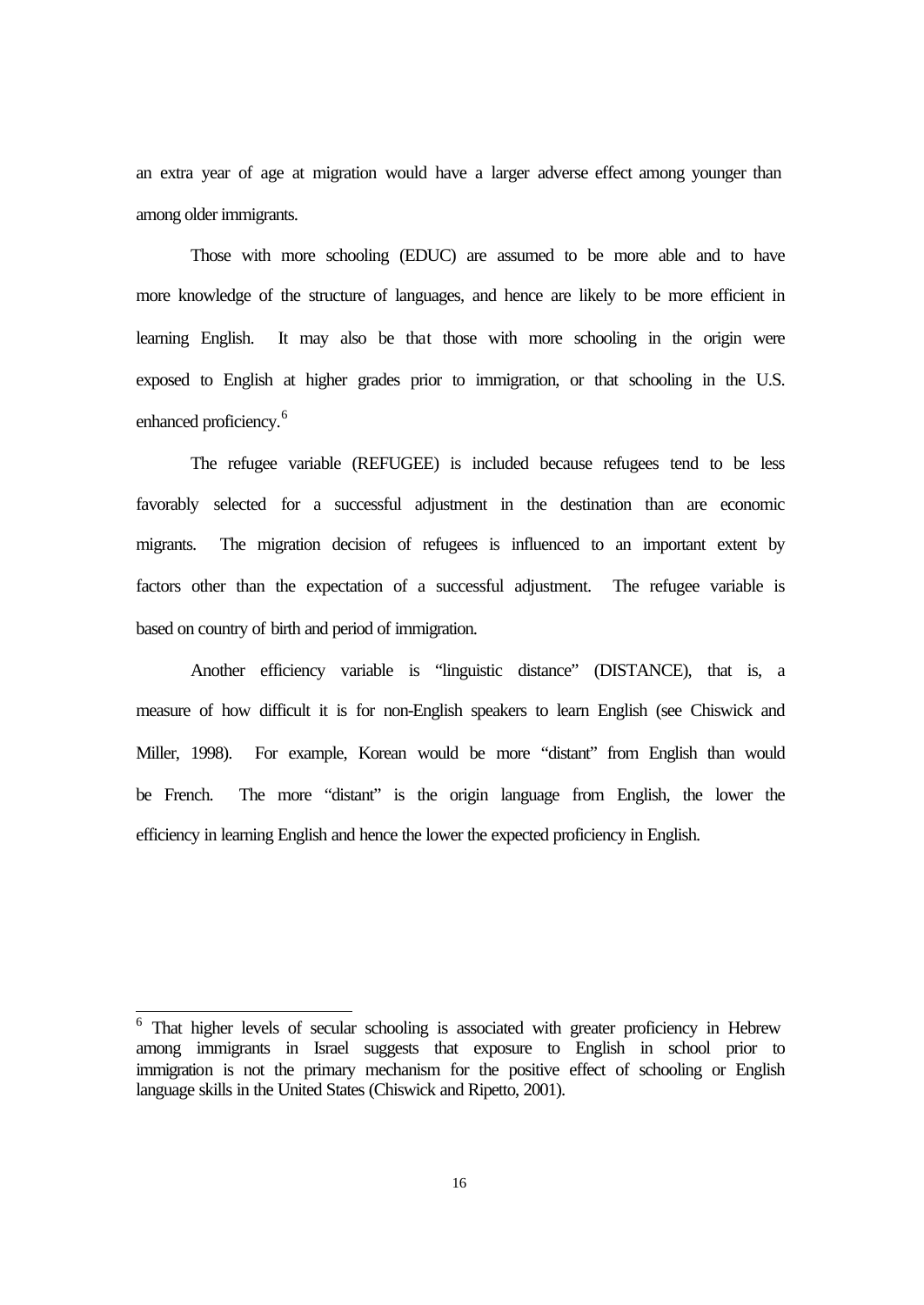#### *(iii)* **Economic Variables**

"Economic incentives" is the most difficult conceptual variable to model. In principle, one would like to add an explanatory variable that measures the increment in expected earnings for a unit increase in proficiency for each respondent. Given currently available data it is not possible to do this. The economic benefits in the labor market and in other activities from increased proficiency in English would be greater the longer the expected duration in the United States. Immigrants from countries with a high propensity for return migration would expect a shorter period in the U.S. Data on emigration (EMIG) by country of origin are used for this purpose, but not for Mexico. The methodology for developing the country-specific emigration rates is not applicable to Mexico because of the very high proportion of illegal aliens in this group and the 1986 amnesty (Ahmed and Robinson 1994).

Immigrants from countries further from the U.S. are more likely to be favorably self-selected as they have higher costs of migration (Chiswick 1999). This implies a higher level of efficiency in learning English. They also have a lower return migration rate, again because of the higher migration costs. Those from origins a greater distance from the United States are therefore expected to be more fluent (Chiswick and Miller, 1998). Distance is measured as the distance in thousand of miles (XMILES) from the major city in the origin to New York, Miami or Los Angeles, whichever is the shortest. It is entered as a quadratic variable.

While state-specific (fixed) effects are not held constant because the concentration ratio is based on state data, a control variable is entered for Southern states (SOUTH).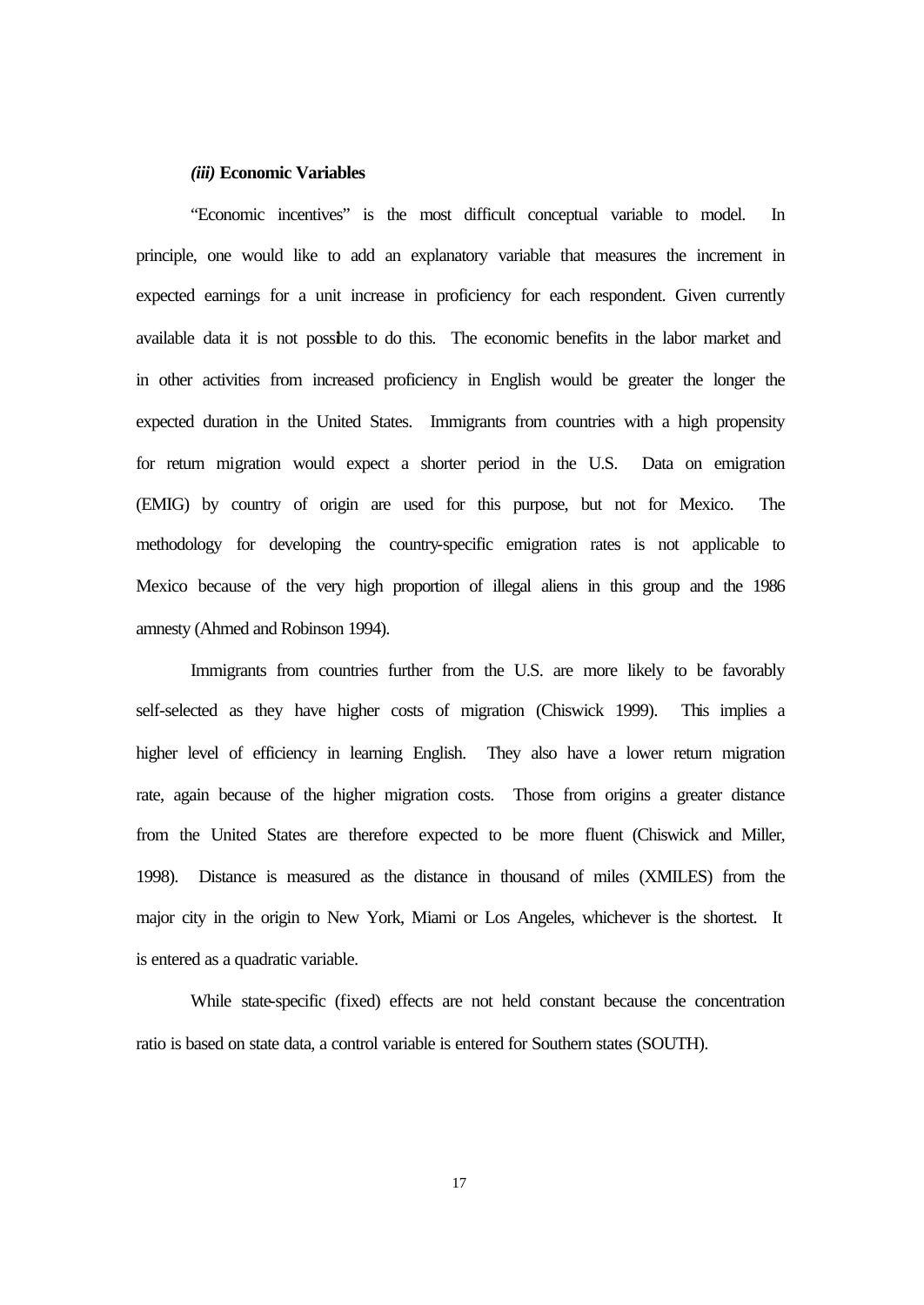#### **(B) Statistical Analysis**

The means and standard deviations of the language variable (LANG) and the explanatory variables, overall and separately for Mexican and non-Mexican immigrants, are reported in Appendix Table A1. The regression equations for English language proficiency are reported in Table 1 for all immigrants, non-Mexican immigrants, and Mexican immigrants.

The data are found to be consistent with the hypotheses developed above. In particular, English language proficiency is greater the higher the level of schooling, the longer the duration of residence (quadratic effect), the younger the age at immigration (negative effect of age), among those from a former British or American colony, and from countries more distant from the United States. It is less among refugees, among transients (i.e., immigrants who first came to the U.S. more than five years earlier – prior to 1985 – but who were outside the U.S. in 1985), and where the expected duration in the U.S. (emigration rate variable) is shorter. The linguistic distance variable is not statistically significant when country of origin fixed effects are included in the analysis, as is the case in Table 1, but it is significant with the expected sign when the country dichotomous variables are excluded from the equation. This arises from the close relation between country of origin and language of origin.

The minority language concentration variable (CON) is highly statistically significant as is the rural variable (RURAL), which is a proxy for the concentration of foreign language speakers within areas in states. According to the regression for all immigrants, going from a minority language concentration of zero to the mean value of 7.8 percent lowers the probability of being fluent in English by 3.1 percentage points,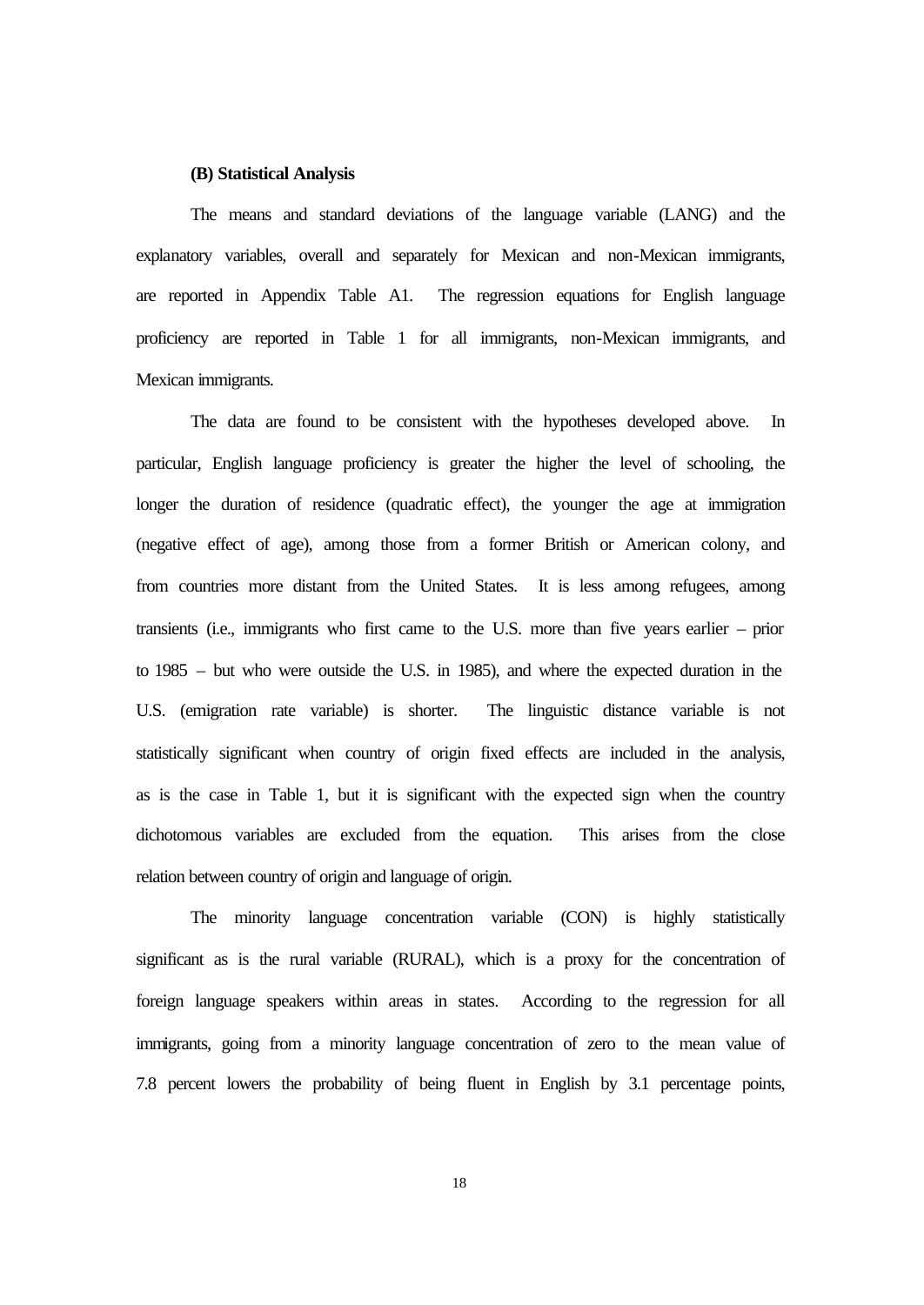which is 4.2 percent of the mean proficiency of 0.73 or 73 percent. Rural residence (5.5 percent of the foreign born) raises proficiency by 1.0 percentage point overall and by 2 percentage points among non-Mexican immigrants.

Among Mexican immigrants three variables reflect the effect of the linguistic concentration of Spanish speakers. One is the direct minority language concentration measure, the second is the rural variable, while the third is the (predicted) Spanish language radio station variable. The minority concentration measure and the radio station variable, but not the rural variable, are highly statistically significant with the expected negative signs.

Thus, the analysis of English language proficiency among immigrants from non-English origins in the United States indicates that the data are consistent with the model based on exposure, efficiency and economic variables. Moreover, it is found that linguistic concentrations or enclaves are associated with a lesser proficiency in English among all, Mexican and non-Mexican immigrants.

#### **V. Analysis of Earnings**

#### **(A) The Earnings Model**

The econometric analysis of earnings is based on the human capital earnings function, modified for immigrant adjustment (Chiswick 1978). In this specification, the natural logarithm of annual earnings (LNEARN) is regressed on years of schooling (EDUC), years of potential labor market experience and its square (EXP, EXPSQ), duration in the United States and its square (YSM, YSMSQ), the natural logarithm of weeks worked (LNWW), marital status (MARR), and place of residence (RURAL, SOUTH). Three dichotomous variables are added to the equation which take the value of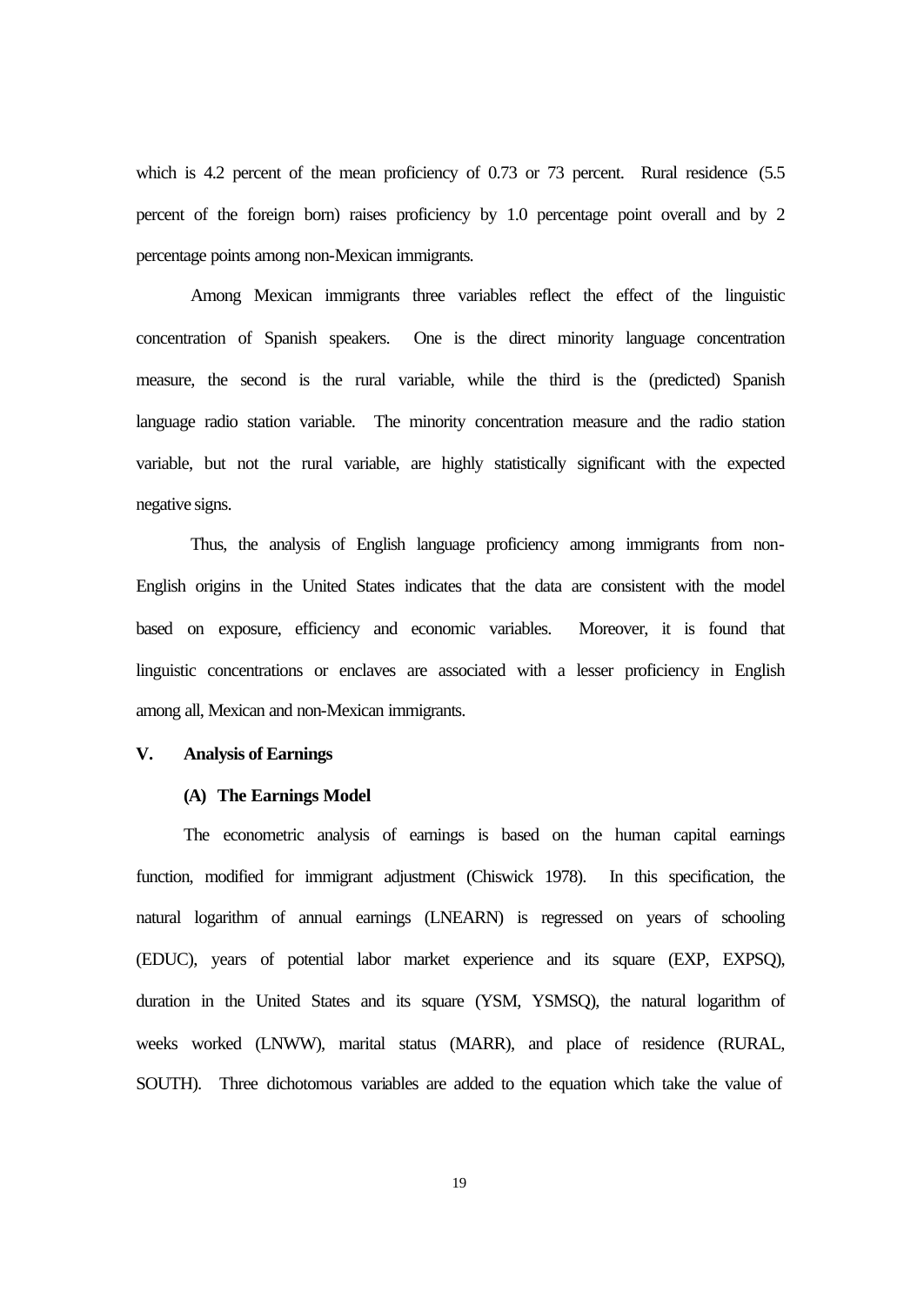unity for immigrants whose race is Black, are Veterans of the U.S. Armed Forces, and who are Citizens of the United States. Two language variables are also added to this equation, the respondent's proficiency in English (LANG) which is unity for those fluent in English, as defined above, and zero otherwise, and the minority language concentration measure (CON).

#### **(B) Statistical Analysis**

The earnings equation is estimated separately for all immigrants, Mexican immigrants and non-Mexican immigrants. The means and standard deviations of the variables are reported in Appendix Table A-2, while Appendix Tables A-3, A-4 and A-5 report the regression equations for each group. A basic earnings function in these tables is reported in column (*i*) without the language and concentration variables, column (*ii*) adds the English language proficiency variable (LANG), column (*iii*) adds the concentration variable (CON) to the basic equation, column (*iv*) adds both variables, while column (*v*) substitutes a predicted English language proficiency variable obtained through the instrumental variables (IV) technique. (The auxiliary equation is reported in Appendix Table A-6.) A summary of the language and concentration variable results are presented in Table 2.

#### *(i)* **Ordinary Least Squares Analysis**

As has been found elsewhere, the basic determinants of earnings among immigrants are also found to be important here (see Appendix Tables A-3 to A-5). For immigrants from non-English speaking countries, earnings increase with years of schooling (by about 5 percent per year of schooling), duration in the U.S. (at a decreasing rate), pre-immigration labor market experience (total experience when duration is held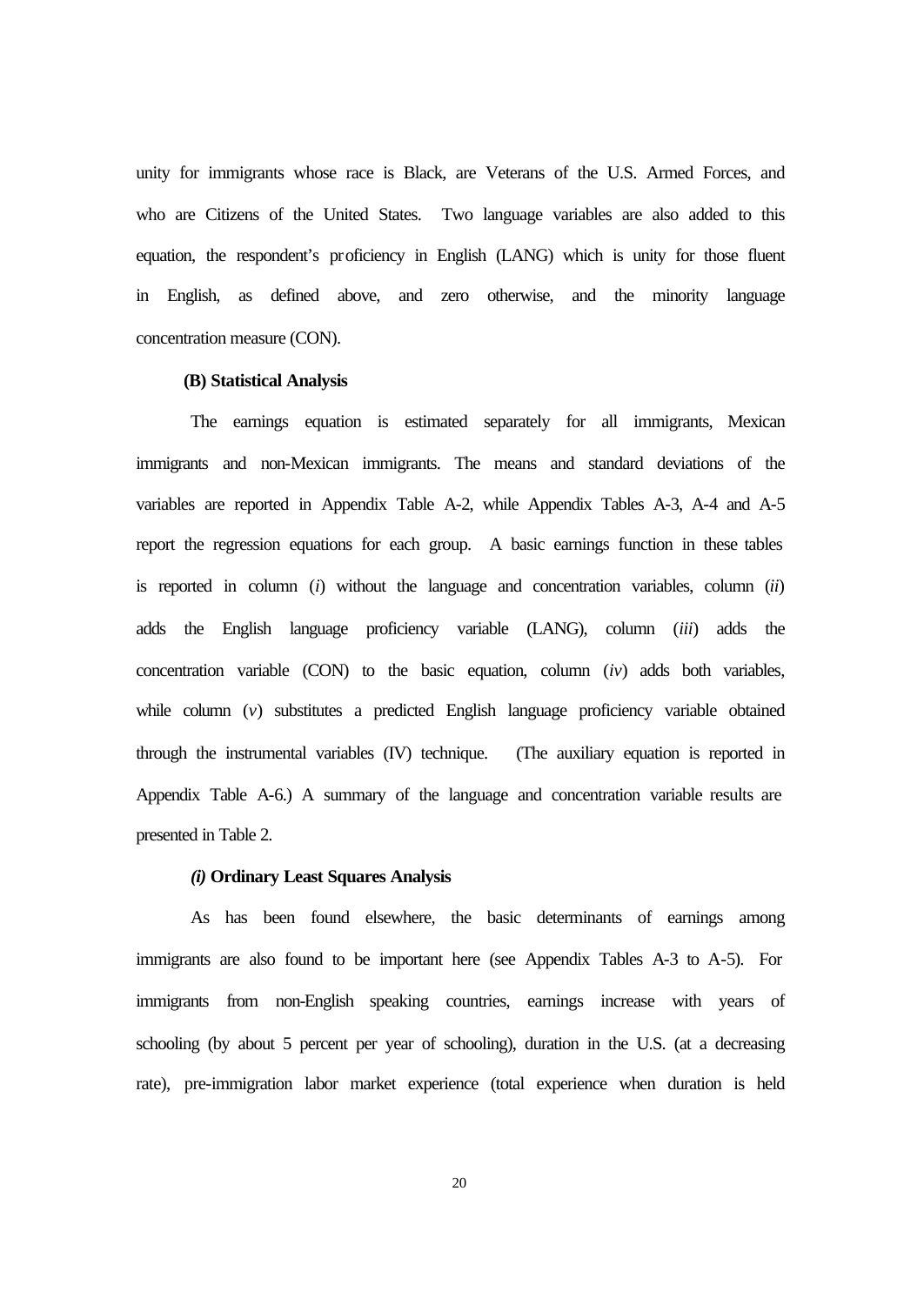constant), and weeks worked, and are higher for married men (by about 20 percent) and citizens (9 percent). Earnings are lower for immigrants who are veterans (8 percent) and those living in rural areas and in the south.

Patterns that are similar to the overall analysis are found when the analysis is done separately for Mexican and non-Mexican immigrants, although among Mexican immigrants, veteran status is associated with higher earnings (8 percent). Note that the effects of several variables reflecting human capital are smaller for Mexican immigrants than for other immigrants. This includes schooling, experience and weeks worked, but not duration in the United States.

The ordinary least squares analysis (OLS) in Appendix Tables A-3 to A-5 indicates that earnings are about 15 percent higher for all immigrants, Mexican immigrants and non-Mexican immigrants who are proficient in English, compared to those lacking proficiency. The difference is statistically significant and the magnitude of the effect and level of significance do not vary with whether the concentration measure is included in the analysis.

Assuming a long working life, the real rate of return on the investment in language proficiency can be estimated (approximately) as  $r = b/k$ , where r is the real rate of return, b is the regression coefficient of the language proficiency variable, and k is the number of full-year equivalents of lost earnings, including out of pocket expenditures, to go from not proficient ("not well," "not at all") to proficient (English only, "very well" or "well"). Then, if the coefficient of the language variable is  $b = 0.15$  and if the cost is the equivalent of a full year potential earnings  $(k = 1)$ , the rate of return is about 15 percent. If the cost were the equivalent of two years of full-time equivalent earnings  $(k=2.0)$ , the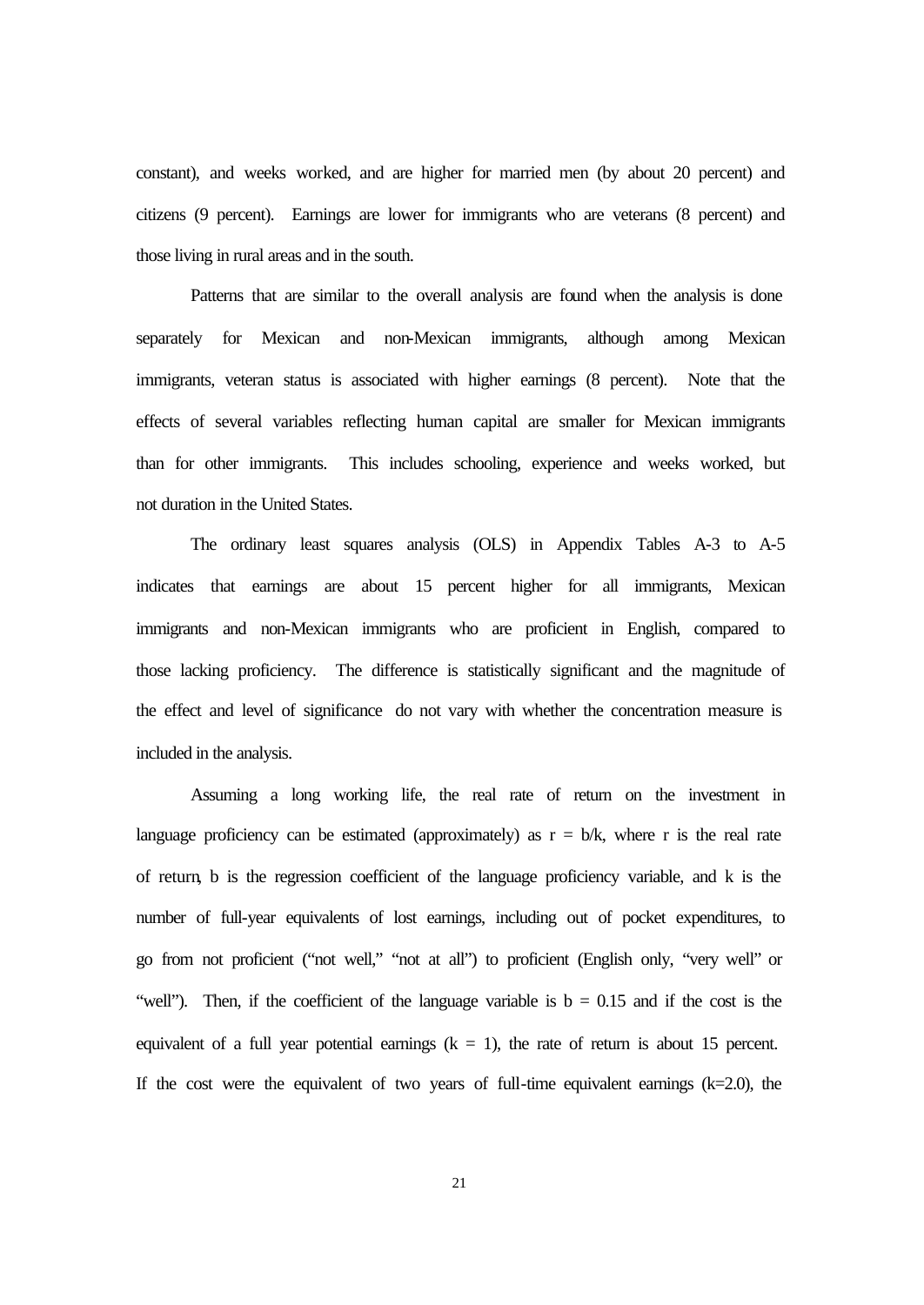rate of return on the investment would be about 7.5 percent. If proficiency required the equivalent of only six-months foregone earnings (k=0.5), the estimated rate of return would be about 30 percent. The rate of return would be even higher if the positive effects of proficiency on weeks worked in the year were included in the calculation and if the consumption benefits from English language proficiency could be estimated. Thus, investments in English language skills appear to be profitable for immigrants from non-English speaking countries.

The concentration measure is also statistically significant in all three analyses. The coefficient and level of significance are also largely invariant with respect to the inclusion in the analysis of the respondent's fluency in English. Among all immigrants, going from a zero concentration area to the mean level (7.8 percent) lowers earnings by about 4.4 percent (that is, 7.8 times 0.0056 from Appendix Table A-3 column (*iv*)). For non-Mexican immigrants (mean concentration 3.9 percent) it lowers earnings by about 2.7 percent. Among Mexican immigrants, the mean of the concentration ratio is much higher (18.1 percent), but the coefficient of the concentration ratio is lower (-0.0033 compared to -0.0070 for other countries). For Mexican immigrants, the effect of going from a zero concentration to the mean concentration ratio is to lower earnings by about 6.0 percent. Thus, other variables the same, including the respondent's own proficiency in English, living in a linguistic/ethnic concentration area lowers the earnings of immigrants.<sup>7</sup>

 $\overline{a}$ 

The labor supply or "crowding" hypothesis would imply a larger coefficient for Mexican immigrants than for the much more heterogeneous group of immigrants from other countries. That the opposite is found suggests that the negative relation between concentration and earnings is not a consequence of ethnic crowding in the labor market.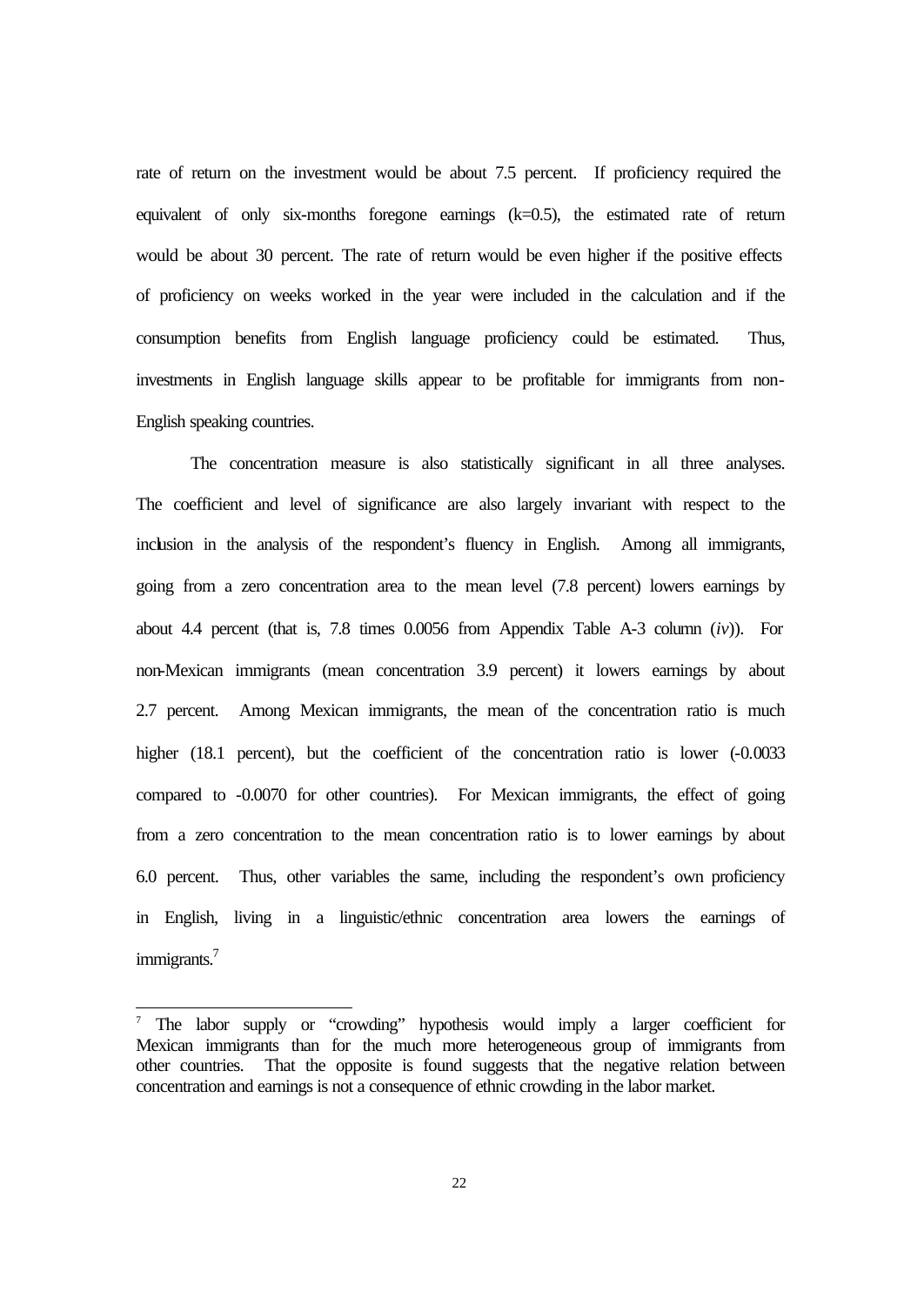The effect of the concentration ratio on earnings varies systematically with the level of education. If an education – concentration ratio interaction term is added to the regression in Table A-3, column  $iv$ , it has a negative and highly significant effect.<sup>8</sup> That is, the adverse effect on earnings from living in a high concentration area is greater the higher the level of schooling. There is no effect for those with only five years of schooling, but the negative effect of living in a high concentration area grows larger at higher levels of schooling. Alternatively, this can be expressed as: the effect of education on earnings is smaller in the high concentration (enclave) area than in an area where fewer other individuals speak the same origin language.

#### *(ii)* **Instrumental Variables Analysis**

There are several potential econometric problems with the ordinary least squares analysis using the respondent's reported level of English language proficiency. One problem is that language skills may be endogenous to, that is, determined by, earnings. Those who anticipate higher earnings if they were to become proficient will make greater investments to acquire proficiency (Chiswick and Miller 1995).

| Education                                 | Table A-3<br>column $iv$<br>0.045<br>(82.9) | Table A-3, column $iv$ ,<br>plus interaction<br>0.056<br>(78.3) |
|-------------------------------------------|---------------------------------------------|-----------------------------------------------------------------|
| <b>Minority Language</b><br>Concentration | $-0.0056$<br>(15.3)                         | 0.0062<br>(10.9)                                                |
| Education-Concentration<br>Interaction    |                                             | $-0.0012$<br>(26.9)                                             |

<sup>8</sup> Partial effects of education and the concentration ratio on earnings: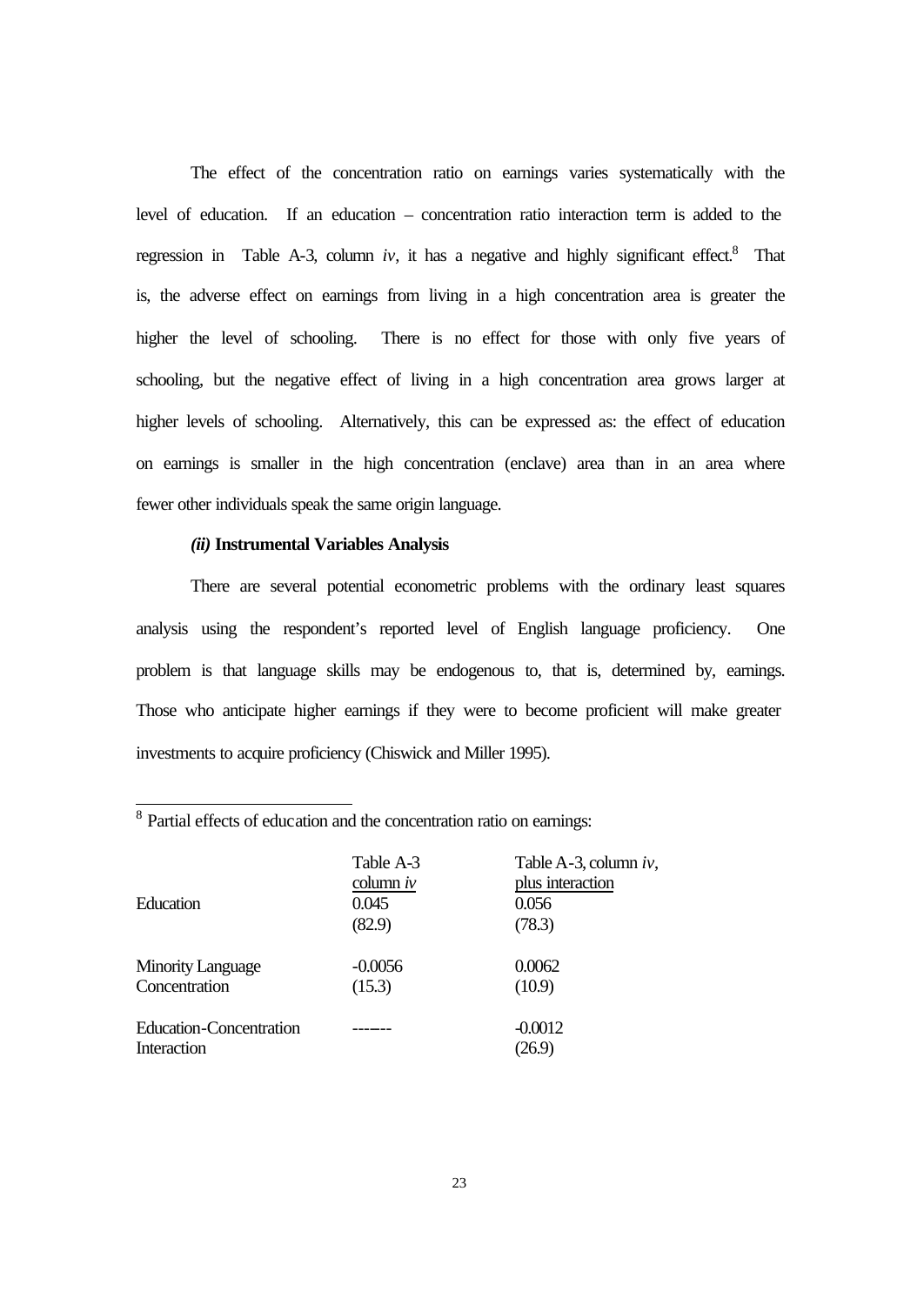A second problem is that there may be substantial measurement error in reported language skill. Purely random measurement error would bias the coefficient toward zero, but the measurement error need not be purely random. For example, those who are more successful in the labor market for unmeasured reasons may be more likely to overestimate their English language skills. A positive correlation in the measurement error terms could bias the coefficient upwards.

A third problem is that there may be dimensions of ability that are not in the equation but which enhance both English language proficiency and earnings. Those with greater innate ability among the foreign born may have superior English language skills and earn more, even though the higher earnings may be unrelated to their English proficiency. Yet there are no independent measures of ability in these data. This form of omitted variables bias would tend to overstate the true effect of language skills on earnings in an OLS equation.

Instrumental variables (IV) is a statistical technique that can correct for these potential problems by using a predicted rather than the observed value of language proficiency. An auxiliary regression is computed (Appendix Table A-6) which includes at least some variables that are not in the earnings function and which has a more complex functional form (various quadratic and interaction terms) to permit statistical identification. This auxiliary regression is used to obtain predicted values of the language variable, and it is these values, rather than the reported values, that are used in the earnings equation. Because the statistical identification is so dependent on variables that vary across countries of origin, a reliable instrumental variables model cannot be estimated using these data for immigrants from Mexico.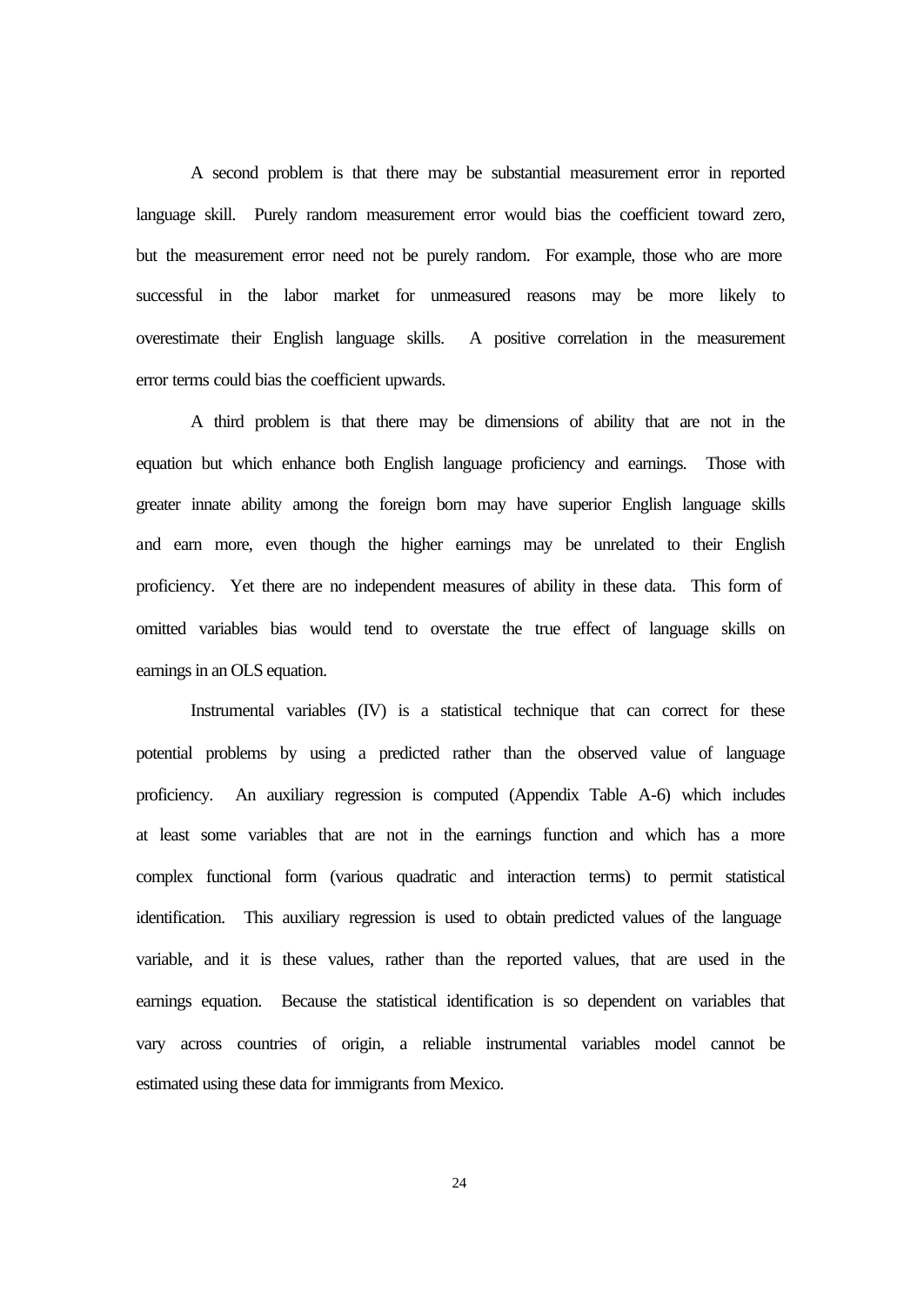The results for the instrumental variables (IV) earnings function are reported in column (v) in Appendix Tables A-3 and A-4 and are summarized in Table 2 for all and non-Mexican immigrants. The IV technique results in a very large coefficient for the language proficiency variable. It implies about 80 percent higher earnings for those proficient in English in the all immigrant analysis.<sup>9</sup> Yet, similar very large coefficients on destination language skills have been found elsewhere and for other countries using this technique.<sup>10</sup> Perhaps the unbiased effect of English language fluency on earnings among immigrants is somewhere between the OLS and the IV estimates. Yet even the OLS estimate of about 15 percent implies a large pay-off from obtaining English language skills.

#### **VI. Summary and Conclusion**

#### **(A) Summary**

This paper has been concerned with whether immigrant linguistic concentrations or enclaves affect immigrant adjustment in terms of destination language proficiency and earnings.

The reasons for the development of these concentrations are discussed. New immigrants tend to settle near ports of entry, where previous immigrants from their origin ("friends and family") have settled and where their employment opportunities are best.

<sup>&</sup>lt;sup>9</sup> The regression coefficient is Ln  $(1+X) = 0.59$ , where X is the percent increase in earnings. X is then 0.80 or 80 percent. Ln  $(1+X)$  is approximately equal to X when X is a small number. When  $Ln(1+X) = 0.15$ , X is approximately 16 percent.

 $10$  See Chiswick and Miller (1995), and the references therein, for the United States, Canada, Australia and Israel, and Dustmann and van Soest (1999) for Germany. The difference between the OLS and IV effects on earnings are much smaller in the United Kingdom (Dustmann and Fabbri 2000).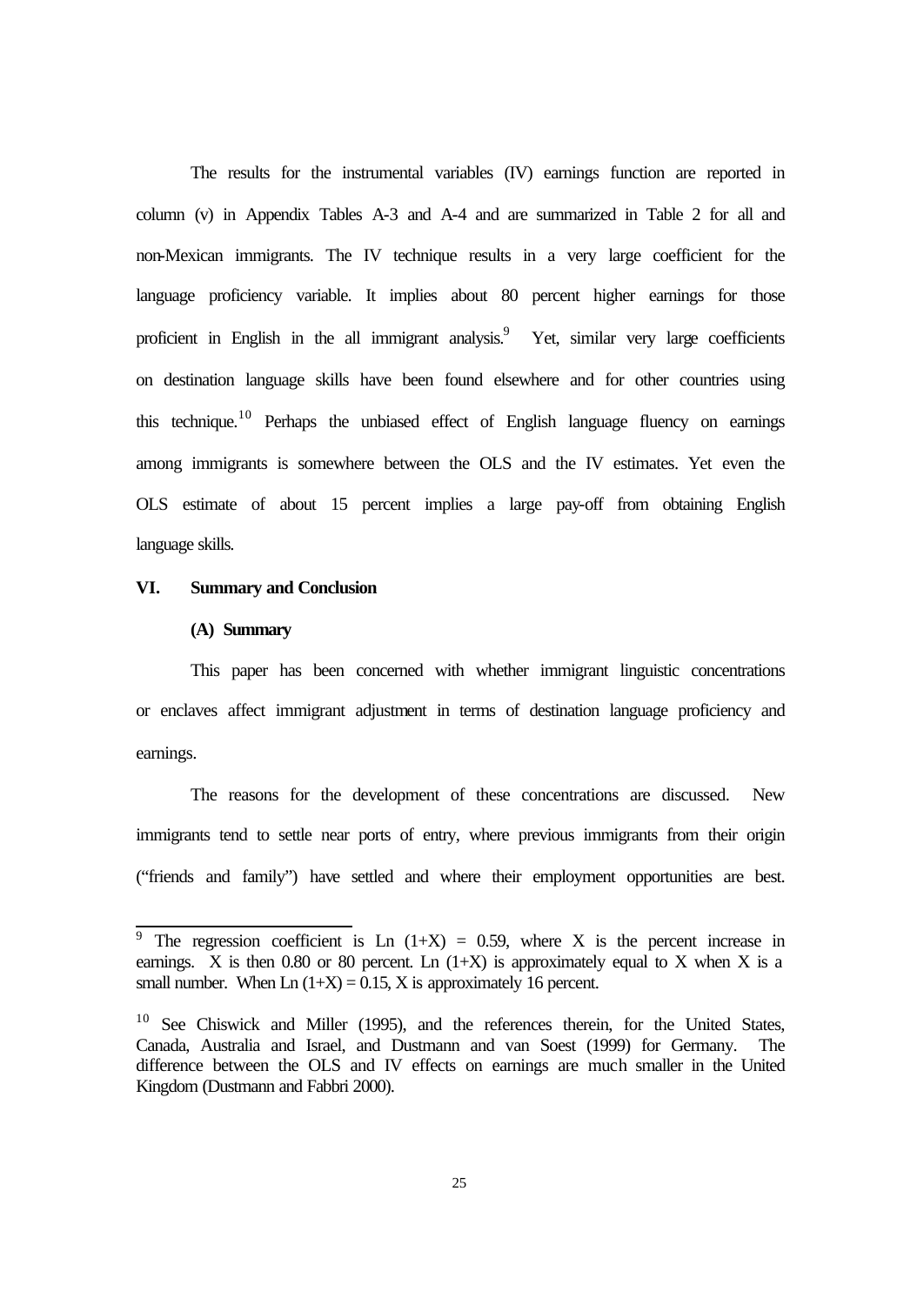The "friends and family" or chain migration effect is a consequence of economies in communication, information, consumption, and the labor market.

"Ethnic goods" are market and non-market goods and services consumed by members of an immigrant/ethnic group that are not consumed by others. Ethnic-specific goods are an important factor in location choice. Because of economies of scale in the production of ethnic goods, the full cost of ethnic goods is lower the larger the size of the immigrant/ethnic group. Then an immigrant would be indifferent between working in two alternative areas only if the area with the high cost ethnic goods (lower concentration ratio) provided a higher nominal wage.

Several hypotheses emerge from the analysis. Linguistic concentrations are expected to have an adverse effect on the destination language proficiency of immigrants. Greater proficiency is expected to result in higher earnings and a larger linguistic concentration is expected to have a negative effect on nominal earnings.

The modeling of the language equation is based on three fundamental variables, exposure (pre- and post-immigration) to the destination language, efficiency in destination language acquisition, and economic incentives for destination language acquisition. Variables are developed to measure the effects of these concepts. The linguistic concentration ratio and the rural variable measure, in part, post-immigration exposure to the destination language.

The earnings equation is based on the standard human capital earnings function augmented for immigrant adjustment. Two additional variables are the immigrant's proficiency in the destination language and the minority language concentration ratio.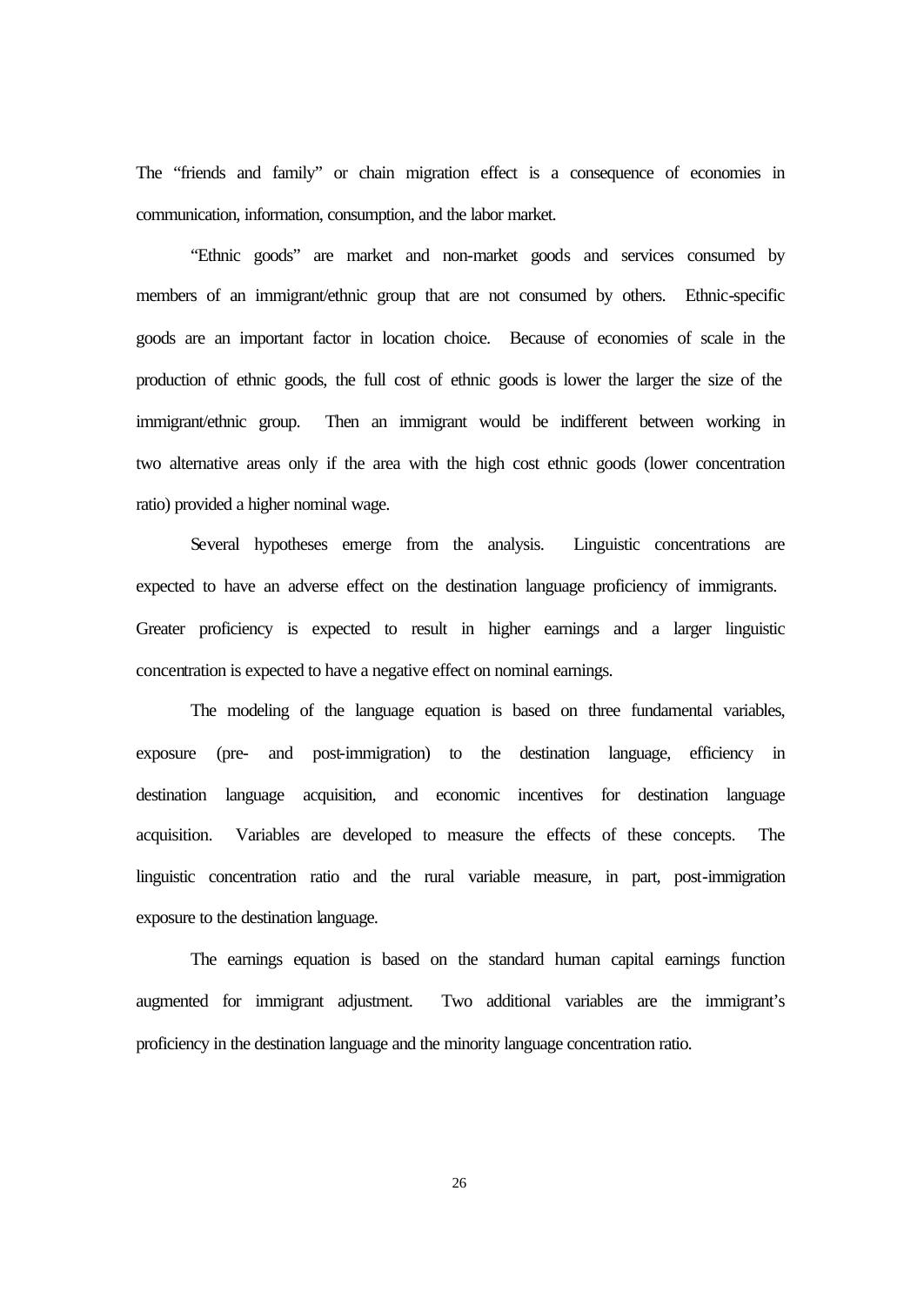The empirical testing is done using adult (non-aged) male immigrants in the United States from non-English speaking countries, as reported in the 1990 Census 5 percent microdata sample. Immigrant language skills are found to vary positively with exposure to the destination language, efficiency in language acquisition and economic incentives. In particular, English language proficiency is greater the higher the level of schooling, the longer the duration of residence, the younger the age at immigration, the further the origin from the U.S., if the origin was a colony of the U.S. or the United Kingdom, if the immigrant was not a refugee, has a lower probability of return migration, and among longer term immigrants those who did not go back and forth between their native countries and the United States. A smaller minority language concentration ratio and living in a rural area, and hence living among a lower density of origin language speakers, are both associated with greater proficiency in English. Among immigrants from Mexico, greater access to Spanish language radio stations are associated with poorer English language skills.

Annual earnings are found to increase with skill level (schooling, experience, duration in the U.S.), and weeks worked, and are higher among married men, those living in urban areas outside the south, those who are citizens and those who are not black. Veteran status is associated with higher earnings among Mexican immigrants but lower earnings among other immigrants. In the Ordinary Least Squares (OLS) analysis earnings are higher by about 15 percent for those proficient in English, compared to those lacking fluency, and are lower for those living in an area with a higher minority language concentration ratio. The earnings advantage from proficiency is even greater when the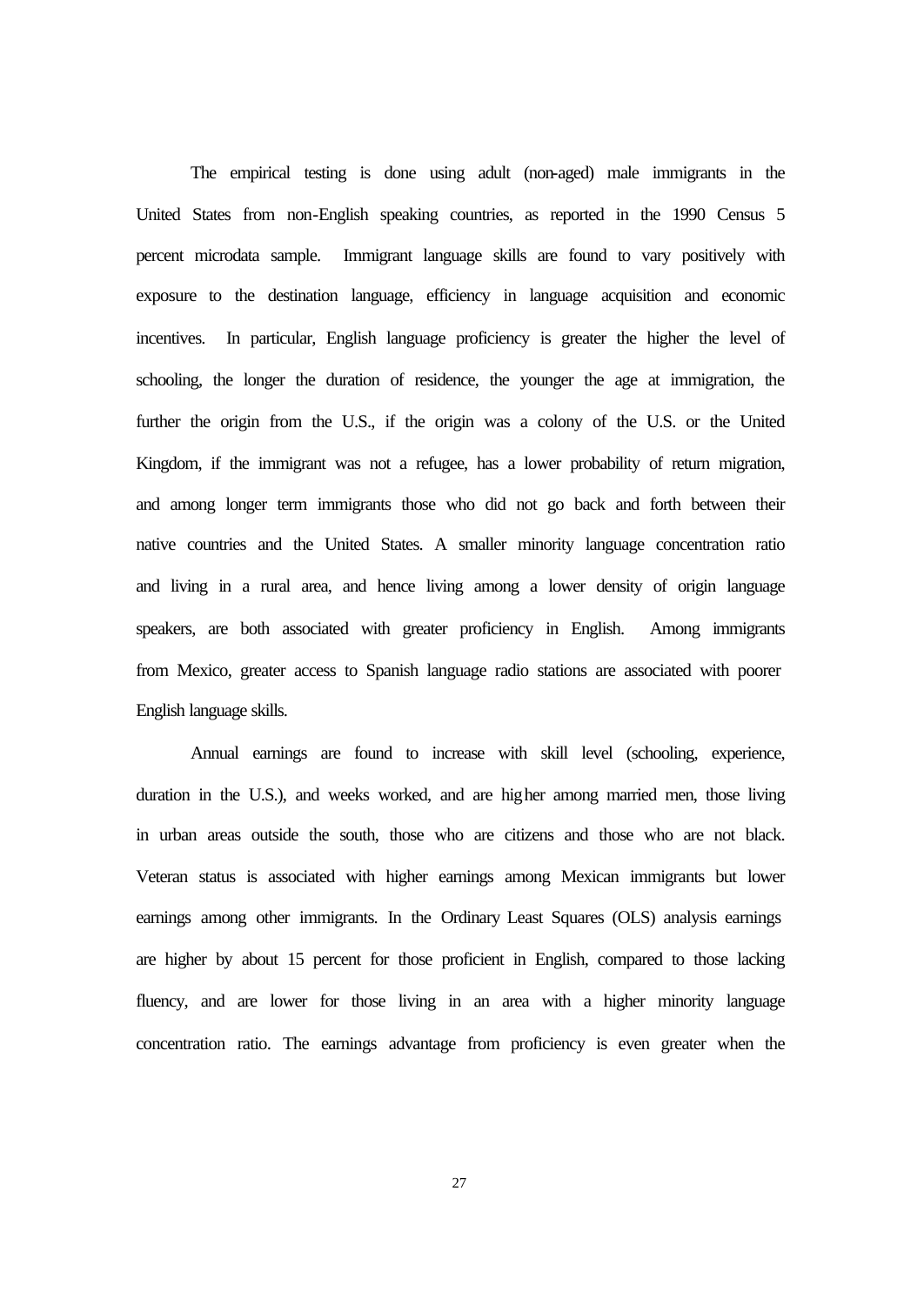respondent's English language proficiency is estimated using the instrumental variables technique.

#### **(B) Policy Implications**

The answer to the question in the title is "yes." Enclaves matter for immigrant adjustment. Immigrant linguistic concentrations are associated with a lower level of proficiency in the destination language (English). Poorer English language skills result in lower nominal earnings. Living within a linguistic concentration area also results in lower nominal earnings, presumably because of the ethnic goods effect. Thus, linguistic concentrations have both an indirect effect (via destination language skills) and a direct effect on lowering the observed earnings of immigrants. The direct effect of concentration on earnings may be an equilibrium situation, where earnings differences reflect geographic differences in the cost of ethnic goods.

Immigrant/linguistic concentrations serve a useful role. They provide information networks and channels of communication in consumption and in the labor market for those without, or with only limited, destination-specific information and language proficiency, and they lower the cost of ethnic goods. On the other hand, they tend to retard the acquisition of or investment in destination-specific skills (e.g., language proficiency) and to lower nominal earnings. The assimilation or adjustment of immigrants is enhanced the smaller the extent of the concentration.

Incentives for immigrants to settle outside of concentrated areas for their group would be difficult, if not impossible, to implement. Focusing immigration on countries of origin "culturally similar" to the United States would be an unwarranted return to the pernicious national origins quota system in place from 1921 to 1965. A reduced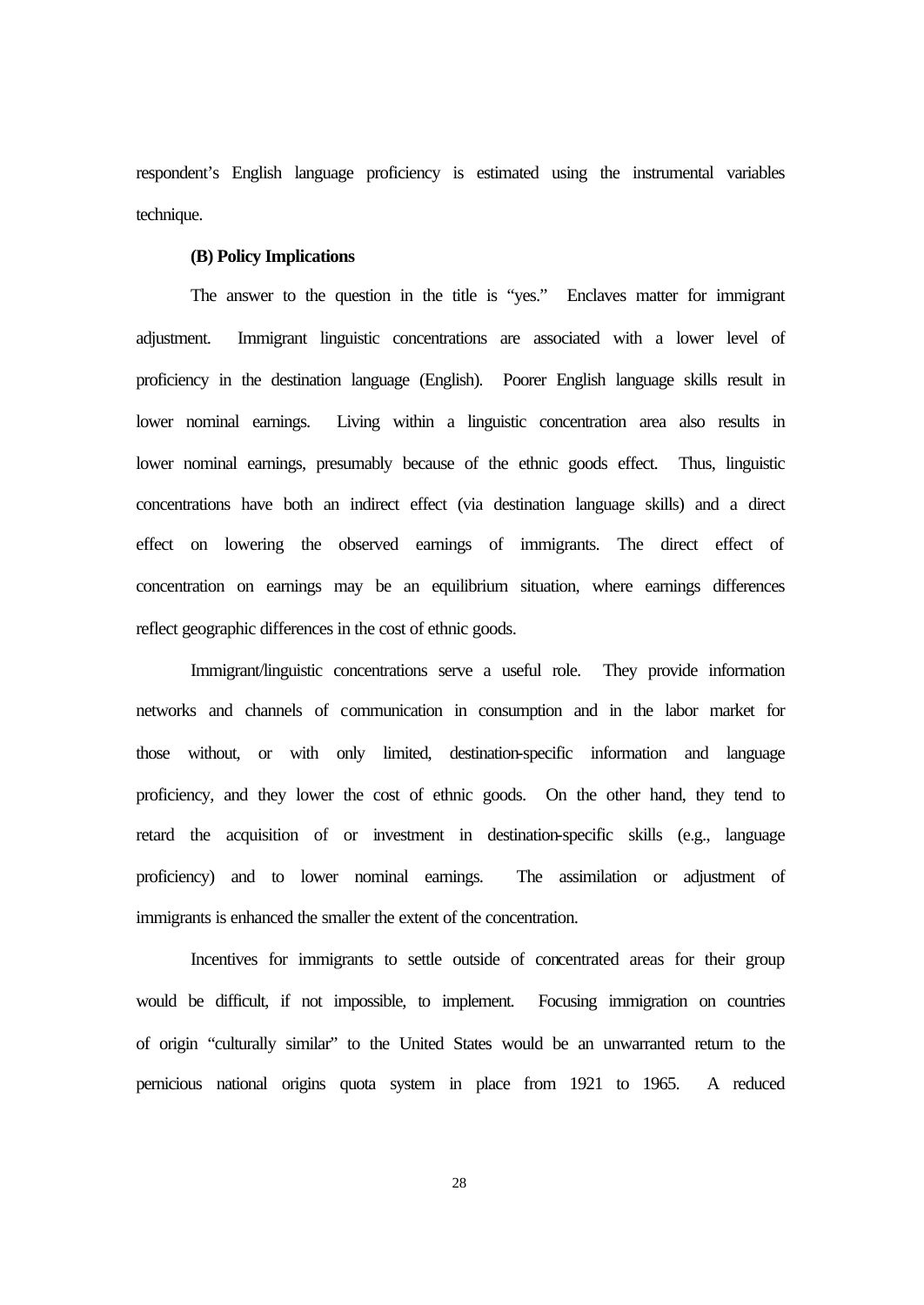emphasis on family ties in issuing immigration visas, and placing a greater emphasis on the applicant's own skills is likely to increase the diversity of origins and reduce the extent of immigrant-linguistic concentrations.

Yet, in the highly mobile United States these concentrations tend to be firstgeneration, and at most also second-generation, phenomena. Reliance on self-correcting mechanisms, such as the acquisition of English language skills and the decline in the importance in the market basket of ethnic goods with a longer residence, is likely to be the most effective public policy.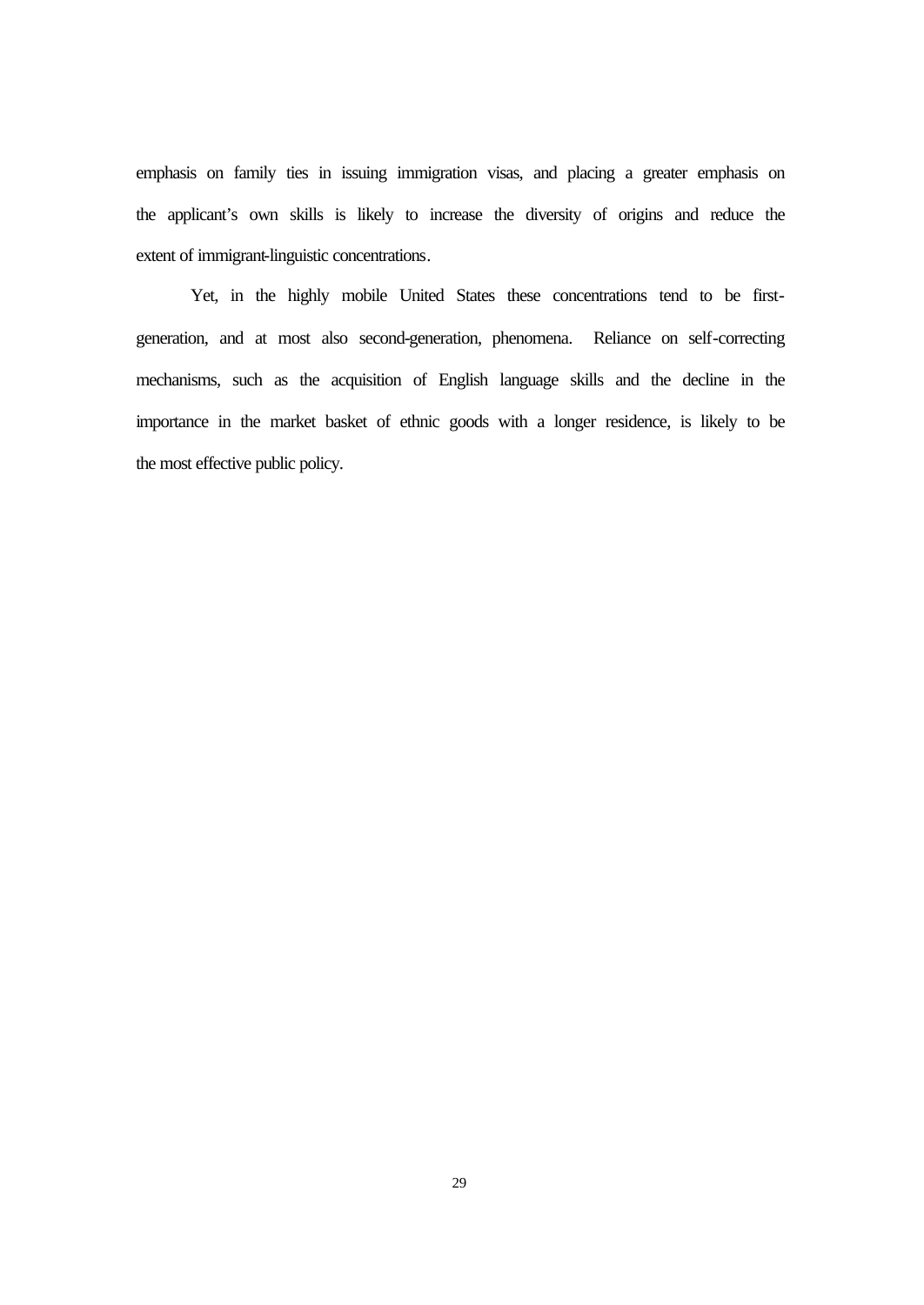#### **References**

- Ahmed, Bashir and J. Gregory Robinson (1994) Estimates of Emigration of the Foreign-Born Population, 1980-1990, Technical Working Paper No. 9, Washington, DC: U.S. Bureau of the Census.
- Bartel, Ann (1989) "Where Do the New Immigrants Live?" Journal of Labor Economics, 7 (4), October, pp. 371-91.
- Broadcasting and Cable Yearbook, 1994 (1994). New Providence, NJ: R.R. Bowker Publishers.
- Chiswick, Barry R. (1978) "The Effect of Americanization on the Earnings of Foreign-Born Men," Journal of Political Economy, 86 (5), October, pp. 897-922.
- Chiswick, Barry R. (1999) "Are Immigrants Favorably Self-Selected?" American Economic Review, 89 (2), May, pp. 181-185.
- Chiswick, Barry R. and Timothy Hatton, (forthcoming), "International Migration and the Integration of Labor Markets, " in Michael D. Bordo, Alan M. Taylor and Jeffrey Williamson, eds. Globalization in Historical Perspective, Cambridge: National Bureau of Economic Research.
- Chiswick, Barry R. and Paul W. Miller (1992) "Language in the Immigrant Labor Market" in Barry R. Chiswick, ed. Immigration, Language and Ethnicity: Canada and the United States, Washington: American Enterprise Institute, pp. 229-296.
- Chiswick, Barry R. and Paul W. Miller (1995) "The Endogeneity Between Language and Earnings: International Analyses," Journal of Labor Economics, 13 (2), April, pp. 246-288.
- Chiswick, Barry R. and Paul W. Miller, (1998) "English Language Fluency Among Immigrants in the United States," Research in Labor Economics, 17, pp. 151-200.
- Chiswick, Barry R. and Gaston Repetto (2001) "Immigrant Adjustment in Israel: Literacy and Fluency in Hebrew and Earnings," in Slobodan Djajic, ed. International Migration: Trends, Policy and Economic Impact, New York: Routledge, 2001, pp. 204-228.
- Dustmann, Christian and Francesca Fabbri (2000) "Language Proficiency and Labor Market Performance in the UK," University College London, London, Xerox.
- Dustmann, Christian and Arthur van Soest (1998) "Language and the Earnings of Immigrants" Center for Economic Policy Research, London, Discussion Paper No. 2012.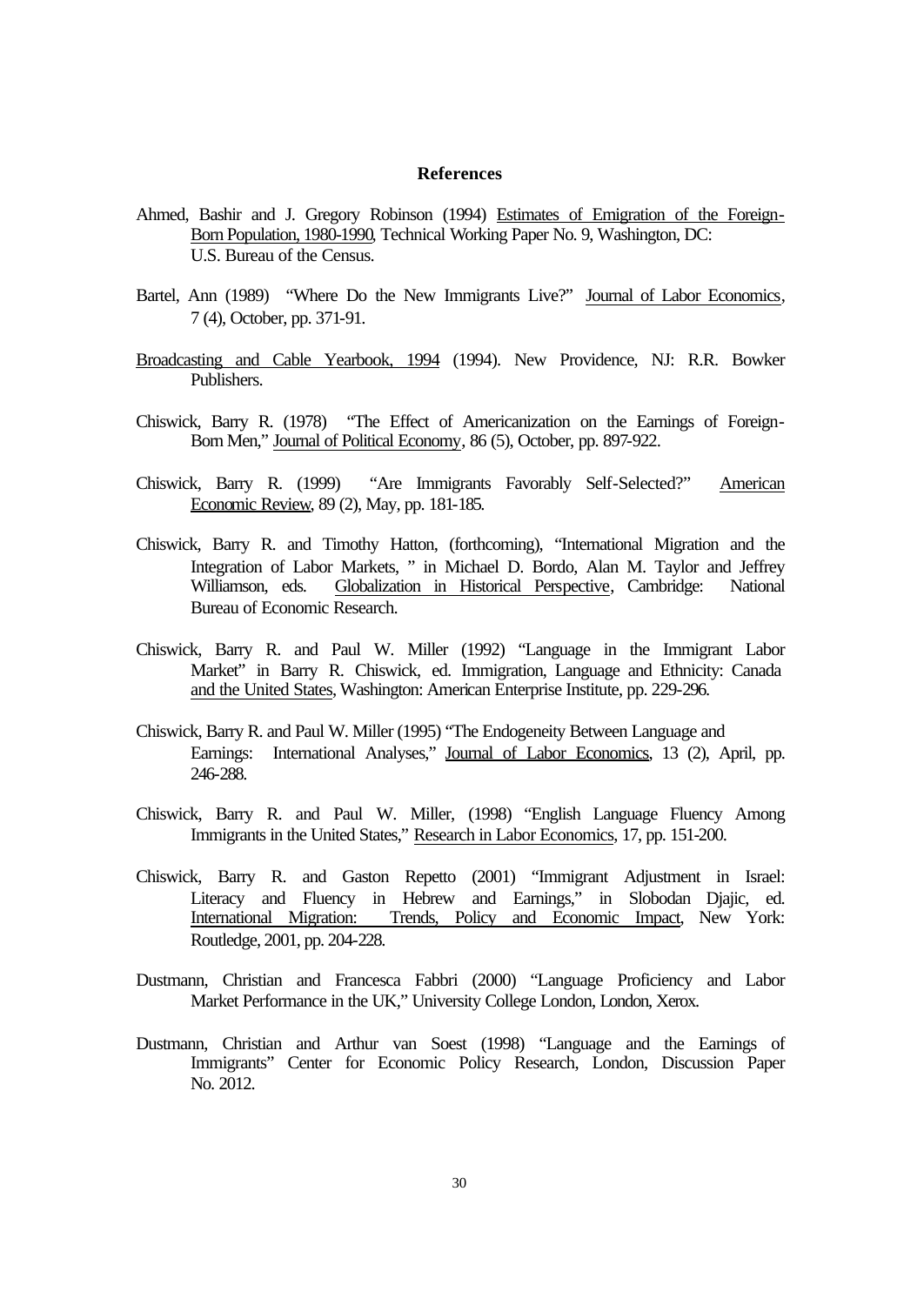- Fitzpatrick, Gary L. and Marilyn J. Modlin, (1986) Direct-line Distances: United States Edition, Metuchen, NJ: The Scarecrow Press Inc.
- Grimes, Joseph E. and Barbara F. Grimes, (1993) Ethnologue: Languages of the World, (13th ed.), Dallas: Summer Institute of Linguistics.
- Hart-Gonzalez, Lucinda and Stephanie Lindermann, (1993) "Expected Achievement in Speaking Proficiency, 1993" School of Language Studies, Foreign Service Institute, U.S. Department of State, Mimeographed.
- Lazear, Edward P. (1999) "Culture and Language" Journal of Political Economy, 107 (6, part 2), December, pp. S95-S126.
- White, H. (1980) "A Heteroskedastic Consistent Covariance Matrix Estimator and a Direct Test for Heteroskasticity" Econometrica, Vol. 48, pp. 817-838.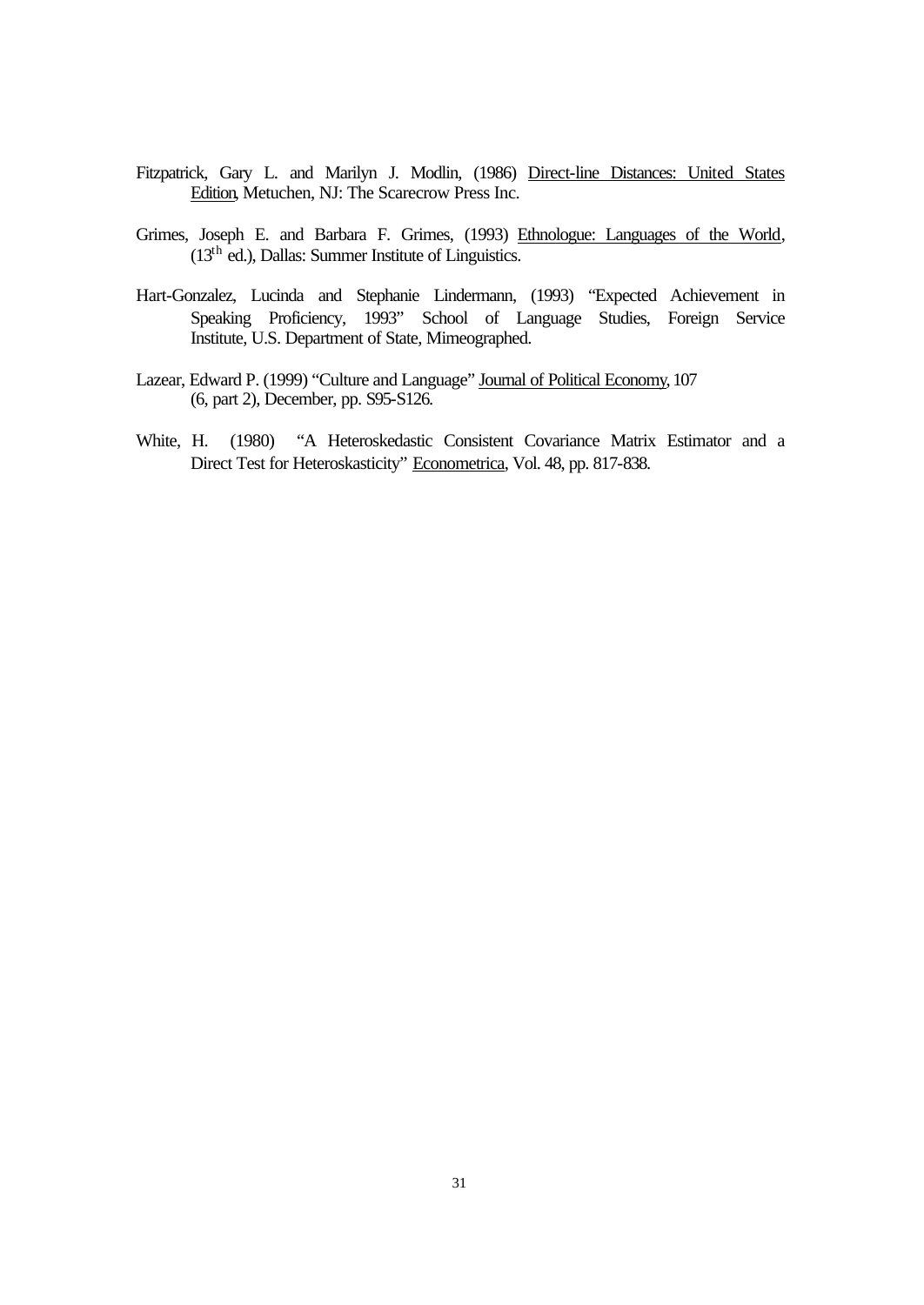| Variable                    | Total Sample <sup>(a)</sup> | <b>Excludes Immigrants</b> | Immigrants from            |
|-----------------------------|-----------------------------|----------------------------|----------------------------|
|                             |                             | from Mexico <sup>(a)</sup> | Mexico Only <sup>(b)</sup> |
| Constant                    | 0.409                       | 0.478                      | 0.440                      |
|                             | (26.28)                     | (26.76)                    | (10.64)                    |
| Age                         | $-0.010$                    | $-0.011$                   | $-0.006$                   |
|                             | (15.69)                     | (16.59)                    | (3.96)                     |
| Age Squared/100             | 0.003                       | 0.006                      | $-0.003$                   |
|                             | (4.96)                      | (7.55)                     | (1.33)                     |
| <b>Years of Education</b>   | 0.029                       | 0.030                      | 0.028                      |
|                             | (141.10)                    | (119.57)                   | (64.67)                    |
| Years Since Migration (YSM) | 0.021                       | 0.018                      | 0.027                      |
|                             | (100.30)                    | (83.11)                    | (48.35)                    |
| YSM Squared/100             | $-0.025$                    | $-0.023$                   | $-0.027$                   |
|                             | (56.69)                     | (50.82)                    | (22.23)                    |
| Married                     | 0.033                       | 0.020                      | 0.053                      |
|                             | (19.29)                     | (11.02)                    | (12.06)                    |
| Rural                       | 0.010                       | 0.021                      | 0.002                      |
|                             | (3.00)                      | (6.93)                     | (0.26)                     |
| South                       | 0.013                       | 0.010                      | 0.028                      |
|                             | (7.16)                      | (5.41)                     | (5.75)                     |
| S. Europe                   | $-0.028$                    | $-0.033$                   | (c)                        |
|                             | (9.47)                      | (10.88)                    |                            |
| E. Europe                   | $-0.047$                    | $-0.063$                   | (c)                        |
|                             | (12.19)                     | (15.41)                    |                            |
| <b>USSR</b>                 | $-0.030$                    | $-0.039$                   | (c)                        |
|                             | (4.75)                      | (6.19)                     |                            |
| <b>IndoChina</b>            | $-0.090$                    | $-0.093$                   | (c)                        |
|                             | (9.19)                      | (9.22)                     |                            |
| Philippines                 | 0.024                       | 0.014                      | (c)                        |
|                             | (3.43)                      | (1.78)                     |                            |
| China                       | $-0.123$                    | $-0.128$                   | (c)                        |
|                             | (17.17)                     | (16.15)                    |                            |
| S. Asia                     | $-0.011$                    | $-0.020$                   | (c)                        |
|                             | (1.38)                      | (2.26)                     |                            |
| Other Asia                  | $-0.036$                    | $-0.044$                   | (c)                        |
|                             | (3.27)                      | (3.91)                     |                            |
| Korea                       | $-0.202$                    | $-0.207$                   | (c)                        |
|                             | (21.62)                     | (18.04)                    |                            |
| Japan                       | $-0.108$                    | $-0.116$                   | (c)                        |
|                             | (10.74)                     | (9.84)                     |                            |
| Middle East                 | 0.010                       | 0.009                      | (c)                        |
|                             | (2.52)                      | (1.10)                     |                            |
| Sub-Saharan Africa          | 0.032                       | 0.028                      | (c)                        |
|                             | (6.28)                      | (2.79)                     |                            |
| Mexico                      | $-0.067$                    | (c)                        | (c)                        |
|                             | (12.10)                     |                            |                            |
| Cuba                        | 0.044                       | 0.040                      | (c)                        |
|                             | (5.17)                      | (3.97)                     |                            |

**Table 1 Regression Estimates of Language Equation, Adult Foreign Born Men by Origin, 1990**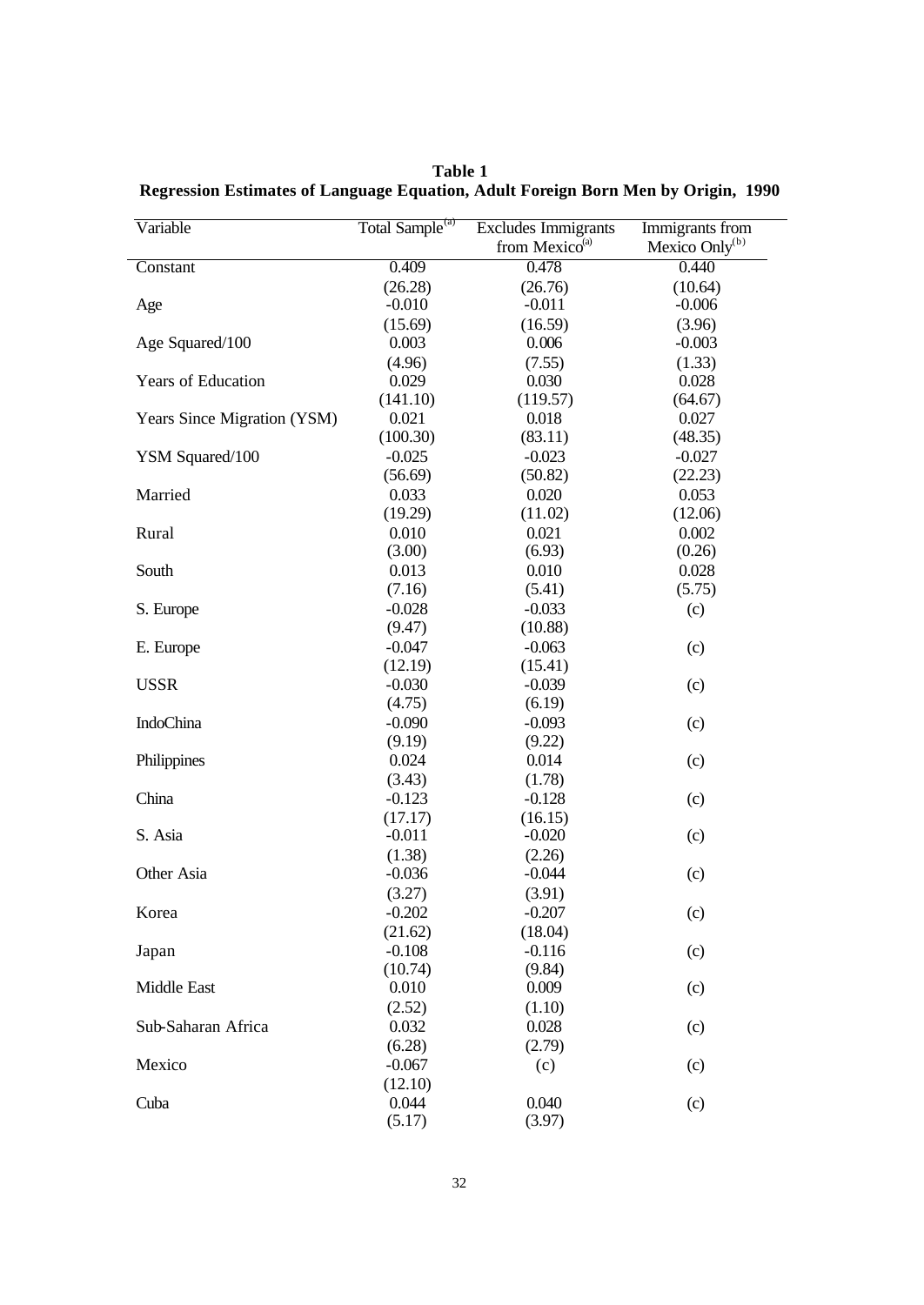| C. & S. America (Spanish)        | $-0.019$ | $-0.042$ | (c)      |
|----------------------------------|----------|----------|----------|
|                                  | (4.10)   | (8.25)   |          |
| C. & S. America (Non-            | 0.219    | 0.208    | (c)      |
| Spanish)                         | (32.97)  | (30.76)  |          |
| <b>Minority Language</b>         | $-0.004$ | $-0.003$ | $-0.010$ |
| Concentration                    | (17.81)  | (9.73)   | (7.84)   |
| <b>Linguistic Distance</b>       | $-0.005$ | $-0.006$ | (c)      |
|                                  | (0.36)   | (0.44)   |          |
| Miles From Origin/1,000          | 0.050    | 0.054    | (c)      |
|                                  | (14.57)  | (15.19)  |          |
| Square of Miles from             | $-0.034$ | $-0.038$ | (c)      |
| Origin/ $1,000$                  | (9.16)   | (10.19)  |          |
| Refugee                          | $-0.123$ | $-0.138$ | (c)      |
|                                  | (32.12)  | (35.19)  |          |
| Colony                           | 0.012    | 0.013    | (c)      |
|                                  | (3.53)   | (3.90)   |          |
| <b>Resident Overseas 5 Years</b> | $-0.069$ | $-0.046$ | $-0.073$ |
| Ago                              | (11.34)  | (6.76)   | (3.13)   |
| <b>Emigration Rate</b>           | (c)      | $-0.010$ | (c)      |
|                                  |          | (2.37)   |          |
| Spanish Radio                    | (c)      | (c)      | $-21.98$ |
|                                  |          |          | (4.11)   |
| $\overline{R}^2$                 | 0.3244   | 0.3176   | (d)      |
| Sample Size                      | 237,766  | 169,253  | 68,512   |

Note: (a) = equation estimated using Ordinary Least Squares

 $(b)$  = equation estimated using Instrumental Variables (IV) estimator

 $(c)$  = variable not applicable

(d) R-squared not defined for the IV Model. IV estimator used for Spanish Radio variable.

't' statistics have been computed using White's (1980) heteroskedasticity-consistent covariance matrix estimator.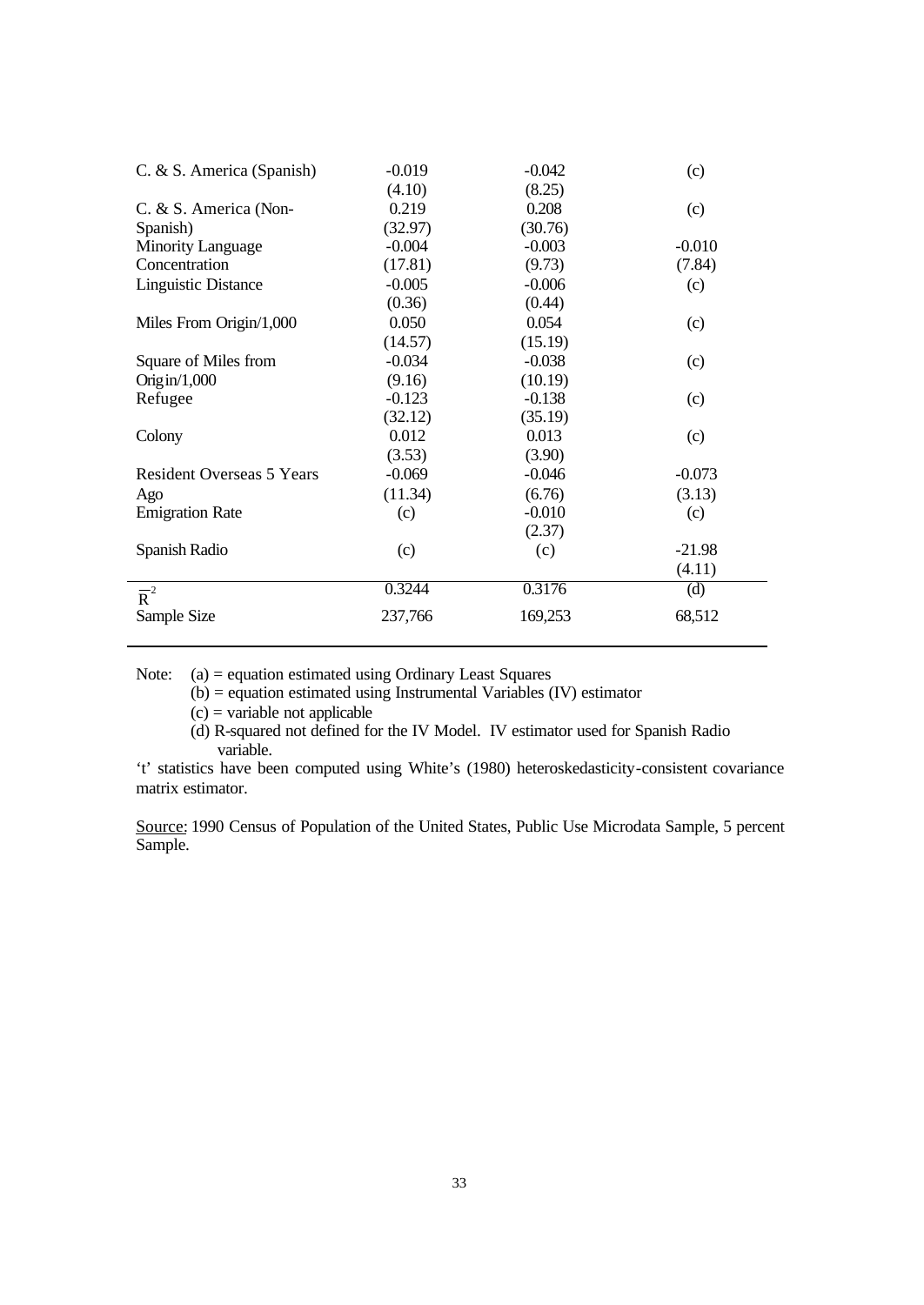#### **Table 2**

#### **Partial Effects on Earnings of the Language and Concentration Variables, Adult Foreign-Born Men from Non-English Speaking Countries, 1990**

| Variables                                 | <b>Total Sample</b>            |                        | <b>Excludes Immigrants</b><br>from Mexico |                        | Immigrants from<br>Mexico Only |                  |
|-------------------------------------------|--------------------------------|------------------------|-------------------------------------------|------------------------|--------------------------------|------------------|
| Proficient in English                     | <u>OLS</u><br>0.148<br>(31.60) | IV<br>0.592<br>(16.53) | <u>OLS</u><br>0.151<br>(22.40)            | IV<br>0.678<br>(16.40) | <u>OLS</u><br>0.146<br>(23.52) | <u>IV</u><br>(a) |
| <b>Minority Language</b><br>Concentration | $-0.0056$<br>(15.25)           | $-0.0039$<br>(9.62)    | $-0.0070$<br>(11.77)                      | $-0.0050$<br>(7.85)    | $-0.0033$<br>(7.13)            | (a)              |

Note: Full regression equations reported in columns (iv) and column (v) of Tables A3 to A5. OLS refers to Ordinary Least Squares. IV refers to Instrumental Variables technique using predicted value of respondent's proficiency in English.

t-ratios in parenthesis

(a) IV equation not computed for Mexico

Source: Appendix Tables A3, A4 and A5.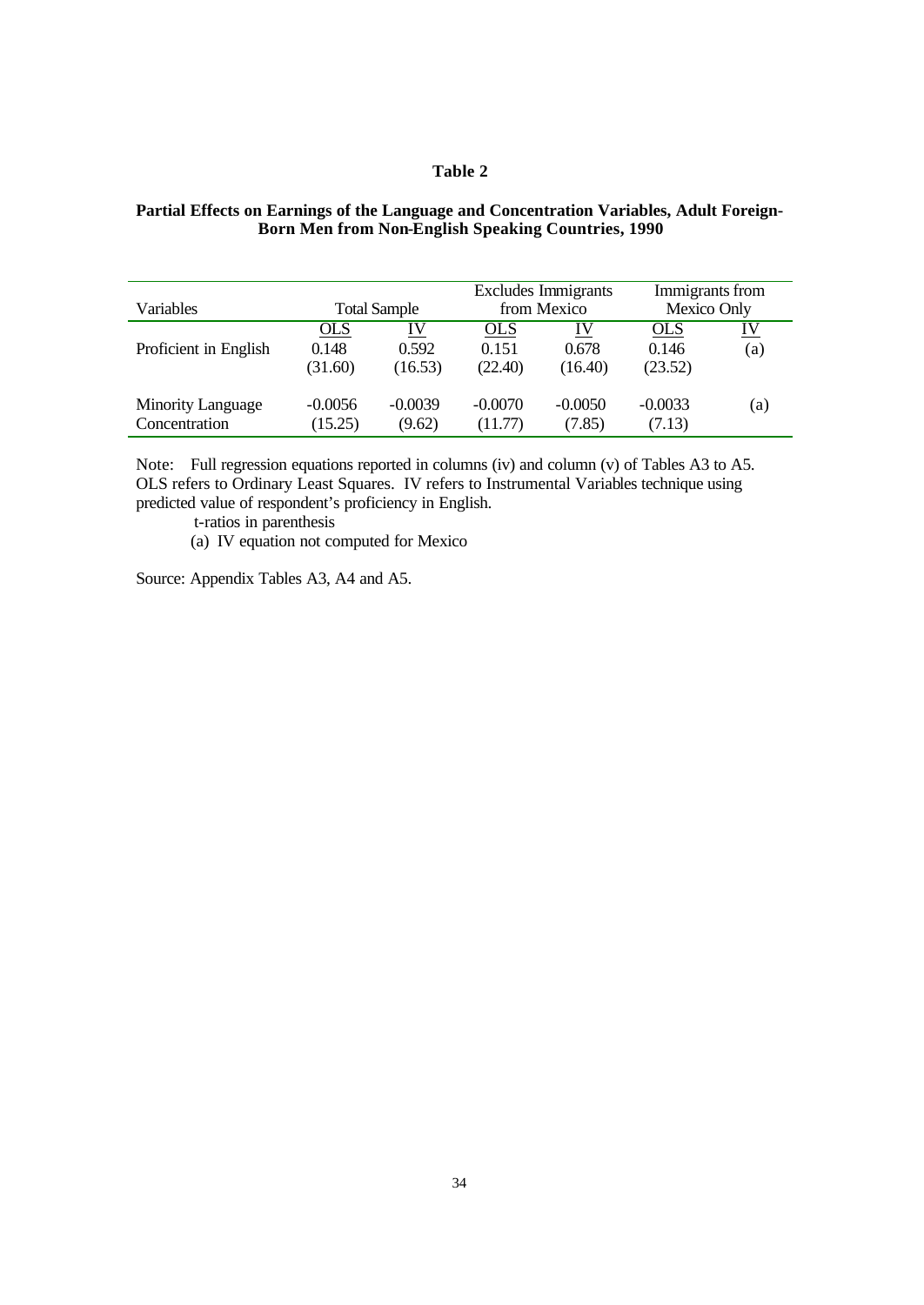| Variable                     | <b>Total Sample</b> | <b>Excludes Immigrants</b> | Immigrants from |
|------------------------------|---------------------|----------------------------|-----------------|
|                              |                     | from Mexico                | Mexico Only     |
| <b>English Proficiency</b>   | 0.730               | 0.808                      | 0.524           |
|                              | (0.44)              | (0.39)                     | (0.50)          |
| Age                          | 37.79               | 40.92                      | 36.83           |
|                              | (10.63)             | (10.75)                    | (9.69)          |
| <b>Years of Education</b>    | 11.63               | 13.09                      | 7.80            |
|                              | (4.99)              | (4.27)                     | (4.69)          |
| <b>Years Since Migration</b> | 15.21               | 15.43                      | 14.64           |
|                              | (11.08)             | (11.51)                    | (9.84)          |
| Married                      | 0.655               | 0.673                      | 0.610           |
|                              | (0.48)              | (0.47)                     | (0.49)          |
| Rural                        | 0.055               | 0.042                      | 0.089           |
|                              | (0.23)              | (0.20)                     | (0.28)          |
| South                        | 0.237               | 0.234                      | 0.244           |
|                              | (0.43)              | (0.42)                     | (0.43)          |
| S. Europe                    | 0.078               | 0.107                      | (a)             |
|                              | (0.27)              | (0.31)                     |                 |
| E. Europe                    | 0.036               | 0.049                      | (a)             |
|                              | (0.19)              | (0.22)                     |                 |
| <b>USSR</b>                  | 0.016               | 0.022                      | (a)             |
|                              | (0.12)              | (0.15)                     |                 |
| <b>IndoChina</b>             | 0.048               | 0.066                      | (a)             |
|                              | (0.21)              | (0.25)                     |                 |
| Philippines                  | 0.051               | 0.070                      | (a)             |
|                              | (0.22)              | (0.26)                     |                 |
| China                        | 0.062               | 0.085                      | (a)             |
|                              | (0.24)              | (0.28)                     |                 |
| S. Asia                      | 0.049               | 0.067                      | (a)             |
|                              | (0.21)              | (0.25)                     |                 |
| Other Asia                   | 0.012               | 0.016                      | (a)             |
|                              | (0.11)              | (0.13)                     |                 |
| Korea                        | 0.031               | 0.044                      | (a)             |
|                              | (0.17)              | (0.20)                     |                 |
| Japan                        | 0.015               | 0.020                      | (a)             |
|                              |                     | (0.14)                     |                 |
| Middle East                  | (0.12)<br>0.060     | 0.083                      |                 |
|                              | (0.24)              |                            | (a)             |
| Sub-Saharan Africa           | 0.024               | (0.28)<br>0.034            |                 |
|                              |                     |                            | (a)             |
|                              | (0.15)              | (0.18)                     |                 |
| Mexico                       | (0.276)             | 0.00                       | 1.00            |
|                              | (0.45)              | (0.00)                     | (0.00)          |
| Cuba                         | 0.051               | 0.070                      | (a)             |
|                              | (0.22)              | (0.26)                     |                 |
| C. & S. America (Spanish)    | 0.125               | 0.173                      | (a)             |
|                              | (0.33)              | (0.38)                     |                 |
| C. & S. America (non-        | 0.009               | 0.012                      | (a)             |
| Spanish)                     | (0.09)              | (0.11)                     |                 |

**Appendix Table A1 Means and Standard Deviations of Variables, Sample Used for Language Model**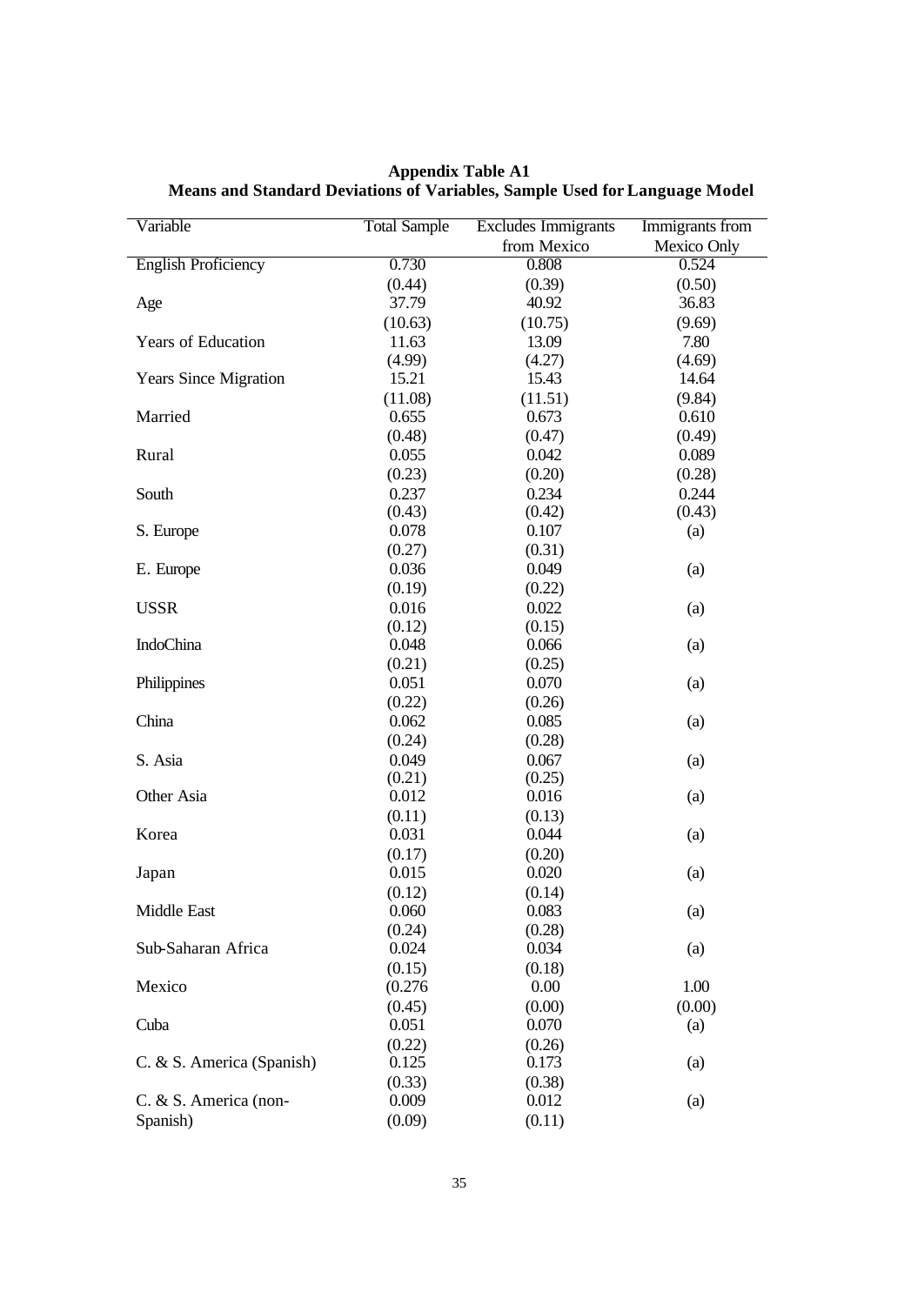| <b>Minority Language</b>         | 7.784    | 3.816    | 18.178 |
|----------------------------------|----------|----------|--------|
| Concentration                    | (8.87)   | (6.19)   | (5.95) |
| <b>Linguistic Distance</b>       | 0.515    | 0.542    | (a)    |
|                                  | (0.15)   | (0.17)   |        |
| Miles From Origin                | 3841.1   | 4756.6   | (a)    |
|                                  | (2574.9) | (2475.4) |        |
| Refugee                          | 0.096    | 0.133    | (a)    |
|                                  | (0.29)   | (0.34)   |        |
| Colony                           | 0.147    | 0.203    | (a)    |
|                                  | (0.35)   | (0.40)   |        |
| <b>Resident Overseas 5 Years</b> | 0.019    | 0.017    | 0.025  |
| Ago                              | (0.14)   | (0.13)   | (0.16) |
| <b>Emigration Rate</b>           | (a)      | 2.049    | (a)    |
|                                  |          | (0.76)   |        |
| Spanish Radio                    | (a)      | (a)      | 0.002  |
|                                  |          |          | (0.01) |
| Sample Size                      | 237,766  | 169,253  | 68,512 |

Note: Standard errors in parentheses (a) = variable not applicable.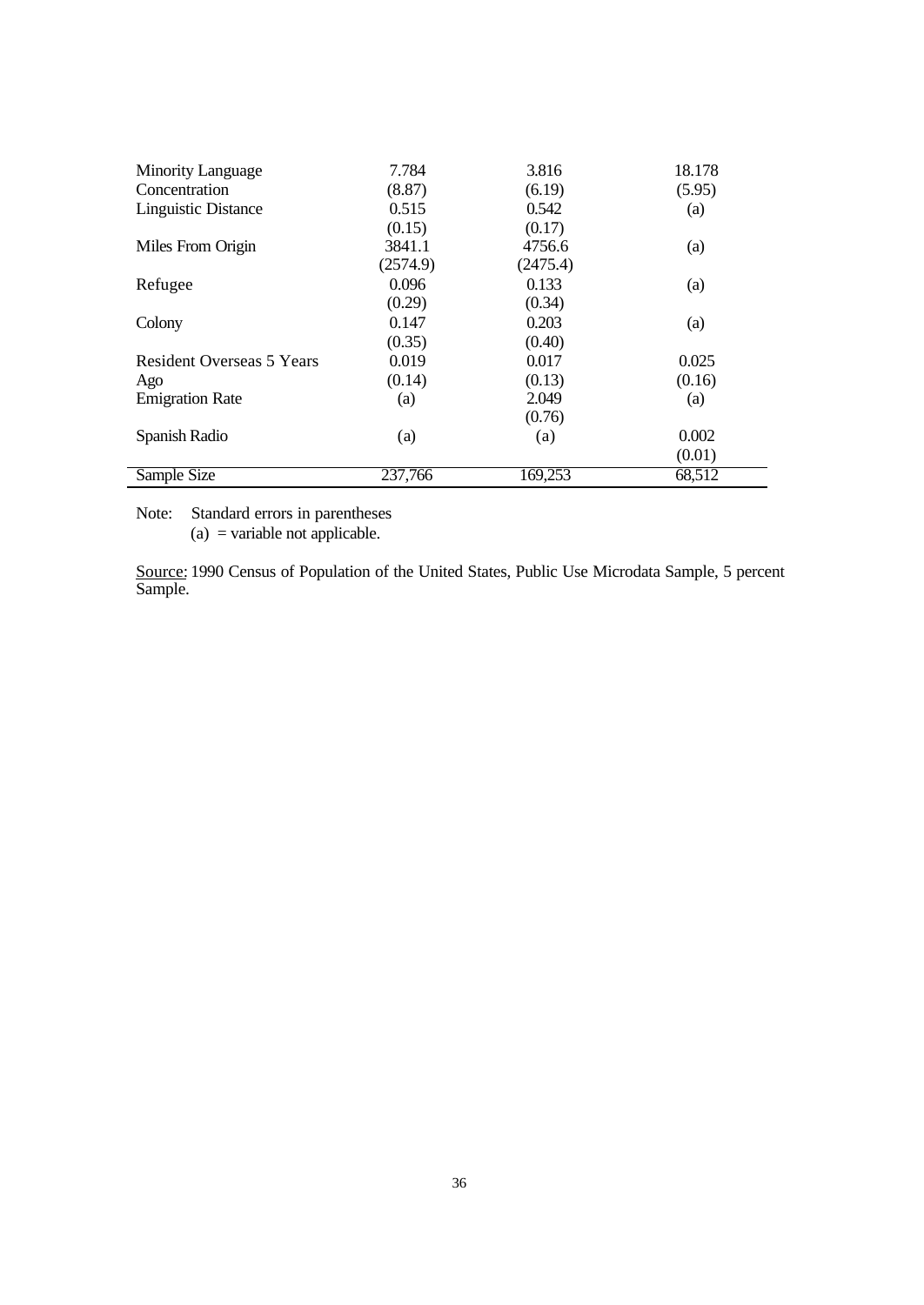| Variable                     | <b>Total Sample</b> | <b>Excludes Immigrants</b><br>Immigrants from |             |
|------------------------------|---------------------|-----------------------------------------------|-------------|
|                              |                     | from Mexico                                   | Mexico Only |
| Natural Log of Earnings      | 9.787               | 9.942                                         | 9.387       |
|                              | (1.03)              | (1.04)                                        | (0.90)      |
| <b>English Proficiency</b>   | 0.747               | 0.830                                         | 0.535       |
|                              | (0.43)              | (0.38)                                        | (0.50)      |
| Labor Market Experience      | 22.76               | 22.41                                         | 23.63       |
|                              | (11.46)             | (11.53)                                       | (11.25)     |
| Years of Education           | 11.79               | 13.30                                         | 7.90        |
|                              | (4.92)              | (4.11)                                        | (4.68)      |
| <b>Years Since Migration</b> | 15.43               | 15.75                                         | 14.60       |
|                              | (10.85)             | (11.30)                                       | (9.52)      |
| Married                      | 0.673               | 0.691                                         | 0.627       |
|                              | (0.47)              | (0.46)                                        | (0.48)      |
| Rural                        | 0.057               | 0.044                                         | 0.091       |
|                              | (0.23)              | (0.20)                                        | (0.29)      |
| South                        | 0.240               | 0.238                                         | 0.244       |
|                              | (0.43)              | (0.43)                                        | (0.43)      |
| Race (Black)                 | 0.033               | 0.044                                         | 0.004       |
|                              | (0.18)              | (0.21)                                        | (0.06)      |
| Citizen                      | 0.417               | 0.484                                         | 0.247       |
|                              | (0.49)              | (0.50)                                        | (0.43)      |
| Veteran                      | 0.068               | 0.083                                         | 0.030       |
|                              | (0.25)              | (0.28)                                        | (0.17)      |
| Log Weeks Worked             | 3.752               | 3.774                                         | 3.693       |
|                              | (0.47)              | (0.46)                                        | (0.51)      |
| S. Europe                    | 0.078               | 0.108                                         | (a)         |
|                              | (0.27)              | (0.31)                                        |             |
| E. Europe                    | 0.036               | 0.050                                         | (a)         |
|                              | (0.19)              | (0.22)                                        |             |
| <b>USSR</b>                  | 0.013               | 0.019                                         | (a)         |
|                              | (0.12)              | (0.14)                                        |             |
| IndoChina                    | 0.041               | 0.057                                         | (a)         |
|                              | (0.20)              | (0.23)                                        |             |
| Philippines                  | 0.053               | 0.073                                         | (a)         |
|                              | (0.22)              | (0.26)                                        |             |
|                              |                     | 0.085                                         |             |
| China                        | 0.061<br>(0.24)     | (0.28)                                        | (a)         |
| S. Asia                      | 0.051               | 0.071                                         | (a)         |
|                              | (0.22)              |                                               |             |
| Other Asia                   |                     | (0.26)                                        |             |
|                              | 0.011               | 0.016                                         | (a)         |
|                              | (0.11)              | (0.12)                                        |             |
| Korea                        | 0.031               | 0.043                                         | (a)         |
|                              | (0.17)              | (0.20)                                        |             |
| Japan                        | 0.015               | 0.021                                         | (a)         |
|                              | (0.12)              | (0.14)                                        |             |
| Middle East                  | 0.059               | 0.082                                         | (a)         |
|                              | (0.24)              | (0.27)                                        |             |

**Appendix Table A2 Means and Standard Deviations of Variables, Sample Used for Earnings Model**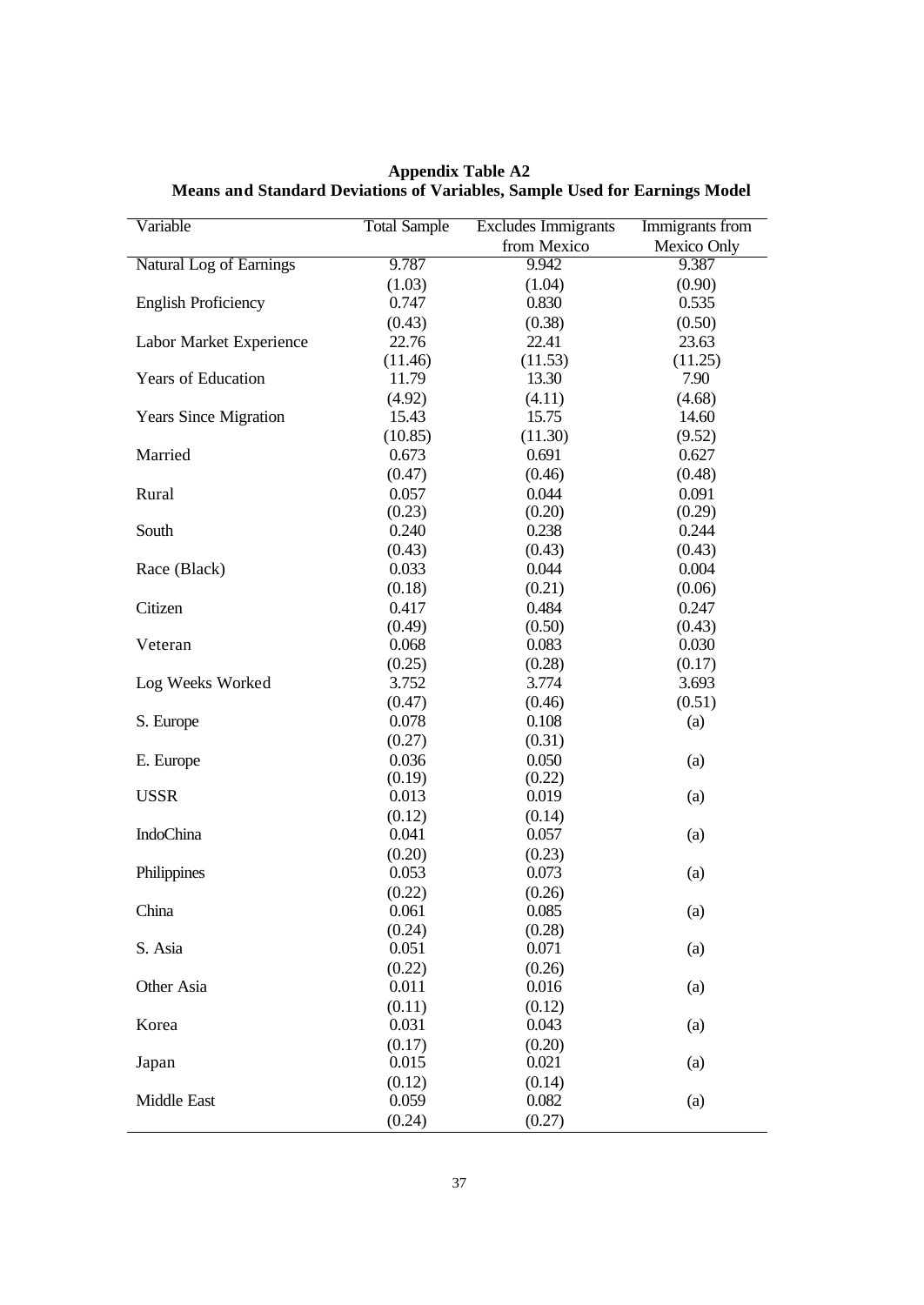| Sub-Saharan Africa        | 0.024   | 0.034   | (a)    |
|---------------------------|---------|---------|--------|
|                           | (0.15)  | (0.18)  |        |
| Mexico                    | 0.279   | 0.00    | 1.00   |
|                           | (0.45)  | (0.00)  | (0.00) |
| Cuba                      | 0.051   | 0.069   | (a)    |
|                           | (0.22)  | (0.25)  |        |
| C. & S. America (Spanish) | 0.127   | 0.176   | (a)    |
|                           | (0.33)  | (0.38)  |        |
| $C. & S.$ America (non-   | 0.009   | 0.012   | (a)    |
| Spanish)                  | (0.09)  | (0.11)  |        |
| <b>Minority Language</b>  | 7.834   | 3.850   | 18.129 |
| Concentration             | (8.88)  | (6.21)  | (6.00) |
| Sample Size               | 212,381 | 150,680 | 61,700 |

Note: Standard errors in parentheses  $(a)$  = variable not applicable.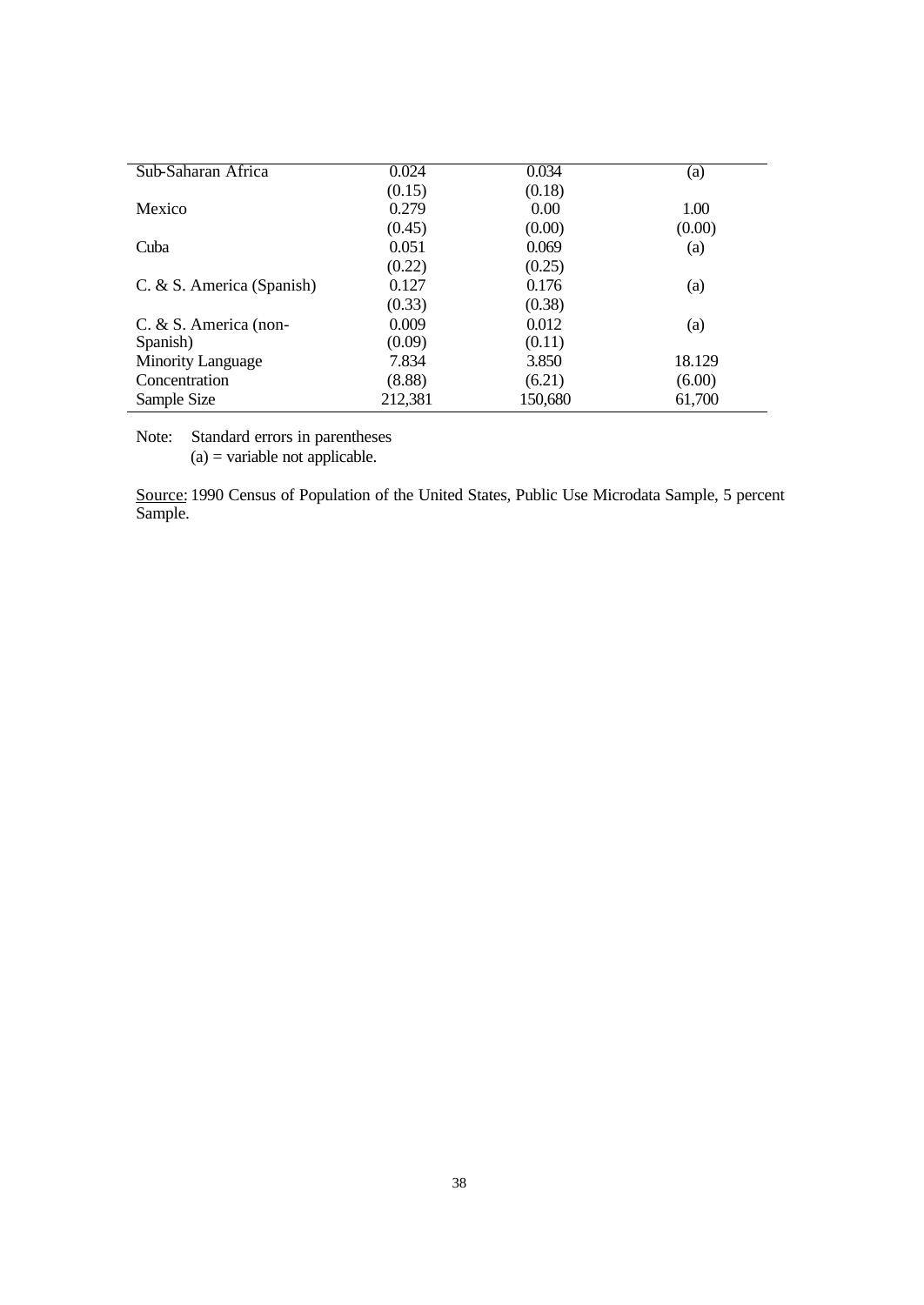OLS IV Variable (i) (ii) (iii) (iv) (v) Constant 5.063 (173.18) 5.006 (171.67) 5.074 (173.47) 5.017 (171.96) 4.845 (150.58) Years of Education 0.049 (91.10) 0.045 (83.48) 0.048 (90.24) 0.045 (82.85) 0.035 (35.19) Experience 0.023 (35.72) 0.025 (38.04) 0.023 (35.77) 0.025 (38.04) 0.029 (38.55) Experience Squared/100 -0.037 (31.33) -0.038 (32.20) -0.038 (31.47) -0.038 (32.30) -0.041 (33.27) Years Since Migration (YSM) 0.028 (49.29) 0.025 (43.73) 0.028 (49.76) 0.025 (44.24) 0.017 (18.36) YSM Squared/100 -0.039 (30.24) -0.035 (27.56) -0.039 (30.54) -0.036 (27.88) -0.026 (16.85) Log of Weeks Worked 0.970 (135.52) 0.964 (134.94) 0.967 (135.43) 0.963 (134.88) 0.952 (131.21) Married 0.213 (55.22) 0.208 (54.02) 0.214 (55.43) 0.209 (54.23) 0.195 (47.54) Rural -0.037 (4.67) -0.038 (4.89) -0.043 (5.43) -0.044 (5.58) -0.047 (5.89) South -0.112 (26.11) -0.113 (26.36) -0.109 (25.40) -0.110 (25.71) -0.113 (25.90) Race (Black) -0.182 (12.36) -0.190 (12.95) -0.187 (12.68) -0.195 (13.22) -0.218 (14.48) Veteran -0.078 (10.25) -0.080 (10.48) -0.079 (10.39) -0.081 (10.61) -0.085  $(11.12)$ Citizen 0.090 (21.36) 0.082 (19.35) 0.088 (20.87) 0.080 (18.94) 0.056 (11.83) S. Europe  $-0.063$ (6.23) -0.060 (5.98) -0.058 (5.70) -0.056 (5.51) -0.049 (4.85) E. Europe  $-0.077$ (6.40) -0.073 (6.09) -0.077 (6.44) -0.074 (6.13) -0.062 (5.14) USSR -0.133 (7.37) -0.125 (6.95) -0.134 (7.43) -0.127 (7.02) -0.103 (5.65) IndoChina -0.282 (23.21) -0.270 (22.31) -0.283 (23.31) -0.271 (22.42) -0.236 (19.02) Philippines -0.224 (21.11) -0.234 (22.07) -0.217 (20.39) -0.227 (21.39) -0.259 (23.42) China -0.274 (24.10) -0.254 (22.41) -0.270 (23.73) -0.251 (22.11) -0.193 (15.84) S. Asia  $-0.021$ (1.83) -0.028 (2.41) -0.023 (2.00) -0.029 (2.55) -0.049 (4.13) Other Asia  $-0.201$ (10.45) -0.203 (10.54) -0.202 (10.49) -0.203 (10.57) -0.208 (10.70) Korea -0.233 (14.95) -0.209 (13.41) -0.233 (14.94) -0.209 (13.43) -0.137 (8.25) Japan 0.347 0.357 0.347 0.357 0.389

**Appendix Table A3 Regression Estimates of Earnings Equation, Adult Foreign Born Men from Non-English Speaking Countries, 1990**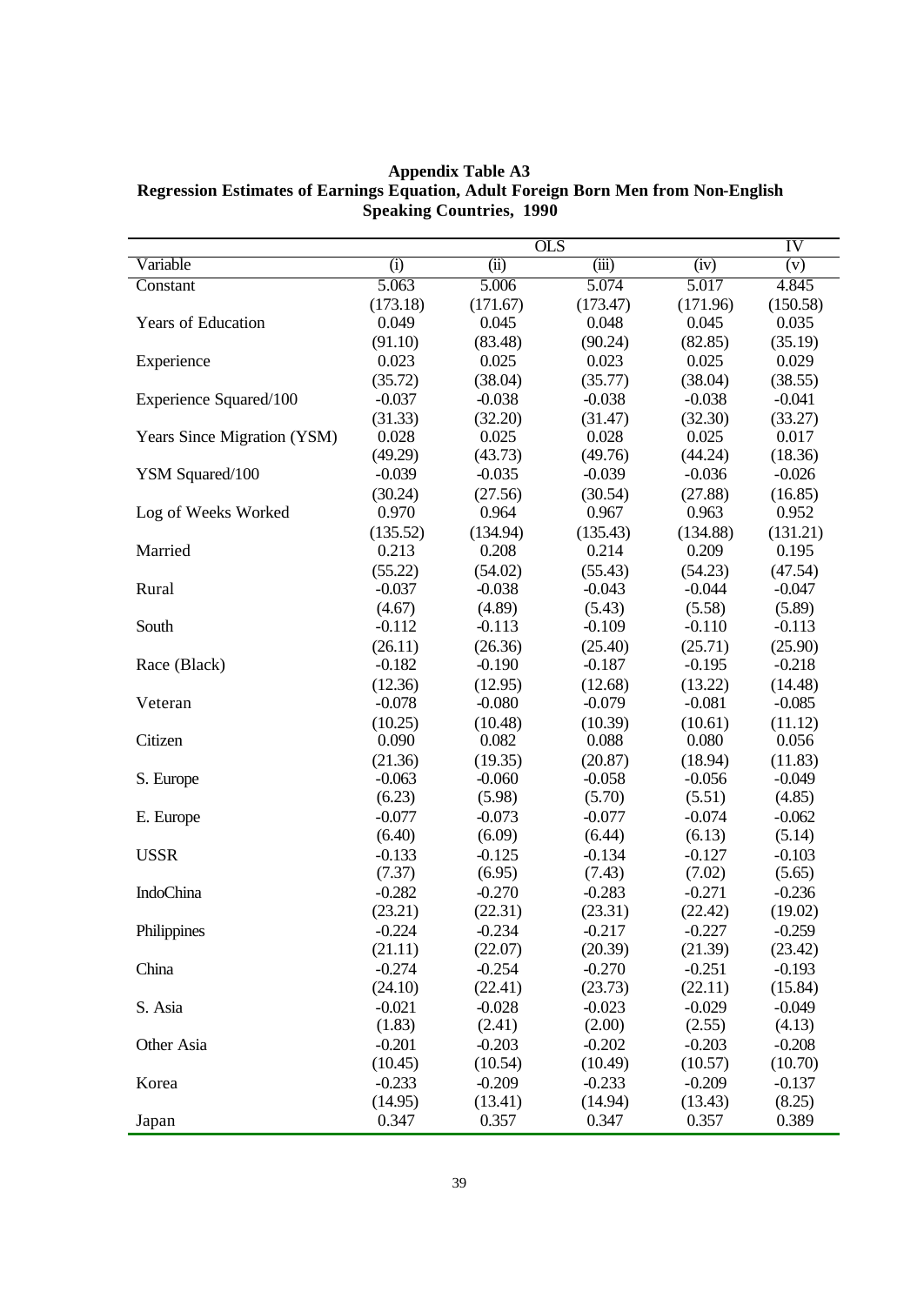|                           | (18.75)  | (19.45)  | (18.76)   | (19.44)   | (20.97)   |
|---------------------------|----------|----------|-----------|-----------|-----------|
| Middle East               | $-0.098$ | $-0.104$ | $-0.099$  | $-0.105$  | $-0.122$  |
|                           | (8.26)   | (8.77)   | (8.36)    | (8.85)    | (10.18)   |
| Sub-Saharan Africa        | $-0.064$ | $-0.070$ | $-0.062$  | $-0.068$  | $-0.087$  |
|                           | (3.38)   | (3.71)   | (3.29)    | (3.62)    | (4.54)    |
| Mexico                    | $-0.341$ | $-0.313$ | $-0.235$  | $-0.218$  | $-0.167$  |
|                           | (37.39)  | (34.39)  | (21.28)   | (19.80)   | (14.23)   |
| Cuba                      | $-0.242$ | $-0.216$ | $-0.172$  | $-0.153$  | $-0.095$  |
|                           | (21.54)  | (19.22)  | (14.35)   | (12.77)   | (7.44)    |
| C. & S. America (Spanish) | $-0.244$ | $-0.227$ | $-0.168$  | $-0.158$  | $-0.129$  |
|                           | (25.62)  | (23.89)  | (15.93)   | (15.05)   | (11.96)   |
| C. & S. America (Non-     | $-0.081$ | $-0.100$ | $-0.073$  | $-0.092$  | $-0.150$  |
| Spanish)                  | (3.61)   | (4.45)   | (3.27)    | (4.12)    | (6.47)    |
| Proficient in English     | (a)      | 0.151    | (a)       | 0.148     | 0.592     |
|                           |          | (32.26)  |           | (31.60)   | (16.53)   |
| <b>Minority Language</b>  | (a)      | (a)      | $-0.0062$ | $-0.0056$ | $-0.0039$ |
| Concentration             |          |          | (16.75)   | (15.25)   | (9.62)    |
| $\overline{R}^2$          | .4157    | .4185    | 0.4164    | 0.4190    | (b)       |
| Sample Size               | 212,381  | 212,381  | 212,381   | 212,381   | 212,381   |

Note:  $(a)$  = variable not entered.

(b) R-squared not defined for the IV Model, IV estimator used for Profic ient in English variable.

't' statistics have been computed using White's (1980) heteroskedasticity-consistent covariance matrix estimator.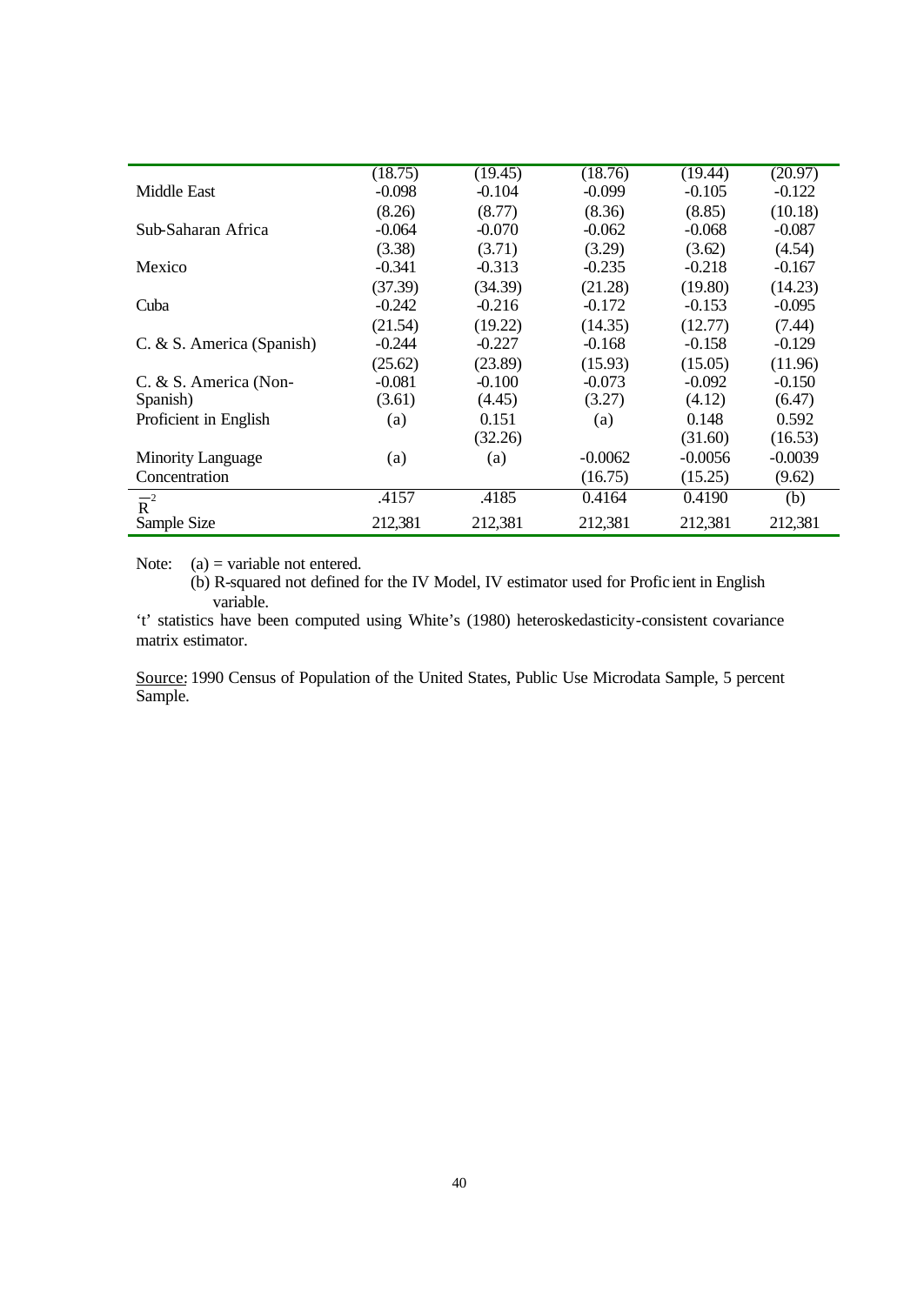**Appendix Table A-4 Regression Estimates of Earnings Equation, Adult Foreign Born Men from Non-English Speaking Countries Other than Mexico, 1990**

|                             |                  |                  | OLS              |                  | IV               |
|-----------------------------|------------------|------------------|------------------|------------------|------------------|
| Variable                    | (i)              | (iii)            | (iii)            | (iv)             | (v)              |
| Constant                    | 4.824            | 4.757            | 4.839            | 4.773            | 4.542            |
|                             | (132.90)         | (131.27)         | (133.15)         | (131.52)         | (111.69)         |
| <b>Years of Education</b>   | 0.058            | 0.055            | 0.058            | 0.054            | 0.041            |
|                             | (85.04)          | (77.84)          | (83.96)          | (76.98)          | (33.96)          |
| Experience                  | 0.023            | 0.025            | 0.024            | 0.025            | 0.030            |
|                             | (29.48)          | (31.39)          | (29.80)          | (31.64)          | (33.21)          |
| Experience Squared/100      | $-0.037$         | $-0.038$         | $-0.038$         | $-0.039$         | $-0.042$         |
|                             | (24.66)          | (25.42)          | (25.05)          | (25.77)          | (26.90)          |
| Years Since Migration (YSM) | 0.026            | 0.024            | 0.027            | 0.024            | 0.016            |
|                             | (37.82)          | (33.87)          | (38.05)          | (34.15)          | (15.63)          |
| YSM Squared/100             | $-0.037$         | $-0.034$         | $-0.038$         | $-0.035$         | $-0.024$         |
|                             | (24.46)          | (22.43)          | (24.66)          | (22.64)          | (13.87)          |
| Log of Weeks Worked         | 0.994            | 0.991            | 0.994            | 0.990            | 0.978            |
|                             | (108.94)         | (108.53)         | (108.89)         | (108.50)         | (105.98)         |
| Married                     | 0.218            | 0.215            | 0.217            | 0.215            | 0.205            |
|                             | (44.77)          | (44.23)          | (44.70)          | (44.18)          | (40.86)          |
| Rural                       | $-0.002$         | $-0.005$         | $-0.006$         | $-0.009$         | $-0.018$         |
|                             | (0.18)           | (0.43)           | (0.50)           | (0.72)           | (1.48)           |
| South                       | $-0.087$         | $-0.088$         | $-0.091$         | $-0.091$         | $-0.093$         |
|                             | (16.22)          | (16.38)          | (16.85)          | (16.95)          | (16.90)          |
| Race (Black)                | $-0.189$         | $-0.197$         | $-0.196$         | $-0.203$         | $-0.228$         |
|                             | (12.25)          | (12.77)          | (12.65)          | (13.13)          | (14.40)          |
| Veteran                     | $-0.093$         | $-0.095$         | $-0.094$         | $-0.095$         | $-0.101$         |
| Citizen                     | (11.12)<br>0.107 | (11.33)<br>0.098 | (11.18)<br>0.105 | (11.38)<br>0.097 | (11.90)<br>0.069 |
|                             | (19.99)          | (18.41)          | (19.63)          | (18.12)          | (11.85)          |
| S. Europe                   | $-0.028$         | $-0.025$         | $-0.023$         | $-0.020$         | $-0.012$         |
|                             | (2.72)           | (2.46)           | (2.18)           | (1.96)           | (1.17)           |
| E. Europe                   | $-0.069$         | $-0.063$         | $-0.071$         | $-0.065$         | $-0.045$         |
|                             | (5.66)           | (5.21)           | (5.81)           | (5.36)           | (3.67)           |
| <b>USSR</b>                 | $-0.133$         | $-0.123$         | $-0.136$         | $-0.125$         | $-0.090$         |
|                             | (7.28)           | (6.74)           | (7.44)           | (6.90)           | (4.84)           |
| IndoChina                   | $-0.266$         | $-0.251$         | $-0.269$         | $-0.253$         | $-0.199$         |
|                             | (21.30)          | (20.11)          | (21.50)          | (20.32)          | (15.19)          |
| Philippines                 | $-0.225$         | $-0.232$         | $-0.217$         | $-0.225$         | $-0.253$         |
|                             | (20.62)          | (21.33)          | (19.91)          | (20.66)          | (22.53)          |
| China                       | $-0.274$         | $-0.251$         | $-0.270$         | $-0.248$         | $-0.169$         |
|                             | (23.67)          | (21.67)          | (23.33)          | (21.39)          | (12.94)          |
| S. Asia                     | $-0.041$         | $-0.044$         | $-0.043$         | $-0.047$         | $-0.058$         |
|                             | (3.45)           | (3.75)           | (3.69)           | (3.96)           | (4.85)           |
| Other Asia                  | $-0.207$         | $-0.206$         | $-0.209$         | $-0.207$         | $-0.203$         |
|                             | (10.68)          | (10.63)          | (10.77)          | (10.71)          | (10.36)          |
| Korea                       | $-0.237$         | $-0.208$         | $-0.238$         | $-0.210$         | $-0.112$         |
|                             | (14.94)          | (13.17)          | (15.01)          | (13.26)          | (6.40)           |
| Japan                       | 0.339            | 0.353            | 0.338            | 0.352            | $-0.402$         |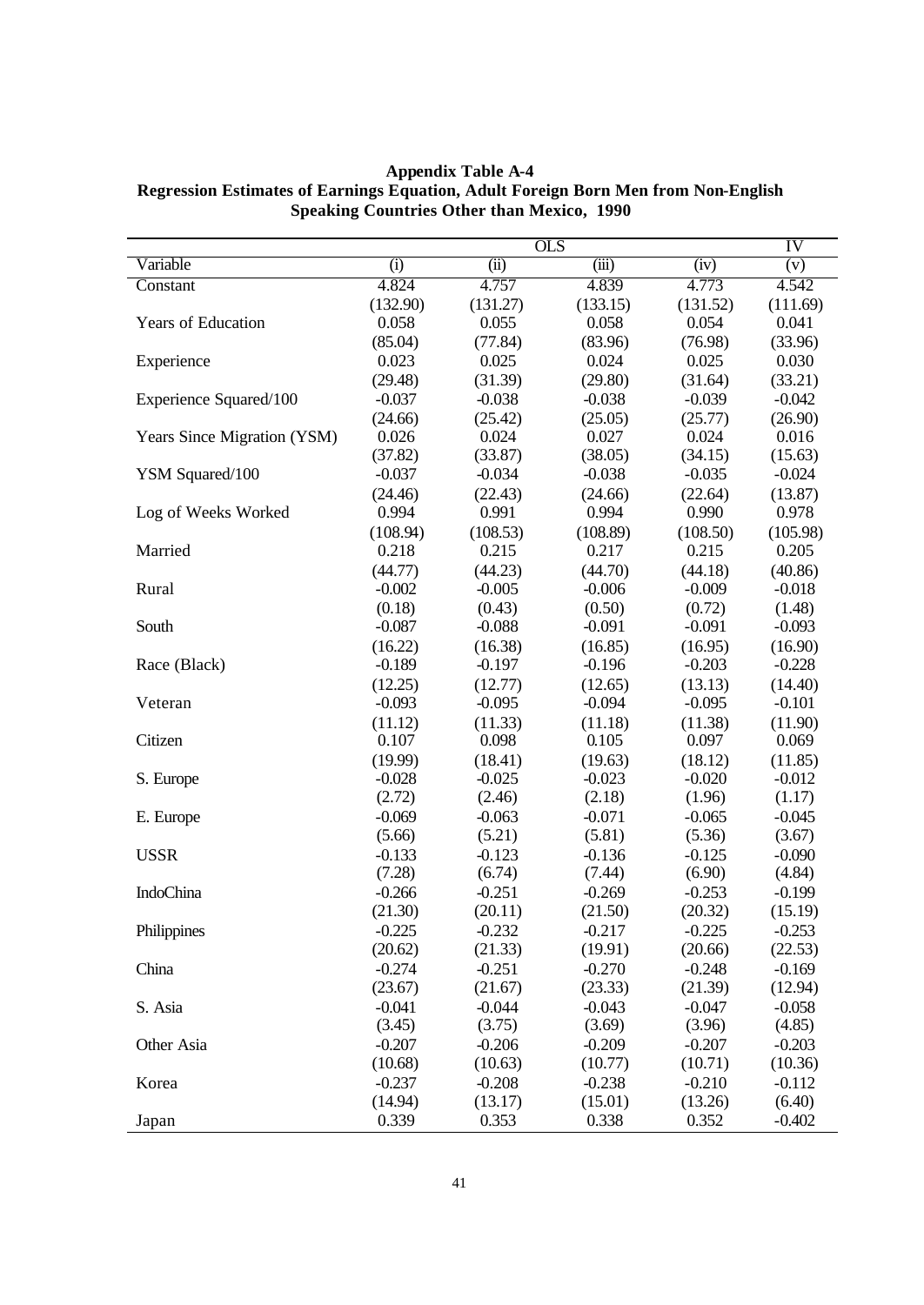|                           | (18.12)  | (18.99)  | (18.07)   | (18.93)   | (21.06)   |
|---------------------------|----------|----------|-----------|-----------|-----------|
| Middle East               | $-0.105$ | $-0.108$ | $-0.107$  | $-0.110$  | $-0.121$  |
|                           | (8.72)   | (9.01)   | (8.89)    | (9.16)    | (9.99)    |
| Sub-Saharan Africa        | $-0.071$ | $-0.074$ | $-0.068$  | $-0.071$  | $-0.082$  |
|                           | (3.63)   | (3.78)   | (3.48)    | (3.65)    | (4.17)    |
| Cuba                      | $-0.230$ | $-0.203$ | $-0.141$  | $-0.120$  | $-0.051$  |
|                           | (19.99)  | (17.56)  | (10.42)   | (8.93)    | (3.48)    |
| C. & S. America (Spanish) | $-0.217$ | $-0.197$ | $-0.124$  | $-0.112$  | $-0.067$  |
|                           | (22.14)  | (20.07)  | (10.21)   | (9.17)    | (5.25)    |
| C. & S. America (Non-     | $-0.060$ | $-0.077$ | $-0.052$  | $-0.069$  | $-0.129$  |
| Spanish)                  | (2.62)   | (3.36)   | (2.25)    | (3.00)    | (5.44)    |
| Proficient in English     | (a)      | 0.154    | (a)       | 0.151     | 0.678     |
|                           |          | (22.82)  |           | (22.40)   | (16.40)   |
| <b>Minority Language</b>  | (a)      | (a)      | $-0.0076$ | $-0.0070$ | $-0.0050$ |
| Concentration             |          |          | (12.71)   | (11.77)   | (7.85)    |
| $\overline{R}^2$          | .3770    | .3792    | .3776     | .3797     | (b)       |
| Sample Size               | 150,680  | 150,680  | 150,680   | 150,680   | 150,680   |

Note:  $(a)$  = variable not entered.

(b) R-squared not defined for the IV Model. IV estimator for Proficient in English variable.

't' statistics have been computed using White's (1980) heteroskedasticity-consistent covariance matrix estimator.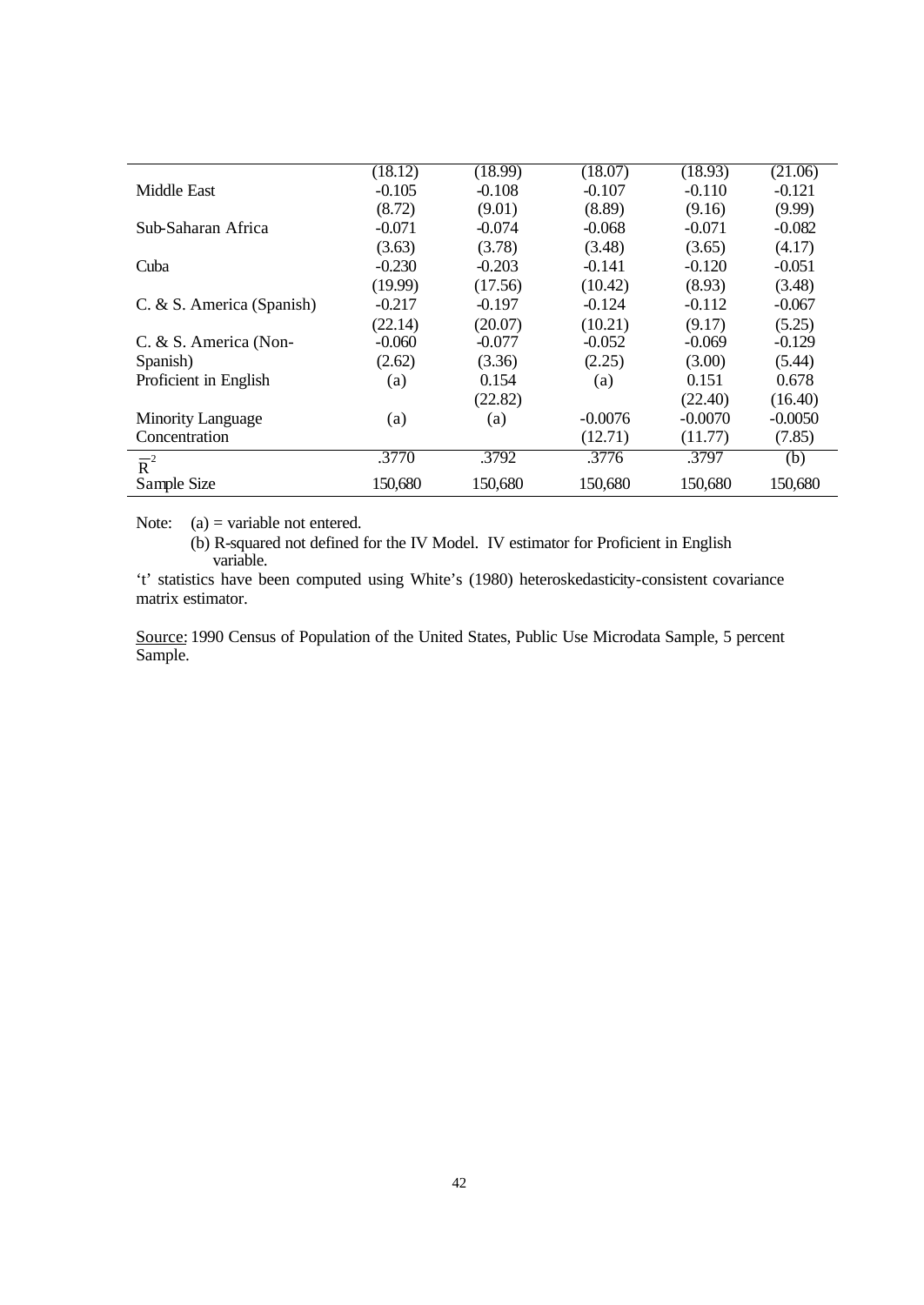|                             | <b>OLS</b> |          |           |           |
|-----------------------------|------------|----------|-----------|-----------|
| Variable                    | (i)        | (ii)     | (iii)     | (iv)      |
| Constant                    | 5.208      | 5.194    | 5.279     | 5.254     |
|                             | (115.30)   | (115.28) | (114.92)  | (114.70)  |
| <b>Years of Education</b>   | 0.027      | 0.024    | 0.027     | 0.024     |
|                             | (29.94)    | (26.67)  | (29.77)   | (26.58)   |
| Experience                  | 0.015      | 0.016    | 0.015     | 0.016     |
|                             | (12.23)    | (13.35)  | (12.11)   | (13.23)   |
| Experience Squared/100      | $-0.026$   | $-0.026$ | $-0.025$  | $-0.026$  |
|                             | (12.74)    | (12.90)  | (12.64)   | (12.81)   |
| Years Since Migration (YSM) | 0.029      | 0.025    | 0.029     | 0.025     |
|                             | (29.47)    | (25.36)  | (29.82)   | (25.70)   |
| YSM Squared/100             | $-0.037$   | $-0.033$ | $-0.037$  | $-0.033$  |
|                             | (15.40)    | (13.69)  | (15.57)   | (13.85)   |
| Log of Weeks Worked         | 0.918      | 0.913    | 0.918     | 0.913     |
|                             | (82.30)    | (81.83)  | (82.25)   | (81.79)   |
| Married                     | 0.207      | 0.199    | 0.208     | 0.200     |
|                             | (33.54)    | (32.43)  | (33.78)   | (32.65)   |
| Rural                       | $-0.098$   | $-0.099$ | $-0.105$  | $-0.105$  |
|                             | (10.58)    | (10.73)  | (11.27)   | (11.29)   |
| South                       | $-0.184$   | $-0.184$ | $-0.174$  | $-0.175$  |
|                             | (26.73)    | (26.81)  | (24.85)   | (25.16)   |
| Race (Black)                | $-0.039$   | $-0.055$ | $-0.038$  | $-0.054$  |
|                             | (0.82)     | (1.16)   | (0.80)    | (1.14)    |
| Veteran                     | 0.087      | 0.078    | 0.085     | 0.076     |
|                             | (4.73)     | (4.24)   | (4.63)    | (4.17)    |
| Citizen                     | 0.042      | 0.028    | 0.040     | 0.026     |
|                             | (6.17)     | (4.04)   | (5.86)    | (3.82)    |
| Proficient in English       | (a)        | 0.149    | (a)       | 0.146     |
|                             |            | (23.98)  |           | (23.52)   |
| <b>Minority Language</b>    | (a)        | (a)      | $-0.0039$ | $-0.0033$ |
| Concentration               |            |          | (8.53)    | (7.13)    |
| $\overline{\mathsf{R}}^2$   | .4080      | .4135    | .4086     | .4139     |
| Sample Size                 | 61.700     | 61,700   | 61,700    | 61,700    |

**Appendix Table A5 Regression Estimates of Earnings Equation, Adult Foreign Born Men from Mexico, 1990**

Note:  $(a)$  = variable not entered.

't' statistics have been computed using White's (1980) heteroskedasticity-consistent covariance matrix estimator.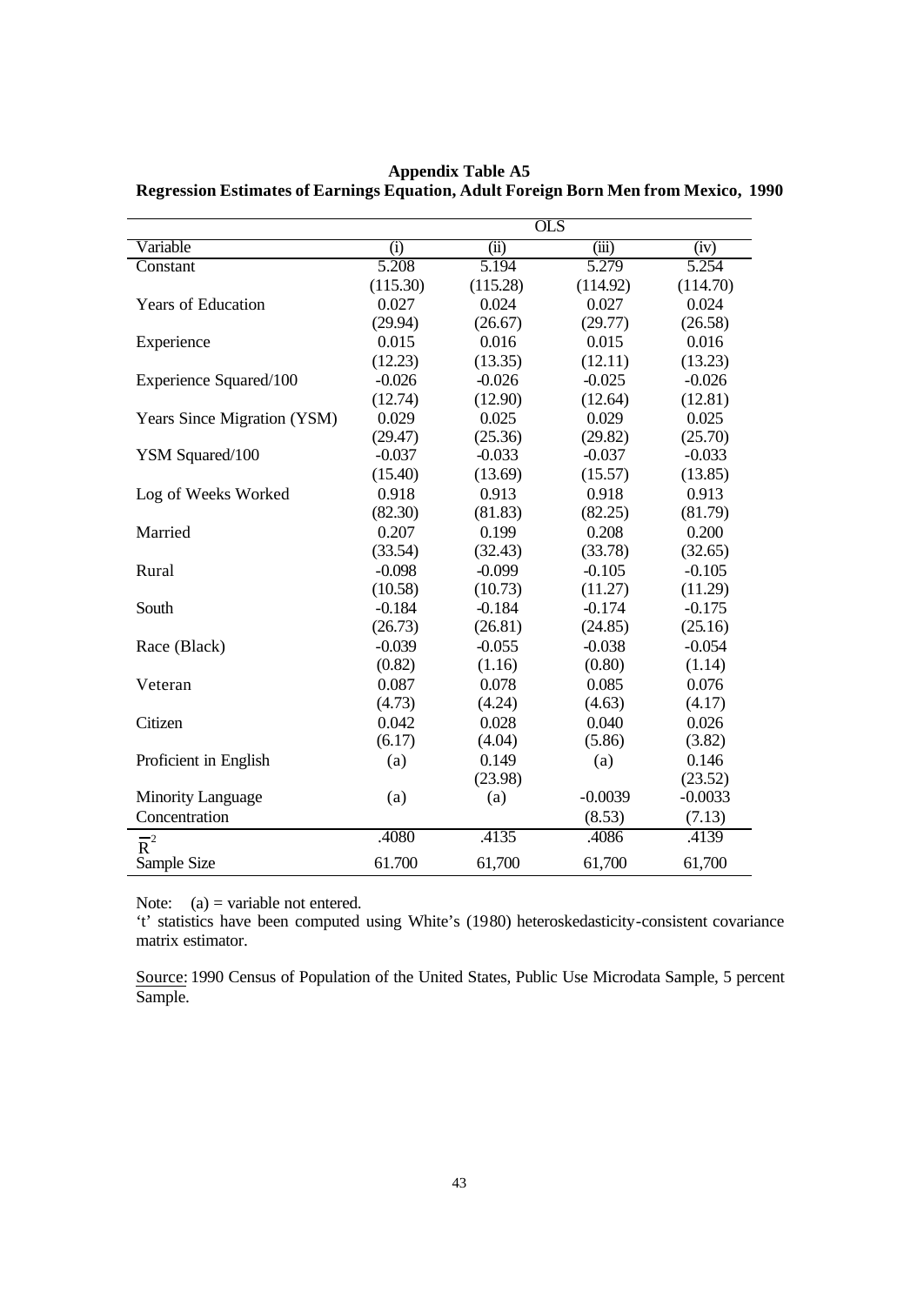| Variable                          | <b>Total Sample</b> | Excludes Immigrants from |  |
|-----------------------------------|---------------------|--------------------------|--|
|                                   |                     | Mexico                   |  |
| Constant                          | 0.350               | 0.398                    |  |
|                                   | (25.24)             | (24.06)                  |  |
| Experience                        | $-0.007$            | $-0.007$                 |  |
|                                   | (23.10)             | (21.09)                  |  |
| Experience Squared/100            | 0.004               | 0.004                    |  |
|                                   | (6.62)              | (6.87)                   |  |
| <b>Years of Education</b>         | 0.022               | 0.022                    |  |
|                                   | (67.15)             | (65.15)                  |  |
| Years Since Migration (YSM)       | 0.013               | 0.012                    |  |
|                                   | (54.17)             | (44.62)                  |  |
| YSM Squared/100                   | $-0.019$            | $-0.016$                 |  |
|                                   | (41.42)             | (33.24)                  |  |
| Married                           | 0.028               | 0.016                    |  |
|                                   | (15.33)             | (8.35)                   |  |
| Rural                             | 0.010               | 0.020                    |  |
|                                   | (3.07)              | (6.62)                   |  |
| South                             | 0.005               | 0.004                    |  |
|                                   | (2.53)              | (2.15)                   |  |
| Citizen                           | 0.064               | 0.055                    |  |
|                                   | (33.65)             | (27.59)                  |  |
| Race (Black)                      | 0.068               | 0.065                    |  |
| Veteran                           | (12.22)<br>0.019    | (11.61)<br>0.012         |  |
|                                   |                     |                          |  |
| Natural Logarithm of Weeks Worked | (8.46)<br>0.026     | (5.17)<br>0.022          |  |
|                                   | (14.14)             | (10.77)                  |  |
| S. Europe                         | $-0.055$            | $-0.056$                 |  |
|                                   | (18.47)             | (18.16)                  |  |
| E. Europe                         | $-0.072$            | $-0.087$                 |  |
|                                   | (18.72)             | (20.88)                  |  |
| <b>USSR</b>                       | $-0.039$            | $-0.053$                 |  |
|                                   | (6.22)              | (8.22)                   |  |
| <b>IndoChina</b>                  | $-0.156$            | $-0.134$                 |  |
|                                   | (15.12)             | (12.78)                  |  |
| Philippines                       | $-0.065$            | $-0.038$                 |  |
|                                   | (9.10)              | (4.72)                   |  |
| China                             | $-0.163$            | $-0.144$                 |  |
|                                   | (21.67)             | (17.56)                  |  |
| S. Asia                           | $-0.102$            | $-0.072$                 |  |
|                                   | (12.31)             | (7.79)                   |  |
| Other Asia                        | $-0.120$            | $-0.100$                 |  |
|                                   | (10.44)             | (8.15)                   |  |
| Korea                             | $-0.242$            | $-0.196$                 |  |
|                                   | (25.25)             | (16.82)                  |  |
| Japan                             | $-0.137$            | $-0.101$                 |  |

#### **Appendix Table A6 Regression Estimates of Language Equation Used in IV Estimation, Adult Foreign Born Men by Origin, 1990**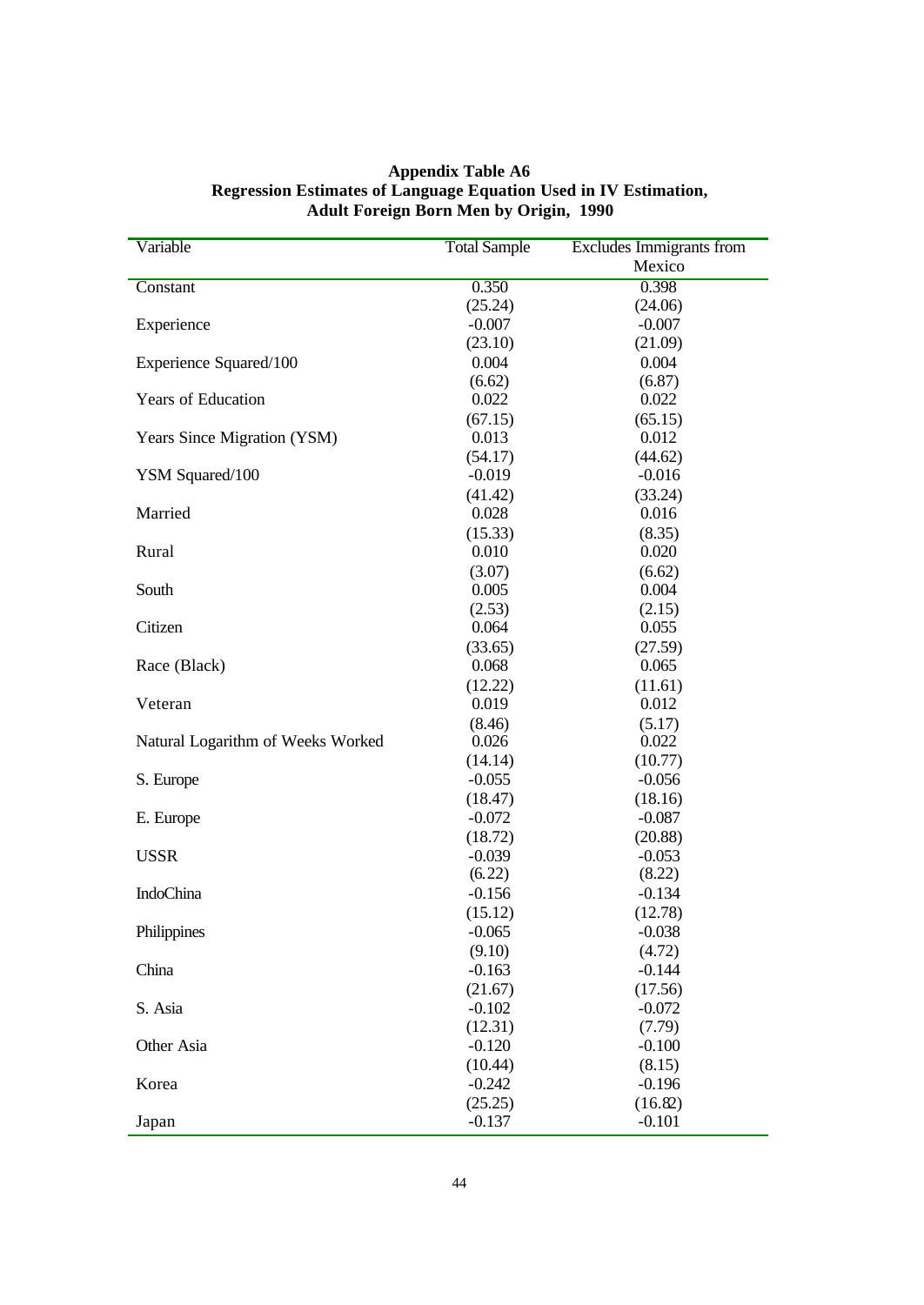|                                       | (13.30)  | (8.42)   |
|---------------------------------------|----------|----------|
| Middle East                           | $-0.038$ | 0.008    |
|                                       | (9.17)   | (0.99)   |
| Sub-Saharan Africa                    | $-0.081$ | $-0.024$ |
|                                       | (10.71)  | (2.04)   |
| Mexico                                | $-0.110$ | (a)      |
|                                       | (18.91)  |          |
| Cuba                                  | $-0.024$ | $-0.008$ |
|                                       | (2.66)   | (0.73)   |
| C. & S. America (Spanish)             | $-0.057$ | $-0.053$ |
|                                       | (11.40)  | (9.84)   |
| C. & S. America (Non-                 | 0.106    | 0.133    |
| Spanish)                              | (13.69)  | (15.99)  |
| Minority Language Concentration (CON) | 0.028    | 0.022    |
|                                       | (7.61)   | (5.76)   |
| <b>Linguistic Distance</b>            | $-0.002$ | 0.009    |
|                                       | (0.16)   | (0.59)   |
| Miles From Origin/1,000               | 0.035    | 0.047    |
|                                       | (8.43)   | (10.12)  |
| Square of Miles from Origin/10m.      | $-0.012$ | $-0.023$ |
|                                       | (2.85)   | (5.08)   |
| Refugee                               | $-0.116$ | $-0.113$ |
|                                       | (28.94)  | (27.36)  |
| Colony                                | 0.019    | 0.022    |
|                                       | (5.70)   | (6.57)   |
| Resident Overseas 5 Years Ago         | $-0.066$ | $-0.045$ |
|                                       | (10.37)  | (6.37)   |
| <b>Emigration Rate</b>                | (a)      | $-0.033$ |
|                                       |          | (7.61)   |
| CON * Years of Education/1000         | $-0.024$ | 0.103    |
|                                       | (0.84)   | (2.12)   |
| CON * Experience/1000                 | $-0.206$ | $-0.270$ |
|                                       | (17.89)  | (15.59)  |
| CON * YSM/1000                        | 0.527    | 0.666    |
|                                       | (50.63)  | (37.23)  |
| CON * Linguistic Distance             | $-0.078$ | $-0.078$ |
|                                       | (9.26)   | (9.11)   |
| $CON * Miles from Origin/1m.$         | 0.181    | $-0.349$ |
|                                       | (1.40)   | (2.41)   |
| CON * Emigration Rate                 | (a)      | 0.003    |
|                                       |          | (8.00)   |
|                                       | 0.3345   | 0.3164   |
| $\overline{R}^2$                      |          |          |
| Sample Size                           | 212,381  | 150,680  |

Note:  $(a)$  = variable note entered

 't' statistics have been computed using White's (1980) heteroskedasticity-consistent covariance matrix estimator.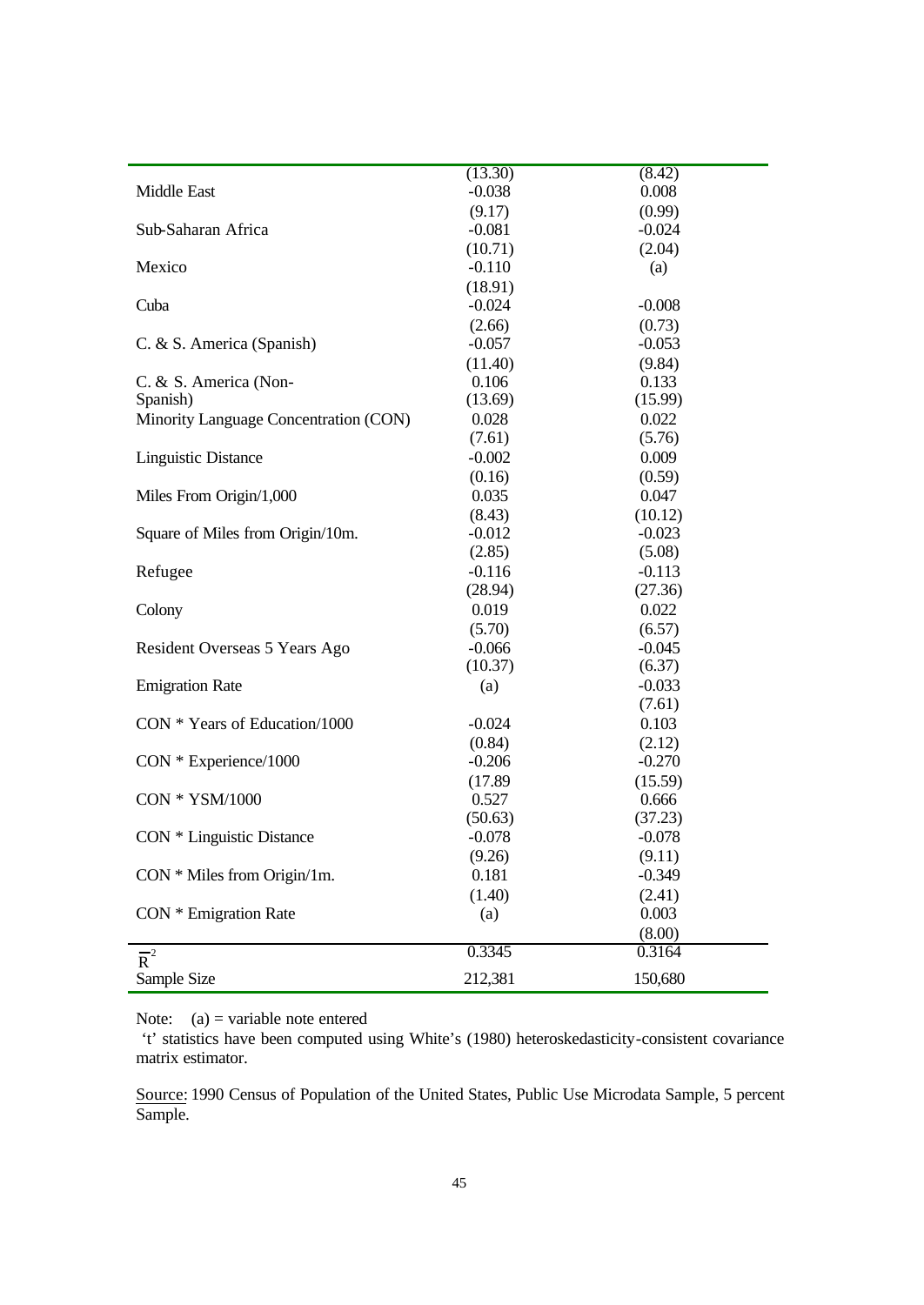#### **APPENDIX B**

#### **DEFINITIONS OF VARIABLES**

The variables used in the statistical analyses are defined below. Mnemonic names are also listed where relevant. The means and standard deviations are reported in Appendix Tables A1 and A2 for the samples used in the analyses of language attainment and earnings, respectively.

Data Source: 1990 Census of Population, Public Use Microdata Sample, 5 percent sample of the foreign born, except where noted otherwise.

**Definition of Population:** The sample used in this study comprises foreign-born men aged twenty-five to sixty-four, born in countries other than the English-speaking developed countries (UK, Ireland, Canada, Australia, New Zealand), territories of the United States, at sea or born abroad of American parents. Those with zero weeks worked in 1989 were deleted from the analysis of earnings, as they were not labor force participants.

#### **Dependent Variables:**

**English Language Fluency** (LANG): LANG is set equal to one for individuals who speak only English at home, or if a language other than English is spoken in the home, who speak English either "very well" or "well." The variable is set to zero where a language other than English is spoken in the home and the respondent speaks English either "not well" or "not at all."

**Earnings** (LNEARN): The natural logarithm of the sum of wage or salary income and self-employment income (either non-farm or farm) received in 1989.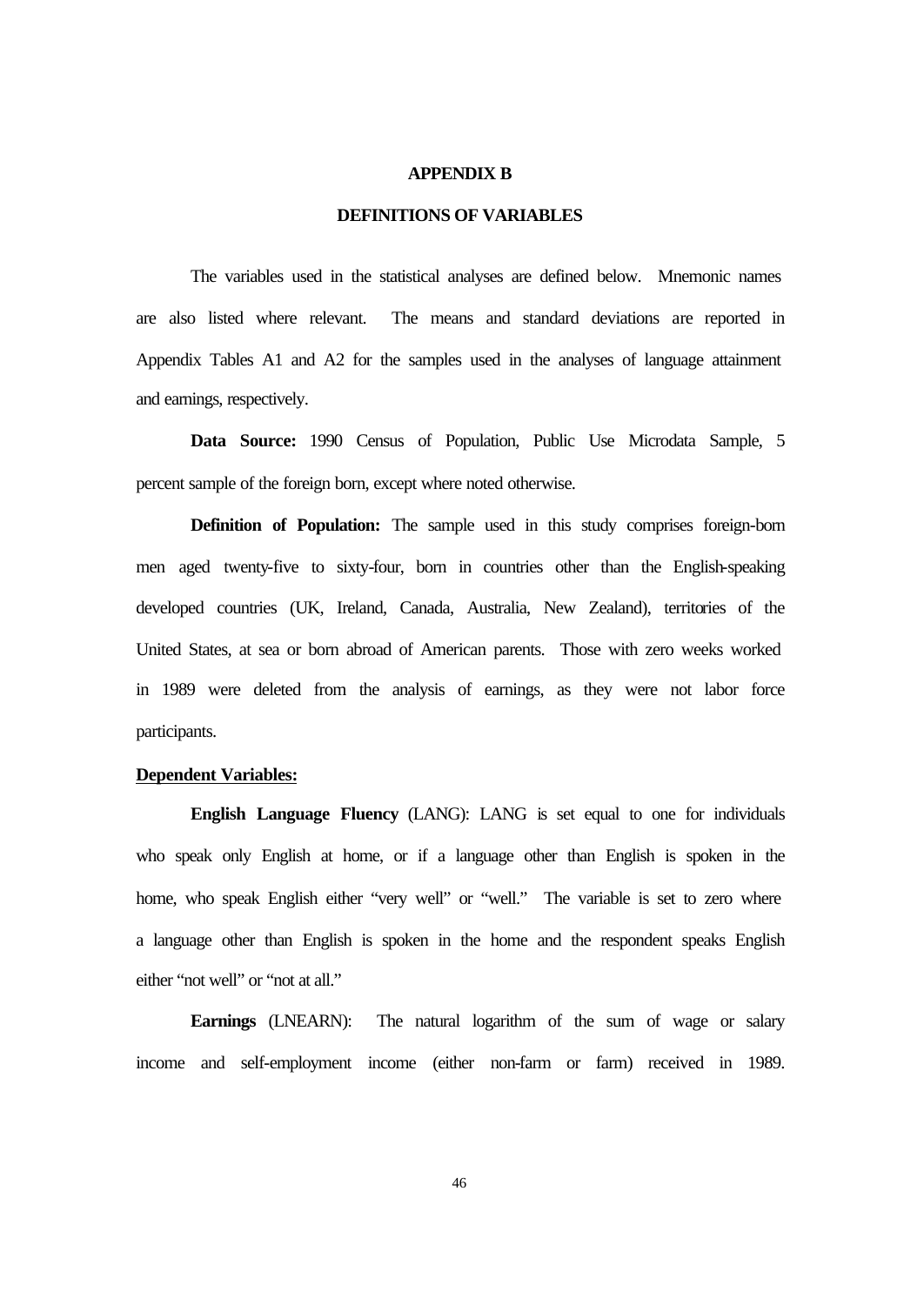Individuals with earnings less than \$100, including those with negative earnings, were assigned a value of \$100.

#### **Explanatory Variables:**

**Minority Language Concentration** (CON): Each respondent is assigned a measure equal to the percentage of the population aged eighteen to sixty-four in the state in which he lives, who reports the same non-English language as the respondent. In the construction of this variable, only the twenty-four largest language groups nationwide are considered. In descending order there are: Spanish; French; German; Italian; Chinese; Tagalog; Polish; Korean; Vietnamese; Japanese; Portugese; Greek; Arabic; Hindi; Russian; Yiddish; Thai; Persian; French Creole; Armenian; Hebrew; Dutch; Hungarian; Mon-Khmer (Cambodian). These constitute 94 percent of all responses that a language other than English is used at home. Representation in the other language groups is so small numerically that the proportions are approximately zero, and this value is assigned. Those who reported speaking only English are assigned the mean value of the CON measure for other-language speakers of their birthplace group.

 **Location:** The two location variables record residence of a rural area (RURAL) or of the Southern States (SOUTH). The states included in the latter are: Alabama, Arkansas, Delaware, District of Columbia, Florida, Georgia, Kentucky, Louisiana, Maryland, Mississippi, Missouri, North Carolina, Oklahoma, South Carolina, Tennessee, Texas, Virginia, West Virginia.

**Birthplace** (BIRTH): A number of non-English speaking birthplace regions are considered in the analyses: Western Europe; Southern Europe; Eastern Europe; former Soviet Union; Indochina; South Asia (which comprises the regions of British influence,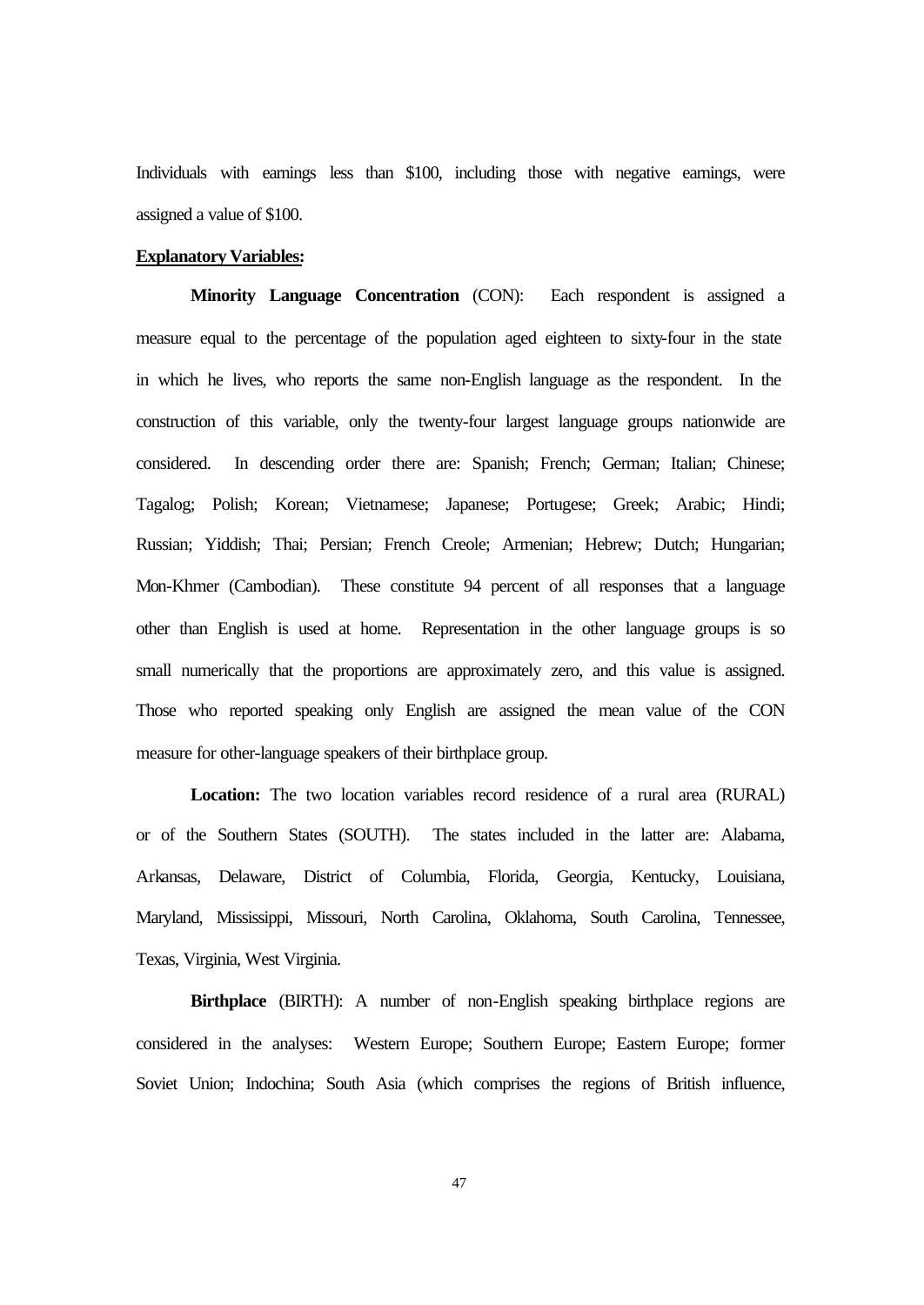for example, India, Nepal, Pakistan); Other South-East Asia; Korea; Japan; Middle East and North Africa; SubSaharan Africa; Mexico; Cuba; Central and South America (Spanish influence); Central and South America (non-Spanish influence). The benchmark group (omitted category) in the regression analysis is Western Europe.

**Colony** (COLONY): Countries that are current or former colonies of Englishspeaking countries are coded one. All other countries are coded zero. Dependencies of the U.K., U.S., Australia, New Zealand and South Africa are coded as colonies under this definition.

**Years Since Migration** (YSM). The categorical Census information on year of immigration is converted to a continuous measure using the following values: 1987-1990 (1.75 years); 1985-1986 (4.25 years); 1982-1984 (6.75 years); 1980-1981 (9.25 years); 1975-1979 (12.75 years); 1970-1974 (17.75 years); 1965-1969 (22.75 years); 1960-1965 (27.75 years); 1950-1959 (35.25 years); before 1950 (49.75 years).

**Lived Abroad Five Years Ago** (ABROAD5): This dichotomous variable is defined only for immigrants who have resided in the U.S. for more than 5 years. It is set equal to one if the individual lived abroad in 1985, otherwise it is set equal to zero for immigrants in the U.S. 5 or fewer years and for longer duration immigrants living in the U.S. in 1985.

**Radio** (RADIO): The number of radio stations broadcasting entirely or nearly entirely in Spanish in the state were obtained from *Broadcasting and Cable Yearbook, 1994* (1994), R.R. Bowker, New Providence, NJ, pp.B566-B567. In 1994, there were 315 Spanish language radio stations broadcasting in 25 states. Chiswick and Miller (1998) presents details. The number of Spanish-language radio stations in the state was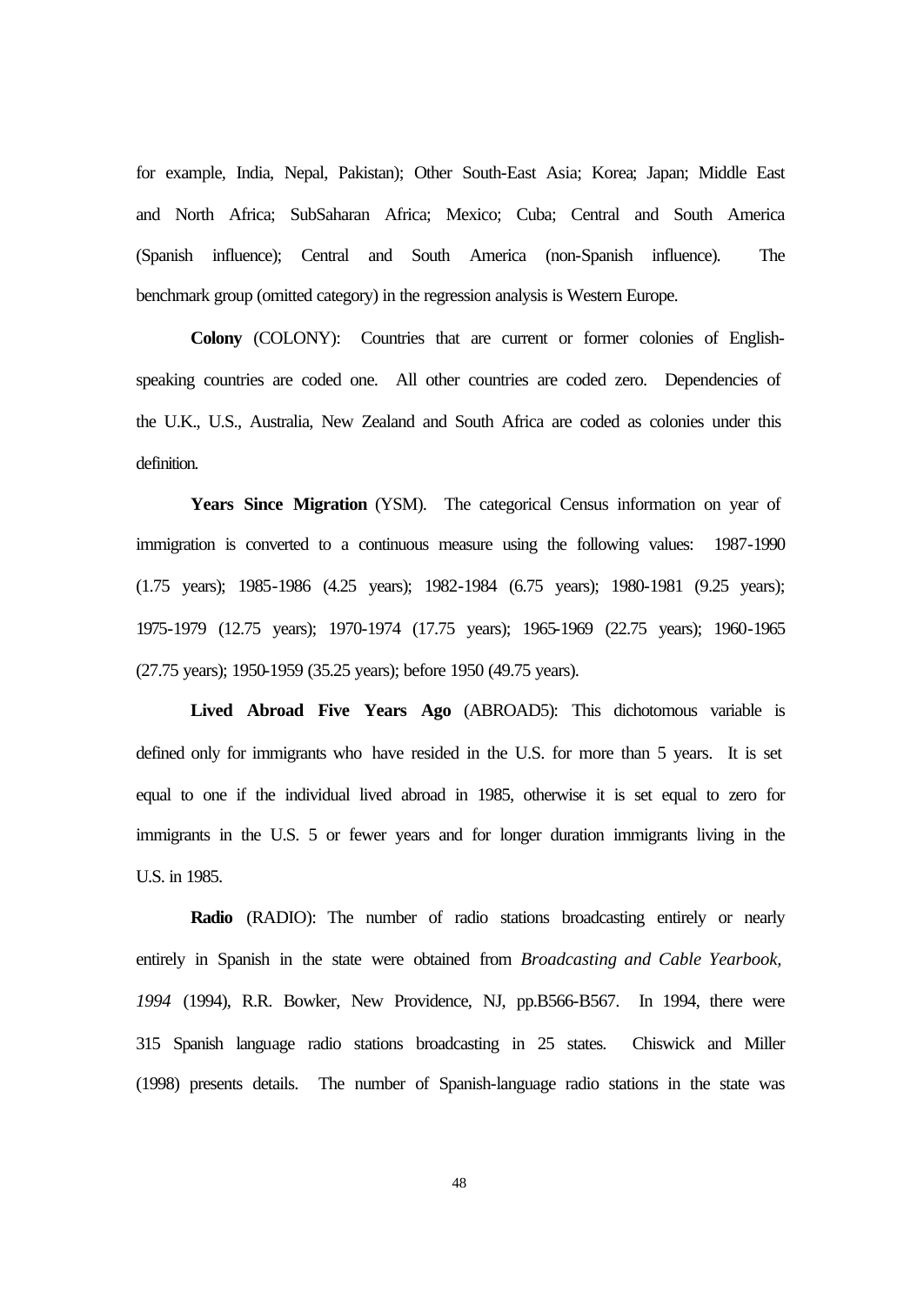normalized by the area of the state to give the number of radio stations per thousand square miles. Then this variable was normalized by the number of Spanish speakers in the state of residence to give the number of Spanish language radio stations per unit of area per 10,000 Spanish speakers. This variable provides an index of the intensity of the infrastructure supporting the Spanish language in the state of residence. There were too few radio stations broadcasting in languages other than Spanish to compute a meaningful index for other languages. Because of the possible endogeneity of this variable, an instrumental variables (IV) approach was used.

**Marital Status** (MARR): This is a binary variable that distinguishes individuals who are married, spouse present (equal to 1) from all other marital states.

Years of Education (EDUC): This variable records the total years of full-time education. It has been constructed from the Census data on educational attainment by assigning the following values to the Census categories: completed less than fifth grade (2.5 years); completed fifth through eighth grade (7 years); completed ninth grade (9); completed tenth grade (10); completed 11th grade (11); completed 12th grade or high school (12); attended or completed college (14); Bachelor's degree (16); Master's degree (17.5); Professional degree (18); Doctorate (20).

**Refugee** (REFUGEE):This variable is constructed to identify the major sources of post-WWII refugees to the U.S. It is defined only for immigrants who migrated at age 25 and older. Individuals who migrated from Cambodia, Laos or Vietnam in 1975 or later, Iran in 1980 or later, Cuba in 1960 or later, or the USSR and Baltic States are assigned a value of one for this variable. All other immigrants are assigned a value of zero.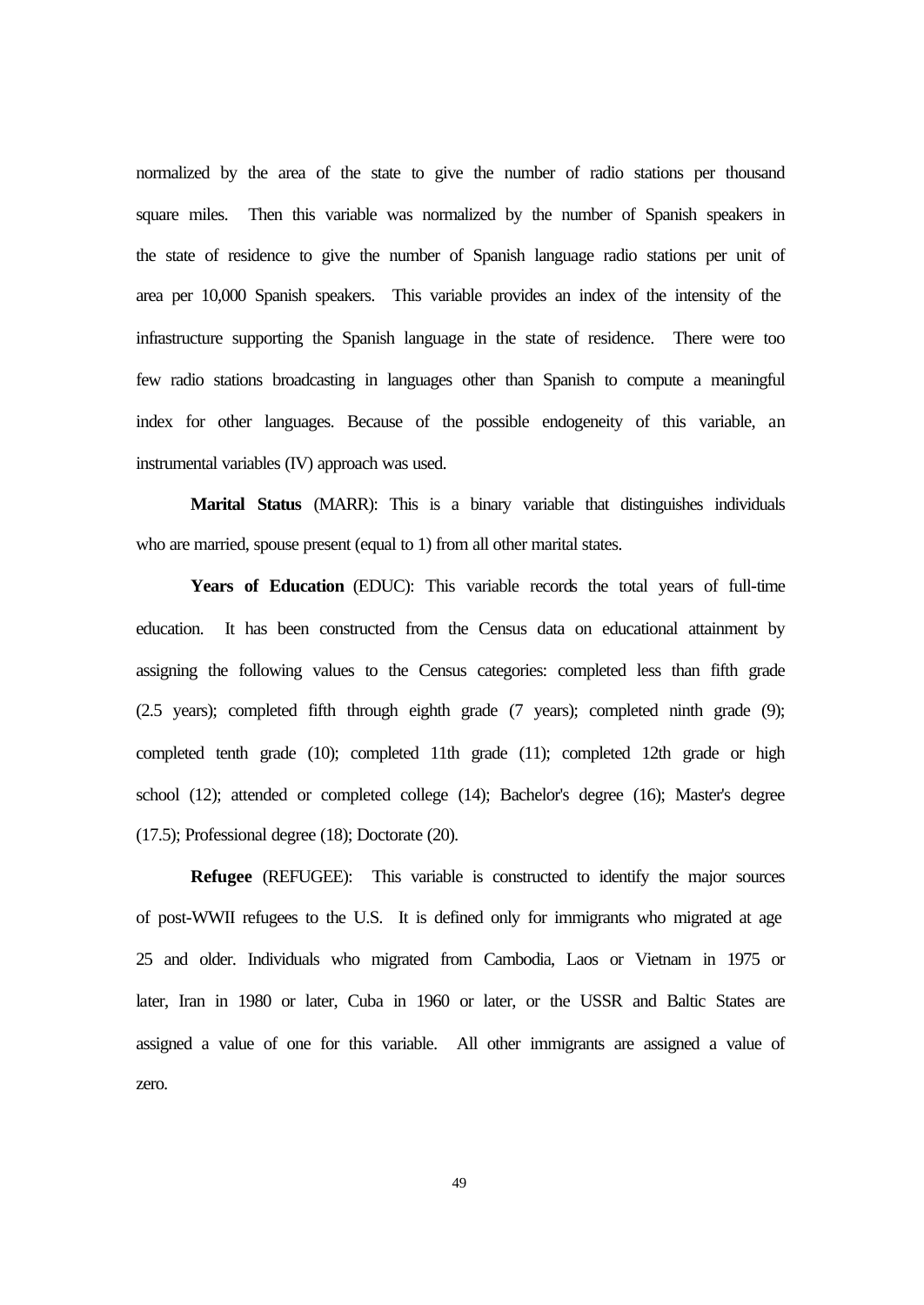**Linguistic Distance** (DISTANCE): This is a measure of the difficulty of learning a foreign language for English-speaking Americans. It is based on a set of language scores (LS) measuring achievements in speaking proficiency in foreign languages by English-speaking Americans at the U.S. Department of State, School of Language Studies, reported by Hart-Gonzalez and Lindermann (1993). It is described in detail in Chiswick and Miller (1998, Appendix B). For the same number of weeks of instruction, a lower score (LS) represents less language facility, and, it is assumed, greater linguistic distance between English and the specific foreign language. For example, French is scored at 2.5 (in a range from 1 to 3), while Japanese is scored at 1.0. The language groups reported in the Hart-Gonzalez and Lindermann (1993) study are then matched to language codes in the 1990 Census using the Ethnologue Language Family Index published by Grimes and Grimes (1993). Adam Makkai, Professor of Linguistics, University of Illinois at Chicago, assisted in the matching of language codes, and in expanding the list of languages for which scores were assigned.

In the construction of this variable, foreign-born persons who speak only English at home and hence do not report speaking a non-English language are assigned the mean value of the linguistic score measure for individuals reporting a foreign language from their birthplace group.

The variable in the regression equations is linguistic distance, which is one divided by the linguistic score,  $DISTANCE = 1/LS$ .

**Emigration Rate** (EMIG): Yearly emigration rates of the foreign born by country of birth and sex are computed by dividing the yearly emigration levels between 1980- 1990 from Ahmed and Robinson (1994) by the number of immigrants of the specific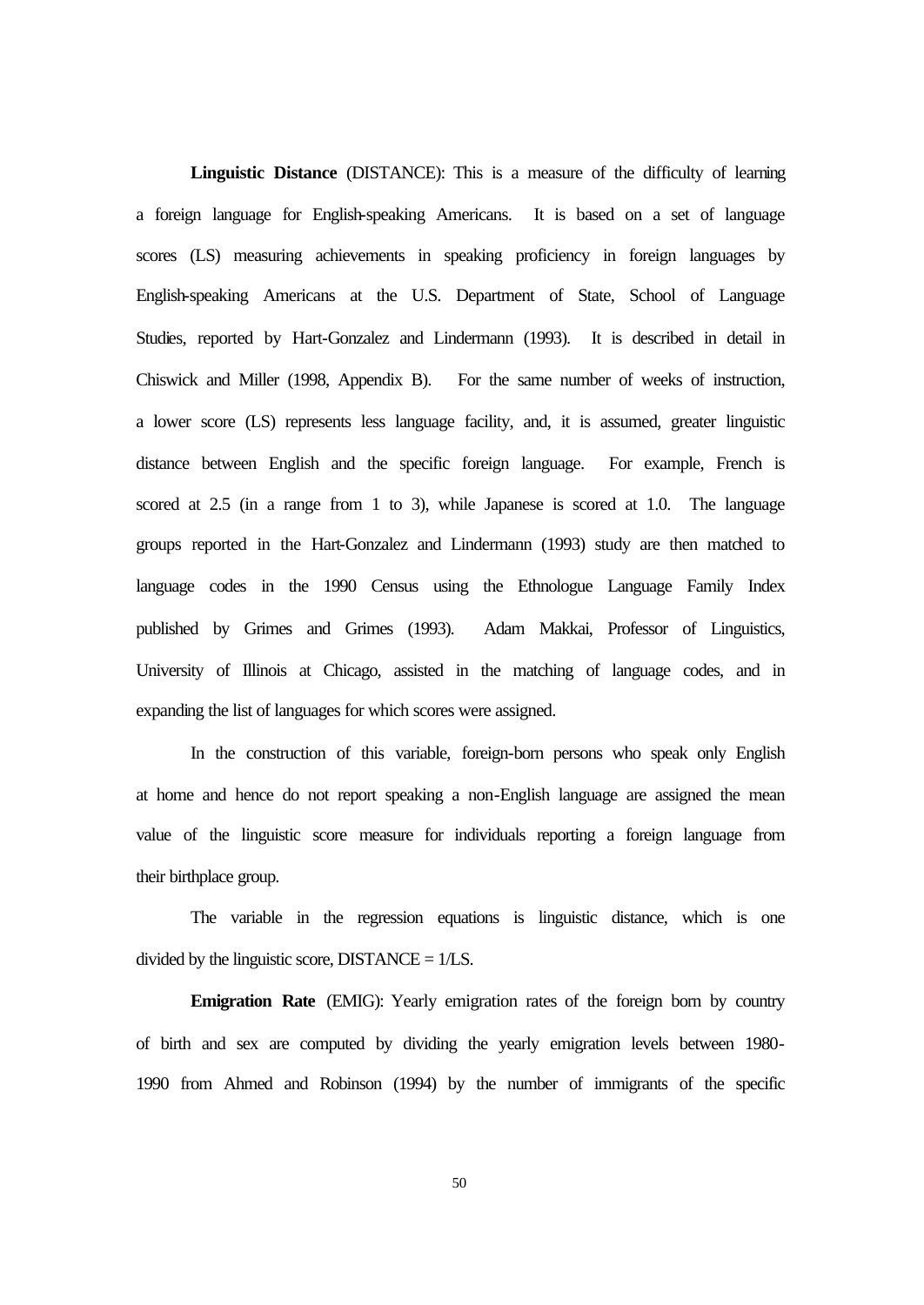birthplace-gender group in 1980 from the 1980 U.S. Census. Thirty-three countries are separately identified in the data, together with seven residual regions.

**Direct-Line Distances** (MILES):The miles between the major city in the immigrant's country of origin and the nearest large port of entry in the United States (New York, Miami, Los Angeles) are constructed from data in Fitzpatrick and Modlin's (1986) Direct Line Distances, United States Edition.

 **Years of Experience** (EXP): This is computed as age minus years of education minus 5 (that is,  $EXP = AGE - EDUC - 5$ ). A quadratic specification is used.

 **Log of Weeks Worked** (LNWW): The number of weeks worked in 1989 is used in natural logarithmic form.

 **Race:** This is a dichotomous variable, set to one if the individual is Black, and set to zero for all other racial groups (White, Asian and Pacific Islander groups, American Indian, other groups).

**Veteran Status** (VETSTAT): This is a dichotomous variable, set to one where the respondent is a veteran of the U.S. armed forces. In all other cases it is set to zero.

**Citizen** (CITIZEN): this is a dichotomous variable, set to one for individuals who are naturalized citizens.